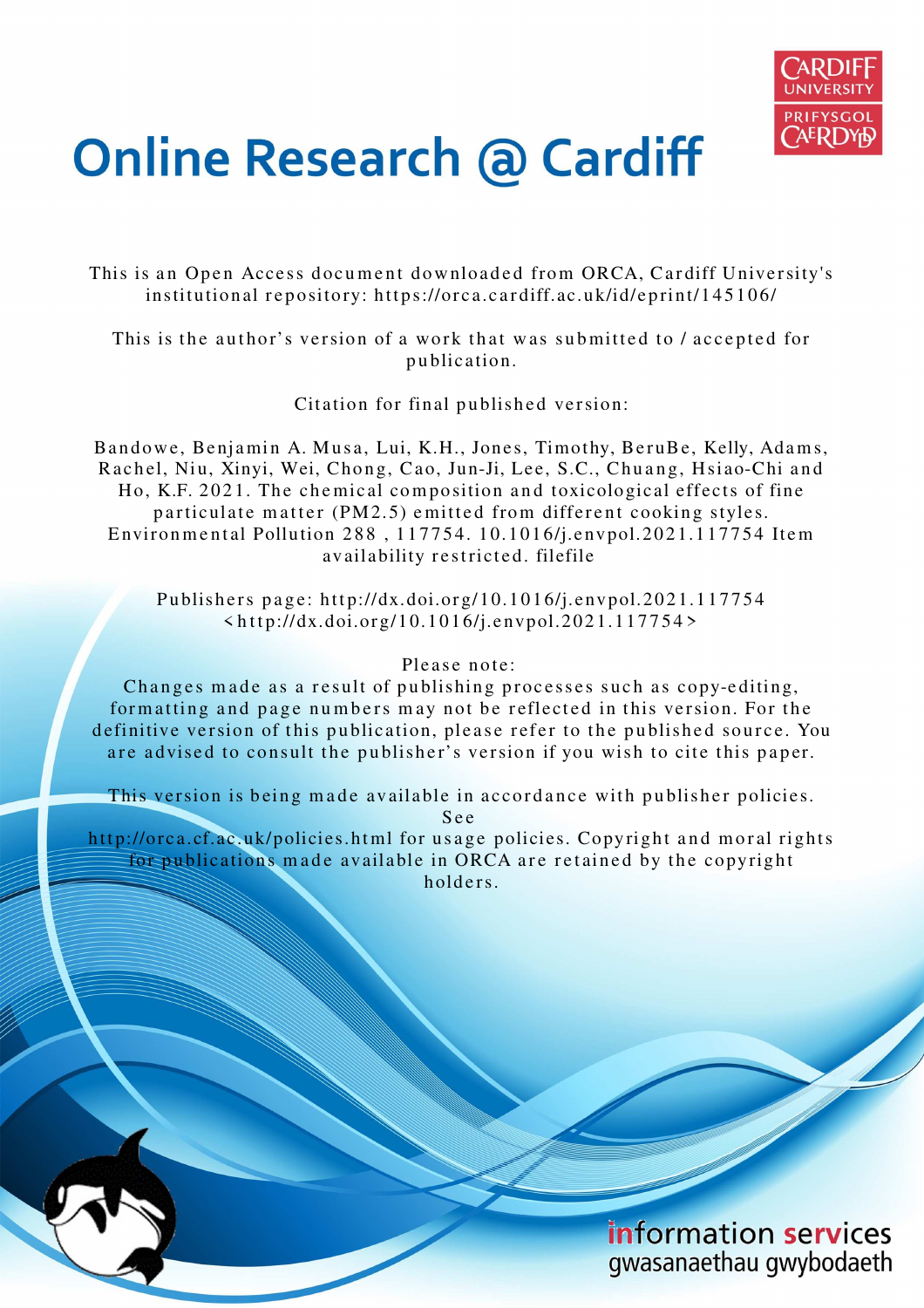| $\mathbf{1}$     | The chemical composition and toxicological effects of fine particulate matter (PM2.5)                                                                                                                                                                                                                                       |
|------------------|-----------------------------------------------------------------------------------------------------------------------------------------------------------------------------------------------------------------------------------------------------------------------------------------------------------------------------|
| $\overline{2}$   | emitted from different cooking styles                                                                                                                                                                                                                                                                                       |
| 3<br>4<br>5<br>6 | Benjamin A. Musa Bandowe <sup>1,2#</sup> , K. H. Lui <sup>3#</sup> , Timothy Jones <sup>4</sup> , Kelly BéruBé <sup>5</sup> , Rachel<br>Adams <sup>6</sup> , Xinyi Niu <sup>3</sup> , Chong Wei <sup>7</sup> , Jun-Ji Cao <sup>8,9</sup> , S. C. Lee <sup>10</sup> , Hsiao-Chi Chuang <sup>11,12</sup> , K. F.<br>$Ho^{3*}$ |
| $\overline{7}$   | <sup>1</sup> Institute of Geography, University of Bern, Hallerstrasse 12, 3012 Bern, Switzerland                                                                                                                                                                                                                           |
| 8                | <sup>2</sup> Max Planck Institute for Chemistry, Multiphase Chemistry Department, Hahn-Meitner-Weg 1, 55128                                                                                                                                                                                                                 |
| 9                | Mainz, Germany                                                                                                                                                                                                                                                                                                              |
| 10               | $3$ The Jockey Club School of Public Health and Primary Care, The Chinese University of Hong Kong,                                                                                                                                                                                                                          |
| 11               | Hong Kong, China                                                                                                                                                                                                                                                                                                            |
| 12               | <sup>4</sup> School of Earth and Environmental Sciences, Cardiff University, Park Place, Cardiff, U.K.                                                                                                                                                                                                                      |
| 13               | $5$ School of Biosciences, Cardiff University, Museum Avenue, Cardiff, U.K.                                                                                                                                                                                                                                                 |
| 14               | ${}^6$ Cardiff School of Health Sciences, Cardiff Metropolitan University, Western Avenue, Cardiff, U.K.                                                                                                                                                                                                                    |
| 15               | <sup>7</sup> Shanghai Carbon Data Research Center (SCDRC) CAS Key Laboratory of Low-Carbon Conversion                                                                                                                                                                                                                       |
| 16               | Science and Engineering, Shanghai Advance Research Institute, Chinese Academy of Sciences,                                                                                                                                                                                                                                  |
| 17               | Shanghai 2010210, China                                                                                                                                                                                                                                                                                                     |
| 18               | ${}^{8}$ Key Laboratory of Aerosol Chemistry and Physics, SKLLQG, Institute of Earth Environment, Chinese                                                                                                                                                                                                                   |
| 19               | Academy of Sciences, Xi'an 710075, China                                                                                                                                                                                                                                                                                    |
| 20               | <sup>9</sup> Institute of Global Environmental Change, Xi'an Jiaotong University, Xi'an, China                                                                                                                                                                                                                              |
| 21               | <sup>10</sup> Department of Civil and Structural Engineering, Research Center of Urban Environmental                                                                                                                                                                                                                        |
| 22               | Technology and Management, The Hong Kong Polytechnic University, Hong Kong, China                                                                                                                                                                                                                                           |
| 23               | <sup>11</sup> School of Respiratory Therapy, College of Medicine, Taipei Medical University, Taipei, Taiwan                                                                                                                                                                                                                 |
| 24               | <sup>12</sup> Division of Pulmonary Medicine, Department of Internal Medicine, Shuang Ho Hospital, Taipei                                                                                                                                                                                                                   |
| 25               | Medical University, Taipei, Taiwan                                                                                                                                                                                                                                                                                          |
| 26               | "These authors contributed equally to this work.                                                                                                                                                                                                                                                                            |
| 27               | *Corresponding author. Tel.: +852 22528763; fax: +852 26063500                                                                                                                                                                                                                                                              |
| 28               | E-mail address: kfho@cuhk.edu.hk                                                                                                                                                                                                                                                                                            |
|                  |                                                                                                                                                                                                                                                                                                                             |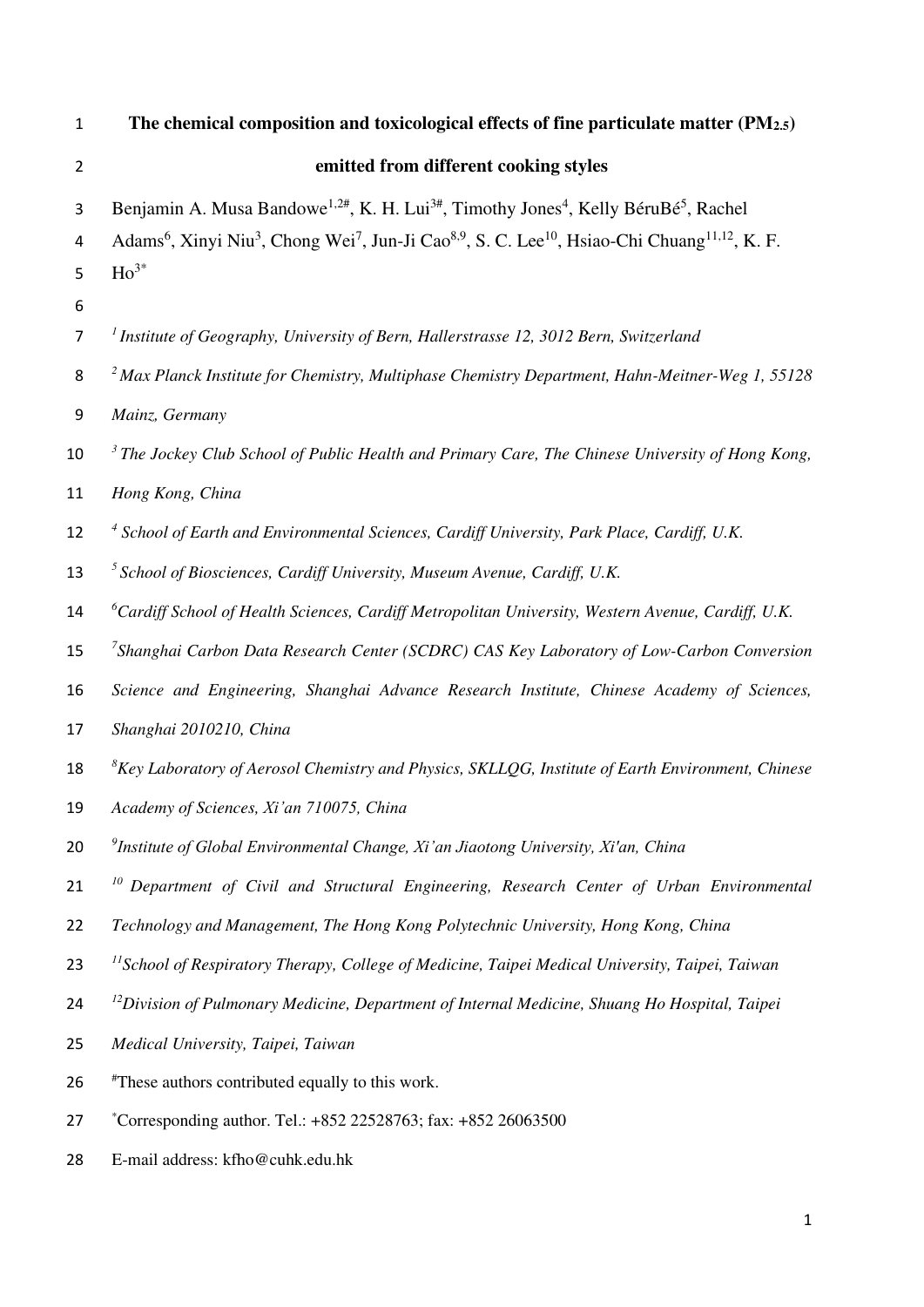# **Abstract**

31 The mass, chemical composition and toxicological properties of fine particulates  $(PM_{2.5})$  emitted from cooking activities in three Hong Kong based restaurants and two simulated 33 cooking experiments were characterized. Extracts from the cooking PM<sub>2.5</sub> elicited significant biological activities [cell viability, generation of reactive oxygen species (ROS), DNA damage 35 and inflammation effect  $(TNF-\alpha)$  in a dose-dependent manner. The composition of PAHs, oxygenated PAHs (OPAHs) and azaarenes (AZAs) mixtures differed between samples. The 37 concentration ranges of the Σ30PAHs, Σ17OPAHs and Σ4AZAs and Σ7 carbonyls in the samples were  $9627 - 23452$  pg m<sup>-3</sup>,  $503 - 3700$  pg m<sup>-3</sup>,  $33 - 263$  pg m<sup>-3</sup> and  $158 - 5328$  ng m<sup>-1</sup>  $39<sup>3</sup>$ , respectively. Cell viability caused by extracts from the samples was positively correlated to the concentration of benzo[a]anthracene, indeno[1,2,3-cd]pyrene and 1,4-naphthoquinone in 41 the PM<sub>2.5</sub> extracts. Cellular ROS production (upon exposure to extracts) was positively 42 correlated with the concentrations of  $PM_{2.5}$ , decaldehyde, acridine, Σ17OPAHs and 7 individual OPAHsTNF-α showed significant positive correlations with the concentrations of most chemical species (elemental carbon, 16 individual PAHs including benzo[a]pyrene, 45  $\Sigma$ 30PAHs, SO<sub>4</sub><sup>2-</sup>, Ca<sup>2+</sup>, Ca, Na, K, Ti, Cr, Mn, Fe, Cu and Zn). The concentrations of Al, Ti, Mn, Σ30 PAHs and 8 individual PAHs including benzo[a]pyrene in the samples were positively correlated with DNA damage caused by extracts from the samples. This study demonstrates 48 that inhalation of  $PM_{2.5}$  emitted from cooking could result in adverse human health effects.

#### *Keywords:*

- Cooking emissions; PAHs; Oxygenated PAHs; Azaarenes; Plasmid scission assay
- 
-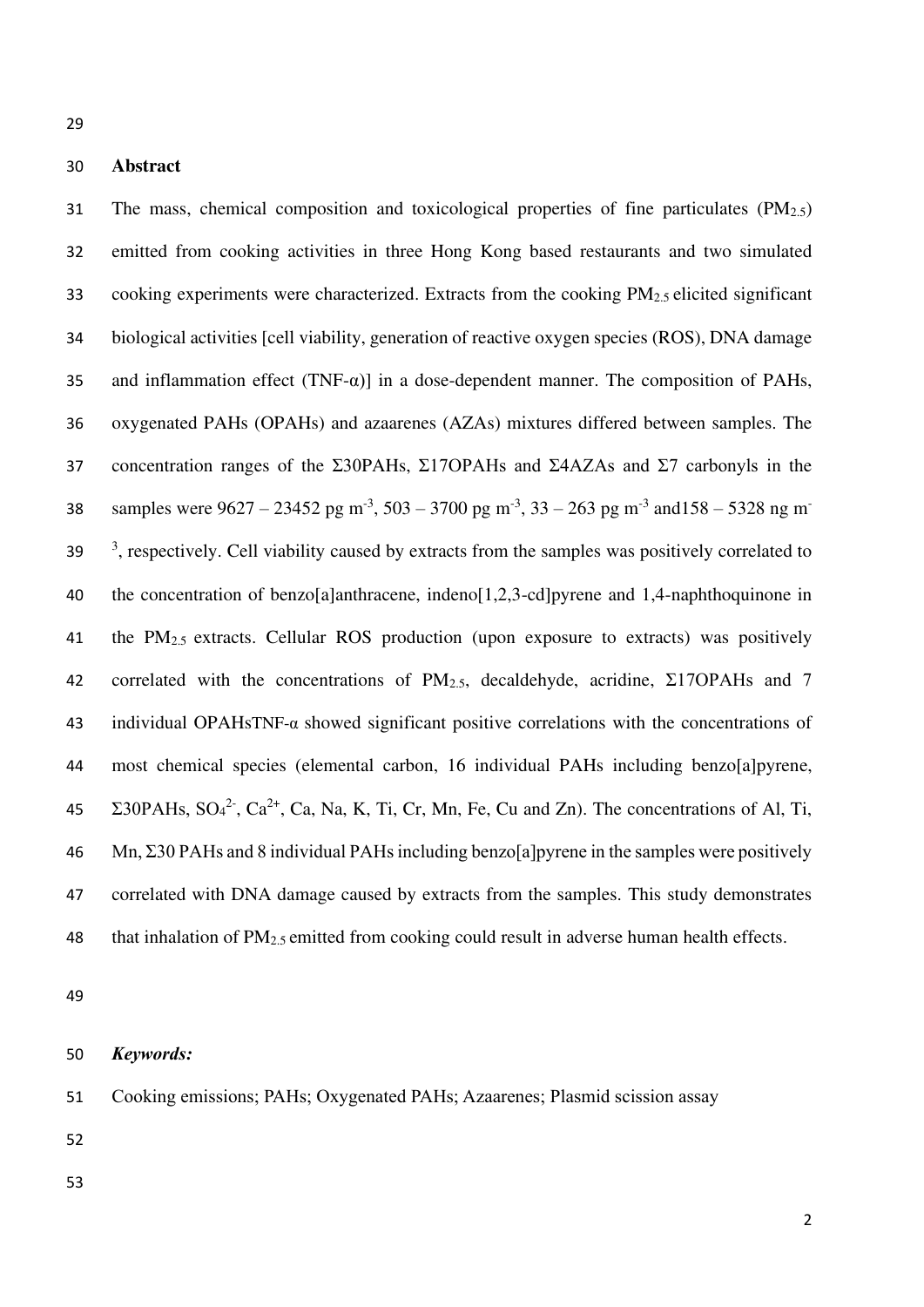#### 1. **Introduction**

 Emissions from cooking constitute an important source of particulate matter (PM) in the indoor and outdoor environment (Abdullahi et al., 2013; Cheng et al., 2016). Emissions from cooking has been identified as an important source of fine particulate matter (aerodynamic diameter < 2.5 µm: PM2.5) in populated urban areas such as Hong Kong (Allan et al., 2010; Huang et al., 2011; Mohr et al., 2012). A previous study showed that commercial cooking restaurants in the 60 South Coast Air Basin, USA emitted  $\sim$ 10.4 tons/day of PM<sub>2.5</sub> (Gysel et al., 2018). Such 61 emissions represent a major source of exposure to  $PM<sub>2.5</sub>$  which can adversely affect human health (Chiang et al., 1997; See and Balasubramanian, 2006; Zhong et al., 1999a).

 Previous review articles have documented the emission of PM of various size ranges and > 300 chemicals species [e.g. organic carbon (OC), elemental/black carbon (EC/BC), 65 metals/metalloids, water soluble ions (Cl<sup>-</sup>, SO<sub>4</sub><sup>2-</sup>, NO<sub>3</sub>-, K<sup>+</sup>, Ca<sup>2+</sup>, Mg<sup>2+</sup>), volatile organic compounds (VOCs), carbonyls, polycyclic aromatic hydrocarbons (PAHs)] from cooking activities (Abdullahi et al., 2013; Wang et al., 2017; Zhao and Zhao, 2018). The emitted PM, chemical species in gaseous phase and bound to PM are formed from a range of reactions (hydrolysis, thermal oxidation, Maillard reaction, recombination) between chemical components of oils, fats, solid food components, water etc. under high temperature (Abdullahi et al., 2013).

 The amount, size distribution and composition profiles of PM and their bound chemicals emitted from cooking are driven by factors such as cooking styles, cooking methods, types of oil, ingredients, additives, indoor and ambient conditions (Buonanno et al., 2009; He et al., 2004; McDonald et al., 2003; See et al., 2006; Torkmahalleh et al., 2013; Ho et al., 2006; Huang et al., 2011; Nolte et al., 1999; Saito et al., 2014; Zhao et al., 2007). Cooking 77 (particularly in Asian-style) often involves the application of high temperature oil ( $> 250$  °C)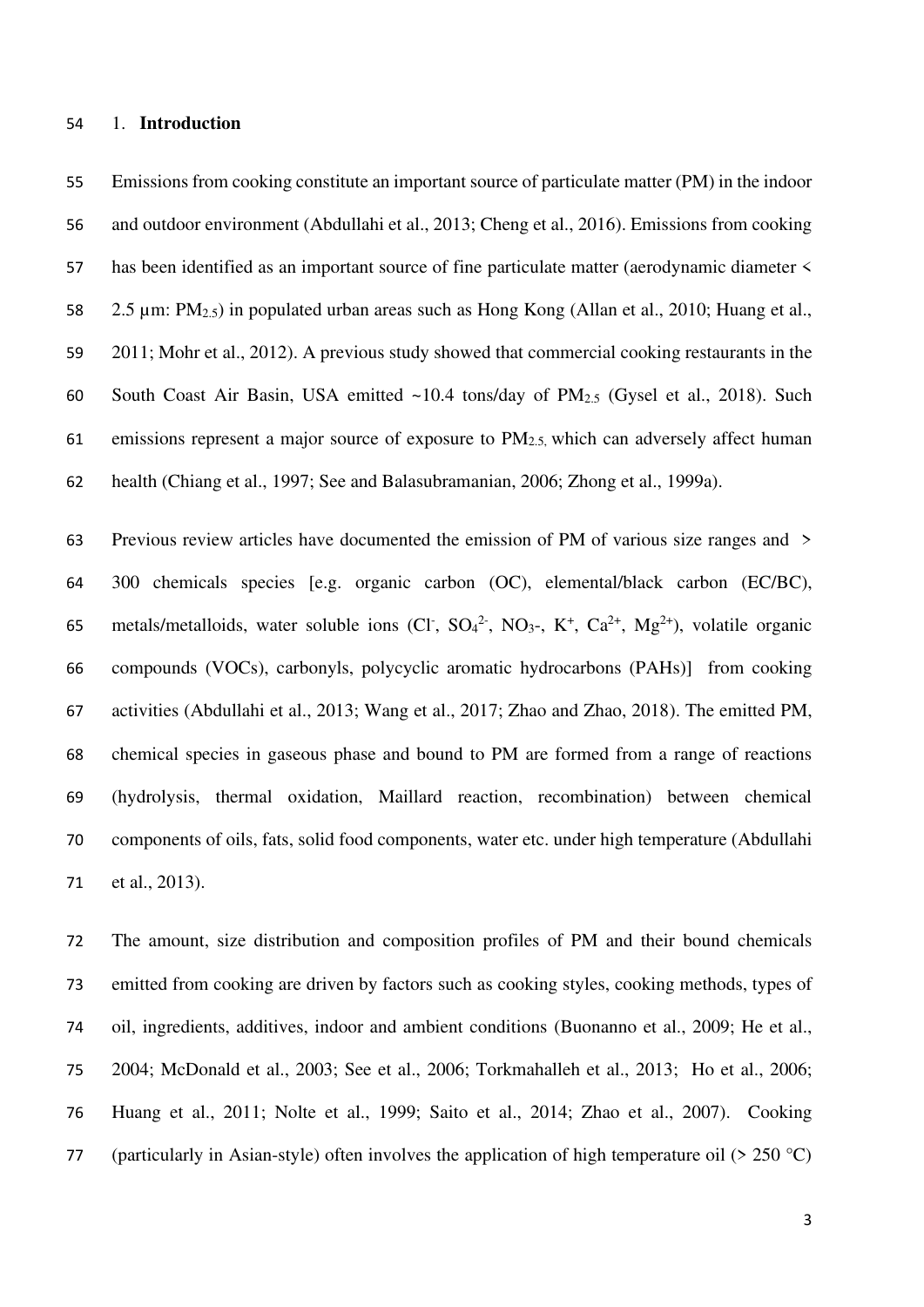which results in the enhanced formation of various organic compounds such as carbonyls and PAHs (Huang et al., 2011; See et al., 2006). The amount of PAHs released from cooking that involve deep frying (oil-based cooking) was found to be higher than boiling and steaming (water-based cooking) (See and Balasubramanian, 2008). In addition, frying and food ingredients (e.g. fat contents) could be important factors in the PAHs formation during cooking (Saito et al., 2014; Tanaka et al., 2012; Zhu and Wang, 2003). Oxygenated PAHs (OPAHs), nitrogen heterocyclic PAHs (azaarenes: AZAs) are generated together with PAHs from combustion/pyrolysis process. OPAHs can additionally be formed from the photolysis and (photo)chemical oxidation of PAHs (Clergé et al., 2019). The formation of AZAs and OPAHs 87 during cooking have been documented (Blaszczyk and Janoszka, 2008; Szterk, 2015; Li et al., 2016) but these compounds are rarely characterized in cooking fumes (Sun et al., 2020). Several OPAHs (quinones) and AZAs are cytotoxic, involved in the generation reactive oxygen species (ROS), genotoxic, mutagenic, and carcinogens (Bolton et al., 2000; Jung et al., 2001; Sovadinová et al., 2006; Clergé et al., 2019). Some OPAHs and AZAs also been classified by the IARC as probable or possible human carcinogens (IARC, 2010; 2011a,b). Despite some OPAHs and AZAs being equally or even more toxic than the parent-PAHs, most previous studies on emissions from cooking did not characterize the OPAHs and AZAs and hence did not elucidate their possible contributions to the adverse effects of PM (Abdullahi et al., 2013; Ding et al., 2012).

 Cooking activities also emit carbonyls and the sources were from cooking fuels combustion and heating of cooking oils (Ho et al., 2006; Lin and Liou, 2000; Zhang and Smith, 1999). Some of the aldehydes that are emitted from cooking activities are toxic themselves and also participate in atmospheric chemical reactions to form secondary pollutants that degrade air quality (Huang et al., 2011; Ho et al., 2006).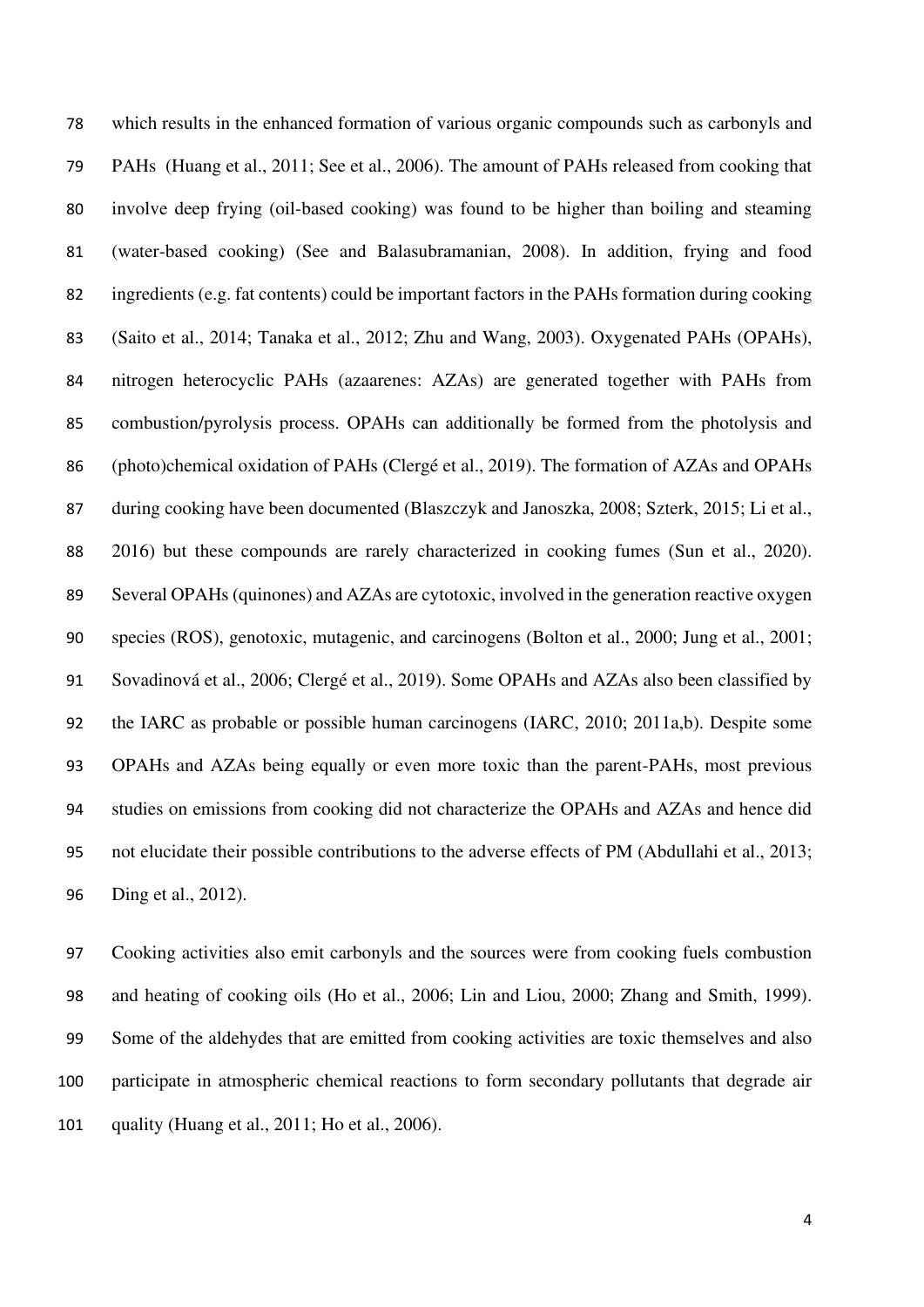Epidemiological studies have demonstrated associations between exposure to cooking fumes and lung cancer risk (Seow et al., 2000; Zhong et al., 1999a). Several studies found that the risk of lung cancer in non-smoking women increases with increasing exposure to cooking fumes (Zhong et al., 1999a; Seow et al., 2000; Metayer et al., 2002). Some of the studies linked in lung cancer risk to exposure to fumes from cooking (frying) with oil at high temperature such as in Chinese-style cooking (Metayer et al., 2002; Shields et al., 1995; Zhong et al., 1999b). PM emitted from cooking was shown to have mutagenic activity (Chiang et al., 1997; Qu et al., 1992; Wu et al., 1998). The International Agency for Research on Cancer (IARC) has classified fumes originating from high temperature frying as a probable human carcinogen (Straif et al., 2006).

 Upon inhalation, PM2.5 and the chemicals bound to it such as quinones and transition metals it can trigger the overproduction of reactive oxygen species (ROS), which counteracts anti- oxidative defences (Gao et al., 2020; Charrier et al., 2014). The physiological effects of ROS imbalance can cause oxidative stress, inflammatory response, DNA and cell damage, which is the basis for several diseases (Kelly, 2003; Bitterle et al., 2006). Transition metals, secondary organic aerosols and OPAHs (quinones) were shown to induce ROS formation (Charrier et al., 2014; Bates et al., 2019). Polycyclic aromatic compounds (PAHs, OPAHs, AZAs) can cause oxidative DNA damage and DNA adduct formation (Clergé et al., 2019; Xue and Warshawsky., 2005; Yamada et al., 2004; Bolton et al., 2000) that can result in carcinogenic/mutagenic effects and cancers.

122 Knowledge of the amounts, chemical composition and toxicity of PM<sub>2.5</sub> emitted from cooking activities remain limited. The aims of this study are to: 1) characterize the chemical 124 composition (including the particularly understudied OPAHs and AZAs) of  $PM<sub>2.5</sub>$  samples collected from different cooking operations; 2) determine the bioreactivity (cell viability, ROS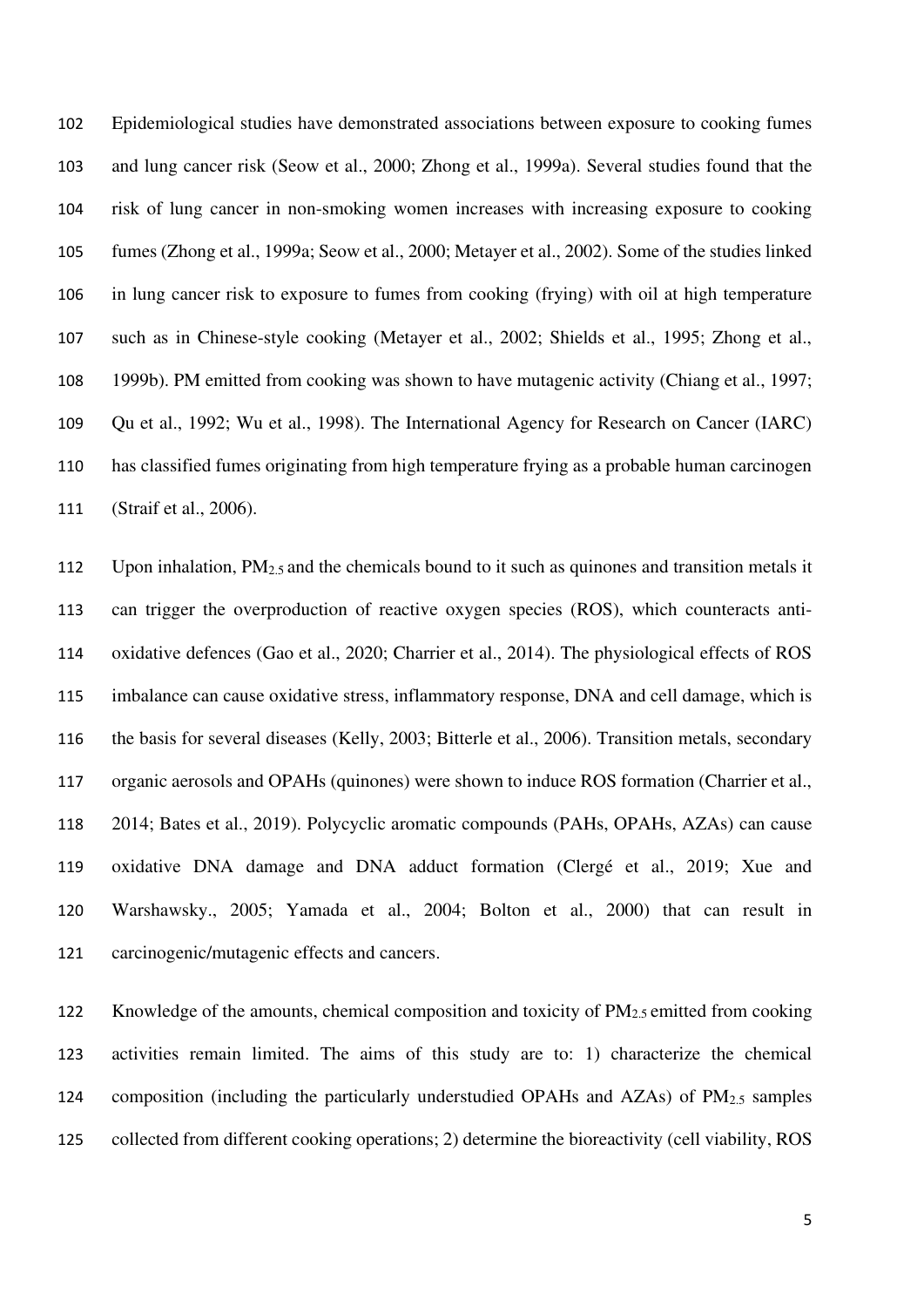126 production, DNA damage, and inflammation effects) of extracts of these  $PM_{2.5}$  samples and 3)

127 determine the relationship between PM<sub>2.5</sub> chemical components and bioreactivity.

## **2. Materials and methods**

#### 2.1 Sampling locations

 Cooking fumes were collected from the exhausts of three commercial restaurants operating in Hong Kong and two simulated cooking experiments conducted in environmental chambers. The characteristics of the different sampling sites are detailed in Table 1. The studied restaurants cooked and served common cuisines in Hong Kong. The restaurants were selected based on several criteria. Factors such as roof top access availability, electricity supply during 136 sampling, sampling space (minimum  $2 \text{ m}^2$ ), floor plans, information of exhaust system and sampling safety were carefully considered prior to the sampling campaign. Each of the selected restaurants had to possess an independent exhaust system. This was to ensure that the collected samples were only generated from the target restaurant.

 The simulated cooking by two common Chinese-style techniques (namely as stir-frying and 141 deep-frying) were conducted in stainless steel environmental chamber of 19.1 m<sup>3</sup> (3.05 m  $\times$ 142  $3.05 \text{ m} \times 2.05 \text{ m}$ ) that was designed for measuring emissions from indoor sources.

#### 2.2 Experimental procedures

2.2.1 Sampling from restaurant exhaust system

146 Sampling duration was synchronised to the peak hours of the restaurants. The peak hours in each restaurant were based on information provided by the owners. A particle sampler (DRI MEDVOL) was used for sampling in this study. The device consisted of a PM2.5 cyclone, an inlet stilling chamber, a conical plenum, open-faced filter packs and differential pressure flow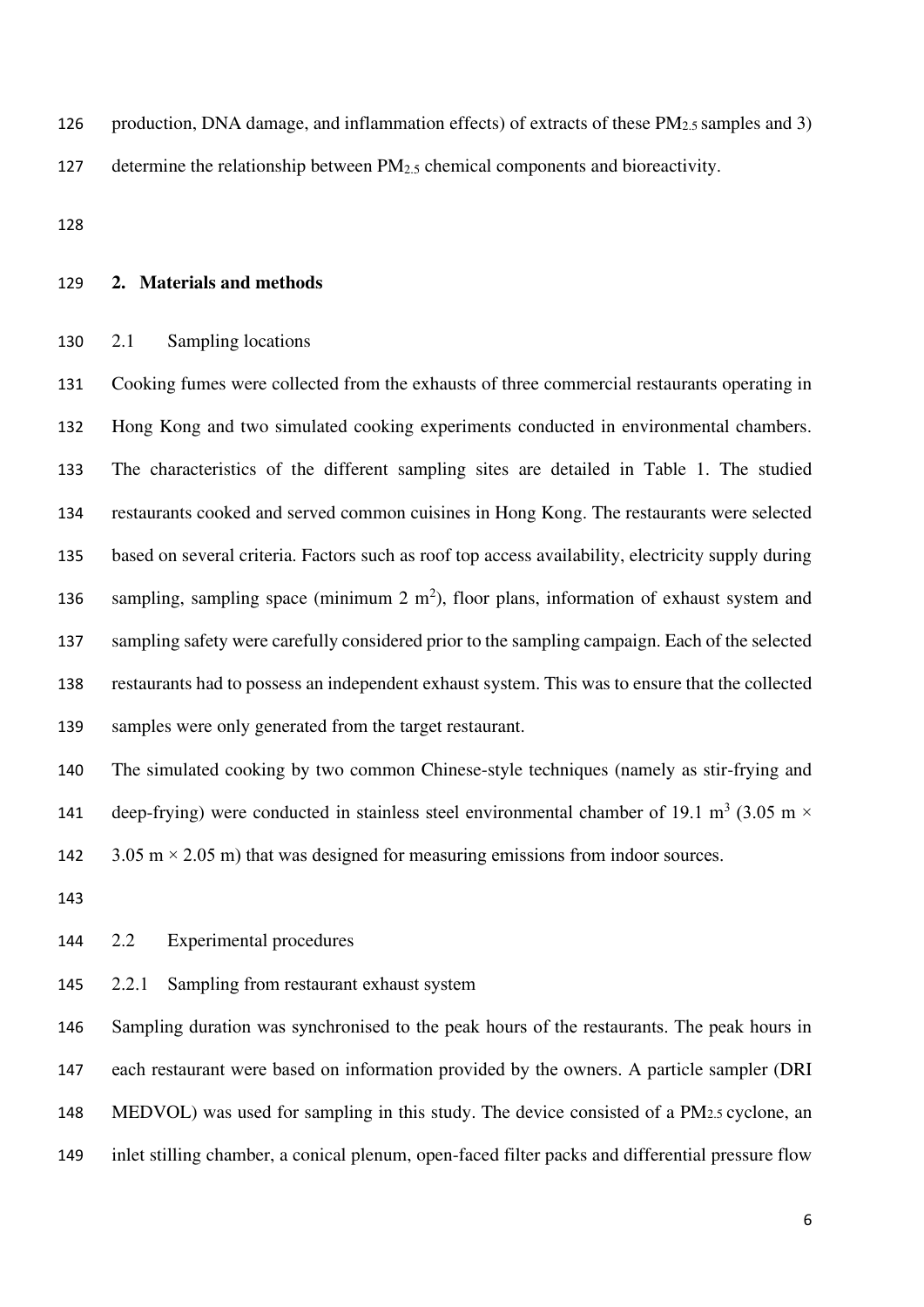control together with a pump. The PM2.5 cyclone (Bendix 240) was operated at 113 L/min, which removed particles (aerodynamic diameter > 2.5 µm) in the air stream. The air was purged through the cyclone and further diffused inside to the plenum. The plenum was coated with perfluoro alkoxyalkane (PFA) teflon. The PFA teflon open faced filter holder (Savillex 47-mm injection-moulded) was used throughout the sampling section. A Teflon-membrane (47mm), Nuclepore polycarbonate membrane and quartz-fiber filter (47 mm) were positioned in the filter holders separately.

 Sampling was not performed in the kitchen area but at the rooftop, where sufficient space and 158 access to exhaust for sampling were assured. The  $PM_{2.5}$  samples were collected simultaneously during the cooking process. The sampling duration was set as 1.5 hours. Background samples from the kitchens were also collected when the kitchens were not in operation. The background 161 samples were typically collected 1.5-3 hours after the restaurants have closed their operations for the day. Four cooking emission samples, in addition to background and field blank samples were collected at each restaurant for four consecutive sampling days.

2.2.2 Sampling from simulated cooking in an environmental test chamber

 Induction hot plates were used for the cooking. Each cooking experiment was completed in 1.5 hours. The dishes were representative of typical Hong Kong cuisine including fried "Choy Sum" (a leafy vegetable commonly used in Chinese cuisine) and deep fried chicken breast. The portion of all dishes was enough for 4-5 members of a family. The same chef was responsible 170 for the cooking experiments in order to ensure sample harmony.  $PM_{2.5}$  emitted from these simulated cooking experiments (sample D\*-E\* from test chamber and sample A-C from commercial restaurant) were sampled with an identical sampling system as described in section 2.2.1. After each sampling, the filters were sealed in Petri dishes and frozen (-20 °C) until chemical and biological analysis.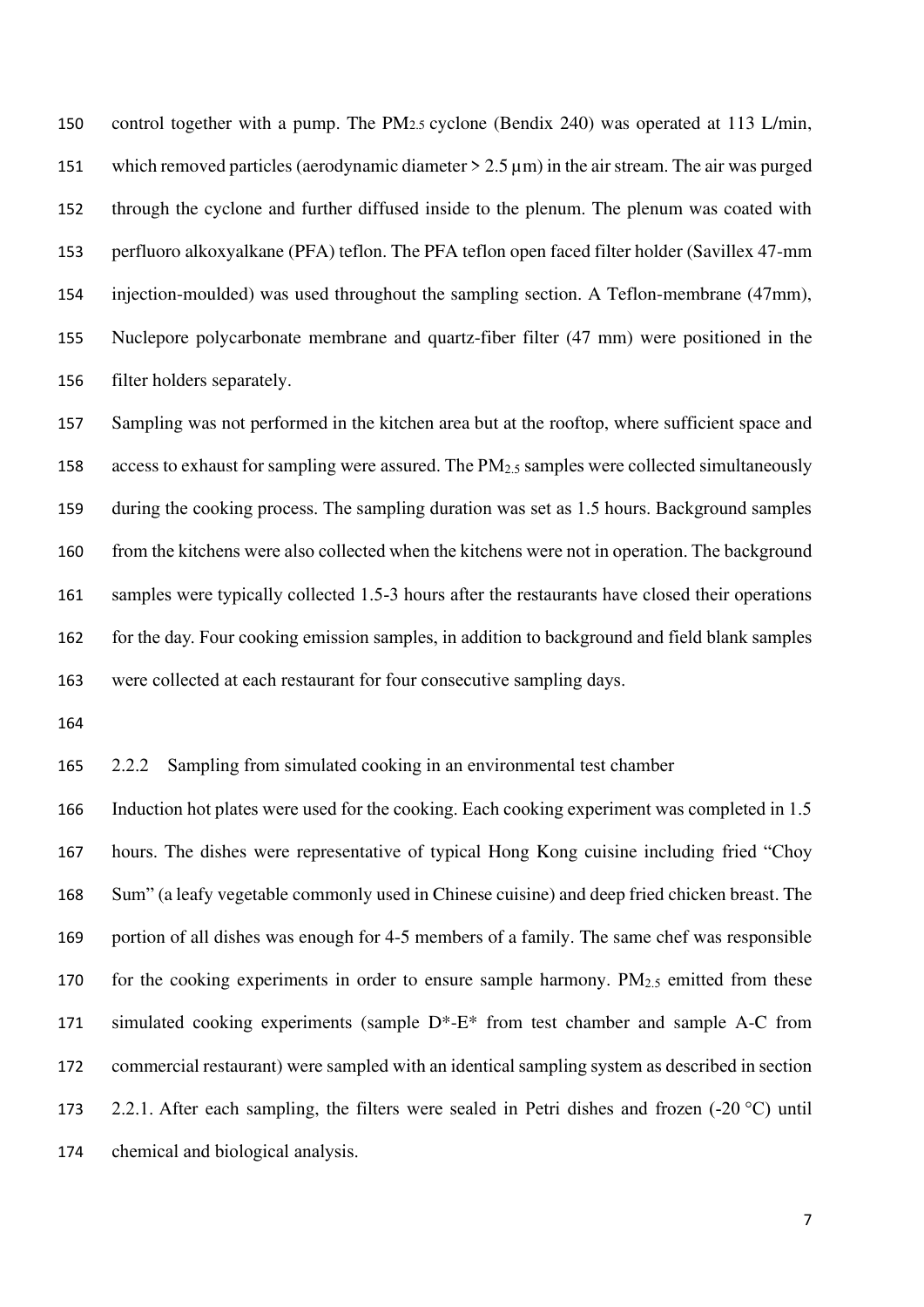175 The quartz filters were heated at 900 °C for 3 hours in order to remove any organic vapours on 176 filters before being used to sample. All filters were pre-conditioned at  $23\pm0.5$  °C and  $50\pm5\%$  relative humidity (RH) for 48 hours before and after weighing. Each filter was weighed on a 178 microbalance  $(\pm 1 \mu g)$  precision, Sartorius AG MC5, Germany) before and after PM<sub>2.5</sub> sample collection.

2.3 Analytical methods

2.3.1 Chemical components analysis

 Detailed description of the analytical methods applied for the determination of the chemical 184 components [OC, EC, inorganic elements, water-soluble ions (Cl<sup>-</sup>, NO<sub>3</sub>-, SO<sub>4</sub><sup>2-</sup>, Na<sup>+</sup>, Ca<sup>2+</sup> and  $NH_4^+$ ), PAHs, OPAHs, AZAs and carbonyls] in the sampled PM<sub>2.5</sub> can be found in Supplementary Material (Text S1-S4). In summary, the OC and EC were analysed by the thermal/optical carbon analyser. The inorganic elements and water soluble ions were analysed by the Energy Dispersive X-ray Fluorescence Analyser (ED-XRF) and ion chromatography system, respectively. The polycyclic aromatic compounds (PACs) in the filters were extracted with organic solvents and determined by gas chromatography–mass spectrometry (GC-MS) (Bandowe et al., 2016; Bandowe et al., 2014). The carbonyls were extracted from filters with methanol, derivatized using pentafluorobenzylhydroxyl amine (PFBHA) and analyzed by GC-MS. A list of the chemical species determined in the samples are shown in Table S1.

2.3.2 Cell culture and bioreactivity analysis

 The human alveolar epithelial cells (A549) were obtained from American Type Culture Collection (ATCC, Rockville, MD, USA) and were cultured in RPMI medium containing 10% 198 fetal bovine serum, penicillin, and streptomycin at 37  $\degree$ C with 95% humidity and 5% CO<sub>2</sub>. 199 PM<sub>2.5</sub> samples were from Teflon filters removed according to previous reports (Wang et al.,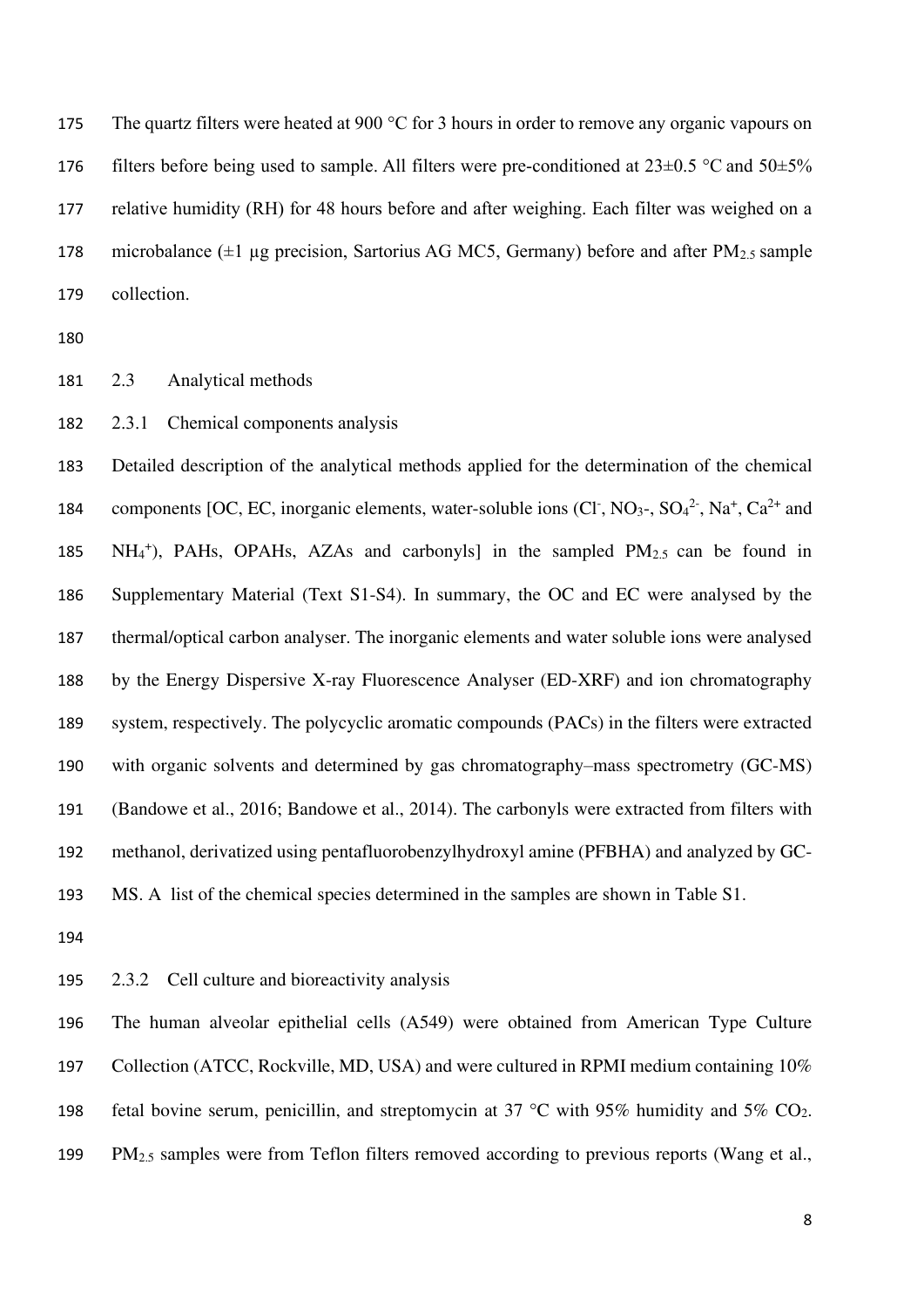2021), followed by resuspended in 0.01% dimethyl sulfoxide (DMSO) in serum-free minimum essential RPMI medium. Cells were exposed to the PM2.5 samples at 0 (from blank filter), 100 202 and 200  $\mu$ g/mL for 24 hrs. Cells were examined for cell viability and ROS activity, whereas the supernatant was collected for cytokine analyses.

 The cell viability was identified by MTT (3-[4, 5-dimethylthiazol-2-yl]-2, 5 diphenyl tetrazolium bromide) assay. Cellular ROS production was determined by fluorogenic cell based method using 2′,7′-dichlorodihydrofluorescein diacetate (DCFH-DA) as a probe. Inflammation marker tumor necrosis factor-α (TNF-α) was detected through enzyme-linked immunosorbent assay (ELISA) kits (R&D systems, Inc., MN, USA) as per manufacturer guidelines. Details of the cell experiments can be found in Supplementary Material (Text S5-6).

#### 2.3.3 Oxidative DNA damage

 The plasmid scission assay (PSA) was used to determine the capability of each sample to induce oxidative DNA damage. The level of particle–DNA interaction and subsequent damage were measured by the three conformations of plasmid DNA topological states namely: supercoiled (no damage), relaxed (minor damage), and linear (severe damage) as shown in Figure S1-2 (Supplementary Material). Due to the amount of sample required for the analysis, PM2.5 samples were pooled together for PSA analysis. Additional information about the procedure can be referred to in previous studies (Chuang et al., 2013; Shao et al., 2006). The PM2.5 samples were run in suspension using molecular grade water over a range of concentrations. Twenty nanograms (20 ng) of ΦX174 RF DNA was added to the liquid and incubated for the analysis. The samples were conducted in triplicate. The final gel results were captured in images and determined by densitometric analysis (Genetools; Syngene system,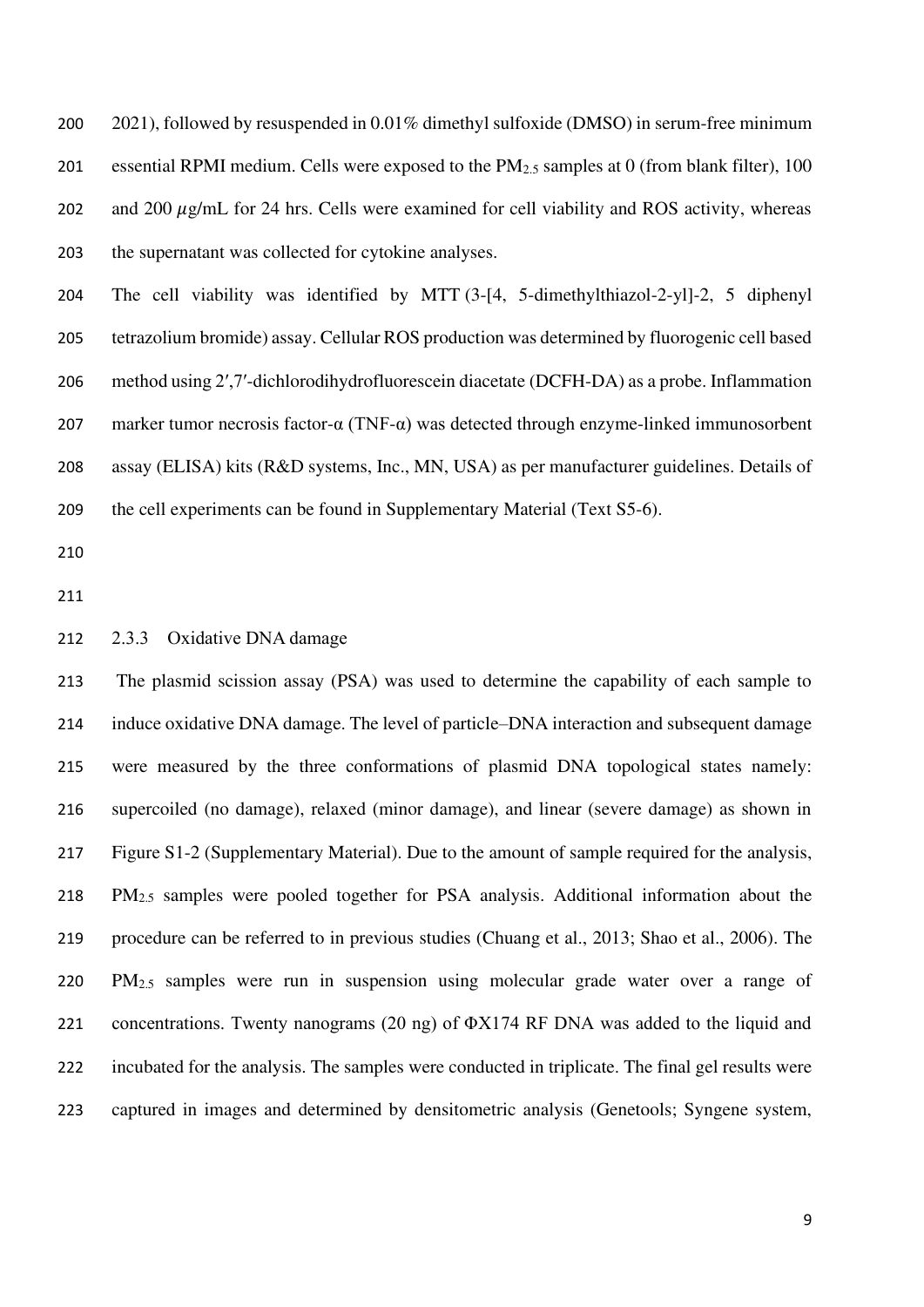UK). Molecular grade water and restriction enzyme PstI were used as control and positive control in this study, which caused 4.1% and 95.9% DNA damage, respectively.

2.4 Calculations and statistical analysis

 The sum of the concentration of all analysed PAHs, parent-PAHs, 16 US EPA PAH, OPAHs, AZAs, carbonyls are referred to as Σ30PAHs, Σ21 parent-PAHs, ΣUS-EPA PAHs, Σ17OPAHs, Σ4AZAs and ΣCarbonyls, respectively. The sum of the concentration of parent-PAHs with 2- 3 and 4-7 benzene rings are referred to as ΣLMW-PAHs and ΣHMW-PAHs, respectively. ΣCarci-PAHs refers to the sum of the concentration of eight carcinogenic-PAHs (benzo [a]anthracene, chrysene, benzo[b]fluoranthene, benzo[k]fluoranthene, benzo[a]pyrene, indeno[1,2,3-cd]pyrene, dibenzo[a,h]anthracene, benzo[ghi]perylene). Statistical analysis was 235 performed using SPSS 21.0 software. The significance level was set at  $p \le 0.05$ . Due to the small sample size and non-parametric nature of the dataset, comparisons of the means of all samples types were done with Games-Howell test. Spearman's rank correlation was applied to identify relationships between chemical species and also between chemical species and biological end points [cell viability, ROS formation, TNF-α, oxidative DNA damage]. The DNA damage value at 1000  $\mu$ g ml<sup>-1</sup> dosage and ROS production and TNF-α values at extract concentration of 200 μg/ml were chosen for the correlation analysis.

## **3. Results and discussion**

#### 244  $3.1$  Concentration of PM<sub>2.5</sub>, OC and EC

245 Mass concentrations of  $PM_{2.5}$  in all samples are shown in Table 2. The highest and lowest mass concentrations of PM<sub>2.5</sub> were in samples C (711.5  $\pm$  257.2 µg m<sup>-3</sup>) and B (177.4  $\pm$  58.4 µg m<sup>-</sup> 247 <sup>3</sup>). The concentration of PM<sub>2.5</sub> in sample C was ~1.45–4.01 times higher than in other samples. 248 The high concentration of  $PM_{2.5}$  in sample C could be attributed to cooking methods (stir-frying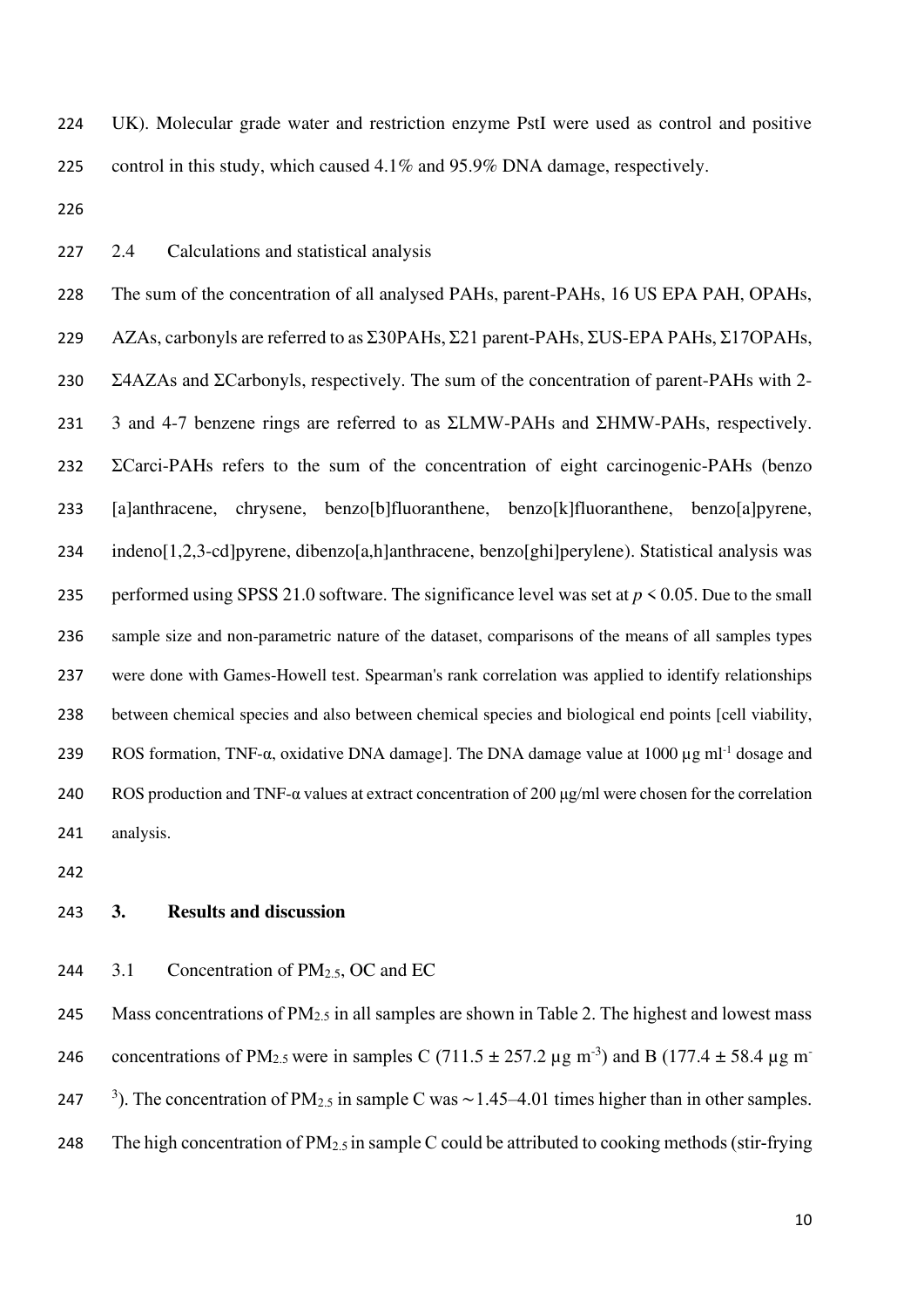and deep-frying) in this restaurant which is supported by similar findings from other studies 250 (Abdullahi et al., 2013; See and Balasubramanian, 2006). The concentrations of  $PM_{2.5}$  in all samples are comparable to a recent study focused on outdoor char broiling and conventional 252 Chinese cooking (Li et al., 2018). The concentrations of  $PM_{2.5}$  in sample  $D^*$  and  $E^*$  (chamber) are also comparable to other Chinese cooking styles (Shandong and Hunan) as reported in a previous study (Wang et al., 2015).

255 The OC was the most abundant chemical component in the  $PM_{2.5}$  (samples A-E<sup>\*</sup>). The average 256 OC concentration is in a range of 99.9–338.8  $\mu$ g/m<sup>3</sup>. The OC concentration in sample C 257 (highest concentration) is  $\sim$ 3.39 times higher than in sample B (lowest concentration). The 258 composition of the  $PM<sub>2.5</sub>$  mass was predominantly comprised of carbonaceous particles, particularly in OC at a proportion, which are higher than or comparable to previous studies (Li et al., 2018; Wang et al., 2015). The results are consistent with other findings that PM emissions from cooking operations were primarily organic in nature (Gysel et al., 2017; Li et al., 2015; Wang et al., 2015; Zhang et al., 2017). The lower OC composition (< 90%) compared to another study on emissions from charbroiling/grilling of chicken and beef could be due to relatively higher use of vegetables in Chinese cuisine (McDonald et al., 2003). A previous study also reported that OC constituted the highest fraction of the mass PM emissions from different cooking processes (See and Balasubramanian, 2008). The highest carbon fractions (> 60%) in 267 sample  $D^*$  and  $E^*$  could possibly be due to high-fat content of the cooking materials and high amount of oils used in the cooking processes (Zhang et al., 2017). The EC fractions contribute  $\leq$  5% of the total PM<sub>2.5</sub> mass in each of the five samples and is consistent with a previous study 270 (Wang et al., 2015). The variations in the average concentrations of  $PM_{2.5}$ , OC and EC in the five samples could be due to the differences in cooking ingredients, cooking conditions and methods (Gysel et al., 2018) some of which are outlined in Table 1.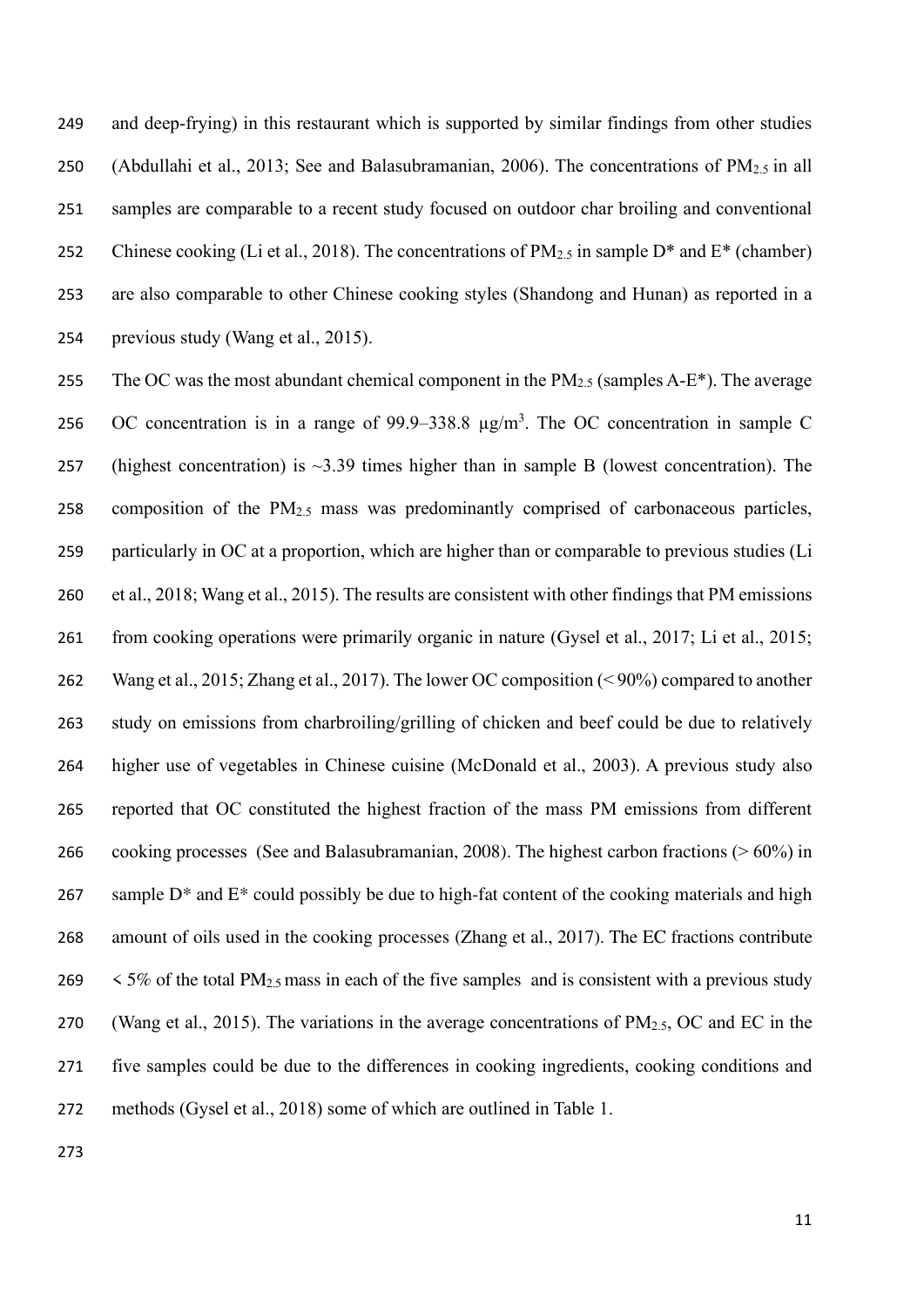#### 3.2 Concentration of inorganic elements and water extractable ions

 The concentrations of elements and ions can be found in Table 2. The two most abundant elements in each sample were S and Cl. Other major elements found in the samples were Na, K, Fe, Mg, Al, Ca, Zn and Ba. Elements with medium range concentrations in the samples were Mn, Sb, Pb and Cu while four other elements (i.e. Ti, V, Cr, Co and Ni) were in low abundance (< 10 ng m-3) in all samples. The highest concentration of 16 of the 20 elements studied was in sample C. Most of the elements are components of food ingredients (vegetables, meat, cooking oils, salt, spices, water (Butnariu and Butu; Cobos and Diaz, 2014; Epstein, 1999) and can therefore be emitted as part of the PM in cooking fumes. Previous studies have also detected these elements in fumes from restaurants with different cooking styles and cooking of meat in simulated facilities ( Gysel et al., 2018; Abdullahi et al., 2013; See and Balasubramian, 2008; McDonald et al., 2003). The presence of Fe, Ni, Cr and Cu in the samples could also be due to the release from cooking utensils (See et al., 2006; Taner et al., 2013; Gysel et al., 2018). A previous study showed that the Cr composition of stainless steel materials could vary from 11 to 30% (Kuligowski and Halperin, 1992). Some of the elements could have contaminated the food materials during their growing or processing because these elements are present in environmental compartments (air, soil) from anthropogenic (traffic) and natural sources crustal materials, dust, rocks, soils (Kebata-Pendias and Mukherjee, 2007; Louie et al., 2005). Some of the elements (e.g. Na, Mg, Ca, Fe, Zn, Cu, Co, Mn) that have been detected in the PM samples are essential for humans and are therefore harmless at the required concentrations, but others (e.g. Pb) have no known biological functions in humans and are only harmful to human health (Kebata-Pendias and Mukherjee, 2007). Upon inhalation, some of the transition metals (e.g. Fe, Cu, Mn) can catalyse ROS production leading to oxidative stress, inflammatory effects and oxidative DNA damage, which results in diseases such as cancers, respiratory and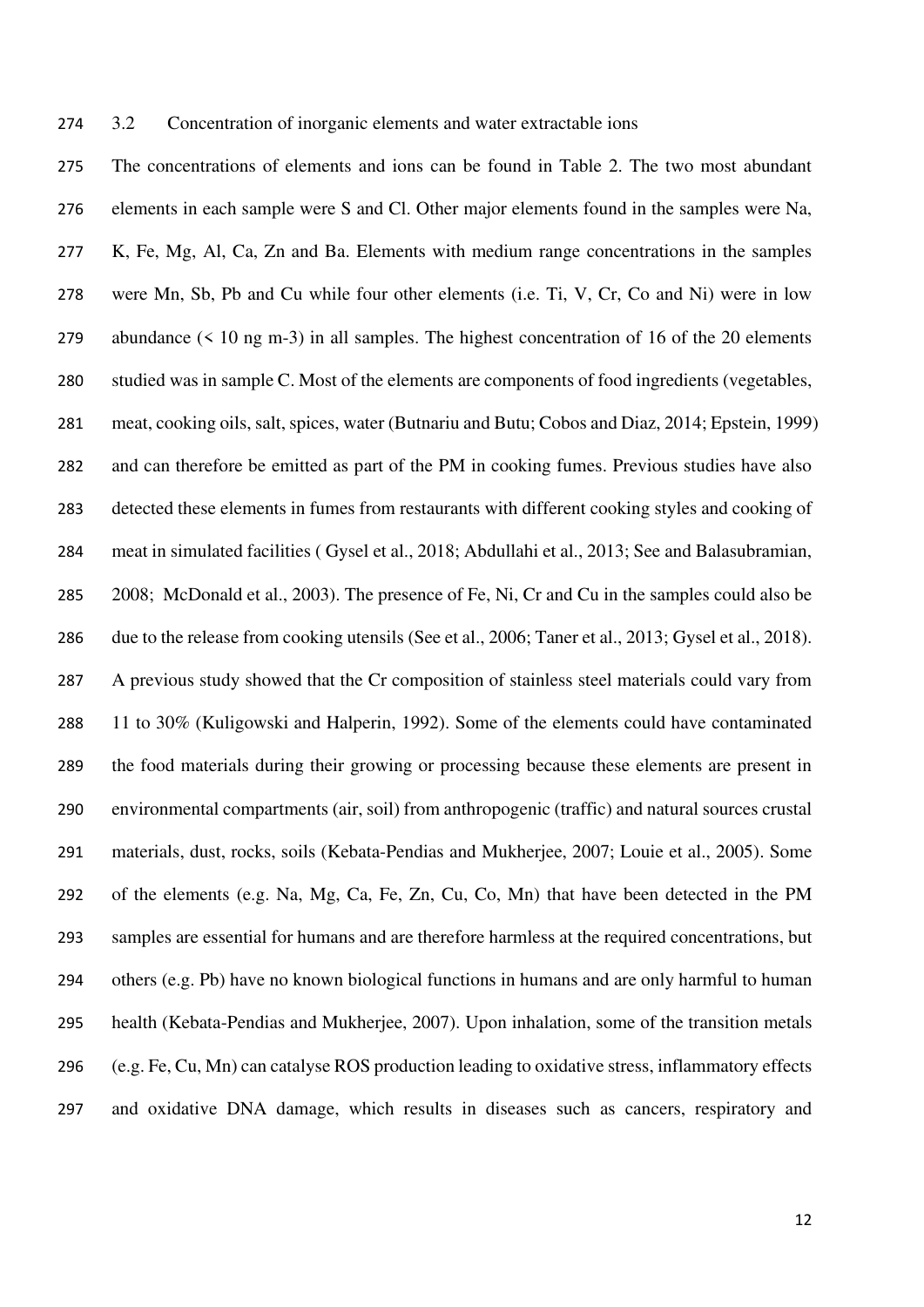cardiovascular diseases (Gao et al., 2020; Pardo et al., 2015; Danielson et al., 2011; Gerlofs-Nijland et al., 2009).

 Water extractable ions were also found in all sample extracts (Table 2), which is consistent with previous studies that also detected these substances in cooking fumes both from cooking test chambers and restaurants (Abdullahi et al., 2013; Schauer et al., 2002; See and Balasubramian, 2008). The highest concentrations of each of the ions can be found in Sample C. The concentration of the water soluble ions in sample C showed the following trend:  $NO<sub>3</sub>$   $SO_4^2$  >  $NH_4^+$  >  $Cl^-$  >  $Na^+$  >  $Ca^{2+}$ . The trends in other samples are slightly different. NO<sub>3</sub><sup>-</sup>,  $SO_4^2$  and NH<sub>4</sub><sup>+</sup> could be components of water and other cooking ingredients but could also be secondary products formed from SO2, NOx and NH3 emitted from heating of cooking ingredients (See and Balasubramanian, 2008; Schauer etal., 2002).

3.3 PAHs, OPAHs and AZAs in samples

 The concentrations of PACs measured in the samples are shown in Table 3 and Figure S3. Samples C shows the highest concentrations of Σ30PAHs, Σ17OPAHs and Σ4AZAs. Sample C also showed the highest concentrations of 27 of 30 PAHs measured in the samples and the sums of PAHs sub-groups (Σ16 US-EPA PAHs, ΣCarci PAHs, ΣLMW-PAHs and ΣHMW- PAHs). Out of the 17 individual OPAHs measured, 13 had the highest average concentrations in Sample C, while the highest concentration of each of the individual AZAs was also in Sample C (Table 3). Benzo[a]pyrene is often used as a main indicator or marker of carcinogenic 318 PAHs (Boström et al., 2002). The concentration (mean±standard deviation in pg/m<sup>3</sup>) of 319 benzo[a]pyrene in the samples increased in the order: D  $(135\pm32) > C$   $(134.5\pm82.4) > B$  $(124\pm67)$  > E (114 $\pm$ 35) > A (94 $\pm$ 34). The comparatively large amount of food processed and 321 cooked in the kitchen of this commercial restaurant (Sample C) could be a reason for  $PM_{2.5}$ samples to have the highest concentration of PAHs. Another unique feature of this restaurant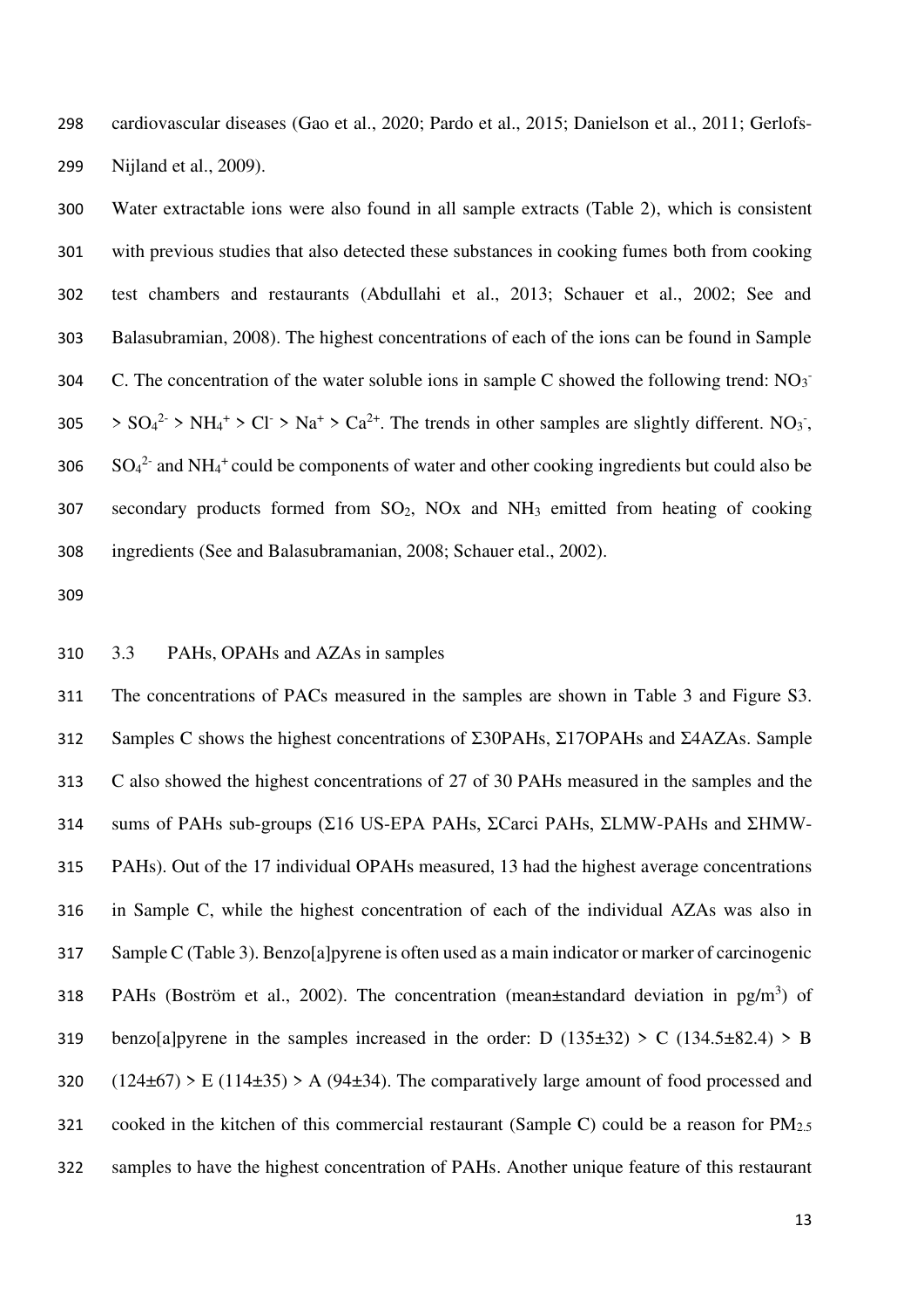is that it cooks and serves Cantonese and Hong Kong local cuisine that are prepared with methods such as deep frying, stir frying, pan frying and steaming (Table 1). Since the cooking methods and size of restaurant C is comparable to restaurant B, the main reason for the high concentration of the chemical species in C can be explained by higher emissions during cooking of Cantonese dishes than during the cooking of mixed cuisines and Western dishes prepared in restaurants B and A, respectively (Table 1). Such influence of various cultural cooking styles on the amount of emitted PAHs, as well as the fact that Asian cooking style emits higher PAHs than Western cooking has been reported in previous studies (See and Balasubramanian, 2008; Abdullahi et al., 2013). Our study reveals that different cultural cooking styles will also result in different concentrations of the PAH derivatives (AZAs and OPAHs) in cooking fumes. Specific studies have shown that cooking can result in the formation of AZAs and OPAHs (Blaszczyk and Janoszka, 2008; Li et al., 2016; Szterk, 2015). A combination of factors such as food components, relatively high usage of oil, type of oils, fat content of meat, spices and cooking methods applied (frying at high temperatures) during the cooking of Cantonese and local dishes results in the highest emitted concentrations of PAHs, OPAHs and AZAs (Li et al., 2018; See and Balasubramanian, 2008). Oil-based cooking methods could generally release more PAHs and their derivatives due to direct evaporation, oxidation, pyrolysis, and/or degradation of organic compounds from oils at higher temperature (Abdullahi et al., 2013; Moret and Conte, 2000). The higher concentration of Σ30PAHs,  $\Sigma$ 17OPAHs and  $\Sigma$ 4AZAs in sample E<sup>\*</sup> compared to sample D<sup>\*</sup> demonstrates that meat cooking by pan frying not only generates higher concentrations of PAHs (which has also been previously reported) but also OPAHs and AZAs than cooking of plant based food by stir frying (Abdullahi et al., 2013; Schauer et al., 1999a). The pyrolysis of animal fats and oils during the cooking of meat could be an explanation for the formation of PAHs and OPAHs. Azaarenes can be formed during cooking as a result of the pyrolysis of nitrogen containing organic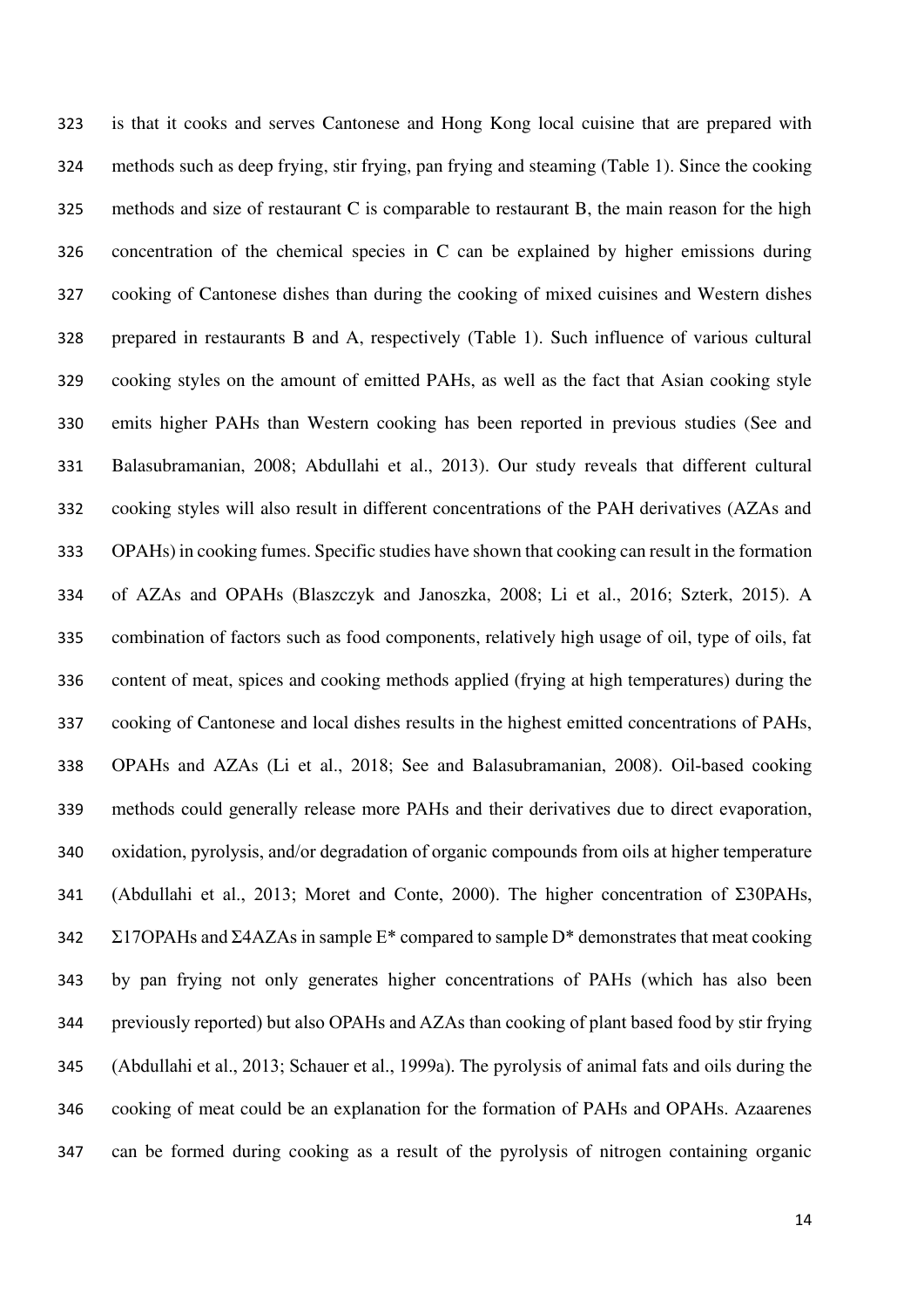compound components (e.g. aromatic amino acids) of food ingredients (Blaszczyk and Janoszka, 2008). The formed PACs could then subsequently be carried with the cooking fumes (Rogge et al., 1991). Food ingredients may also be contaminated with PAHs, which can subsequently be released with the cooking fumes (Martorell et al., 2010). The composition pattern of the PAHs were slightly different for the different samples (Figure 1). The most abundant PAHs in samples A were naphthalene (10.9%), phenanthrene (10.7%), acenaphthene (9.2%) with ΣLMW-PAHs/ΣHMW-PAHs of 1.4. Sample B was dominated by pyrene (10.6%), naphthalene (10.2%) and benzo[b+k+k]fluoranthene (8.1%) with ΣLMW-PAHs/ΣHMW- PAHs of 0.65. The most abundant PAHs in sample C were naphthalene (13%), cyclopenta[def]phenanthrene (11%) and pyrene (8%) with ΣLMW-PAHs/ΣHMW-PAHs of 358 1.08. Sample  $D^*$  were dominated by acenaphthene (11.2%), phenanthrene (9.9%) and retene (9.8%) while sample E\* was dominated by naphthalene (14.4%), retene (12.6%) and phenanthrene (9.6%). The ΣLMW-PAHs/ΣHMW-PAHs were 1.85 and 2.30 for samples D and E, respectively (Table S3). A previous study showed that the concentration of pyrene emitted from Chinese style cooking was higher than emitted from other cooking styles (e.g. Japanese) (He et al., 2004).

 The composition pattern of OPAHs mixtures differed in the various samples (Figure 1). Sample A was dominated by 1,4-chysenequinone (21%), 1-indanone (11.4%) and 9-fluorenone (9.5%), Sample B on the other hand was dominated by 1-indanone (14.4%), 1,4-chysenequinone (13.8%) and 6H-benzo(cd)pyren-6-one (8.3%). 9-fluorenone (14%), 9,10-anthraquinone (12%) and 2-methylanthracene-9,10-dione (9.9%) were the dominant OPAHs in sample C. Sample D\* was dominated by 1-indanone (19%), 1,4-naphthoquinone (9.9%), 2-methyl- anthracene-9,10-dione (14%) while sample E\* was dominated by 1-indanone (20.2%), 9- fluorenone (13.2%) and 1,4-anthraquinone (12.2%). Many of these found can also be found in other environmental compartments such as ambient air and soil (Clergé et al., 2019). The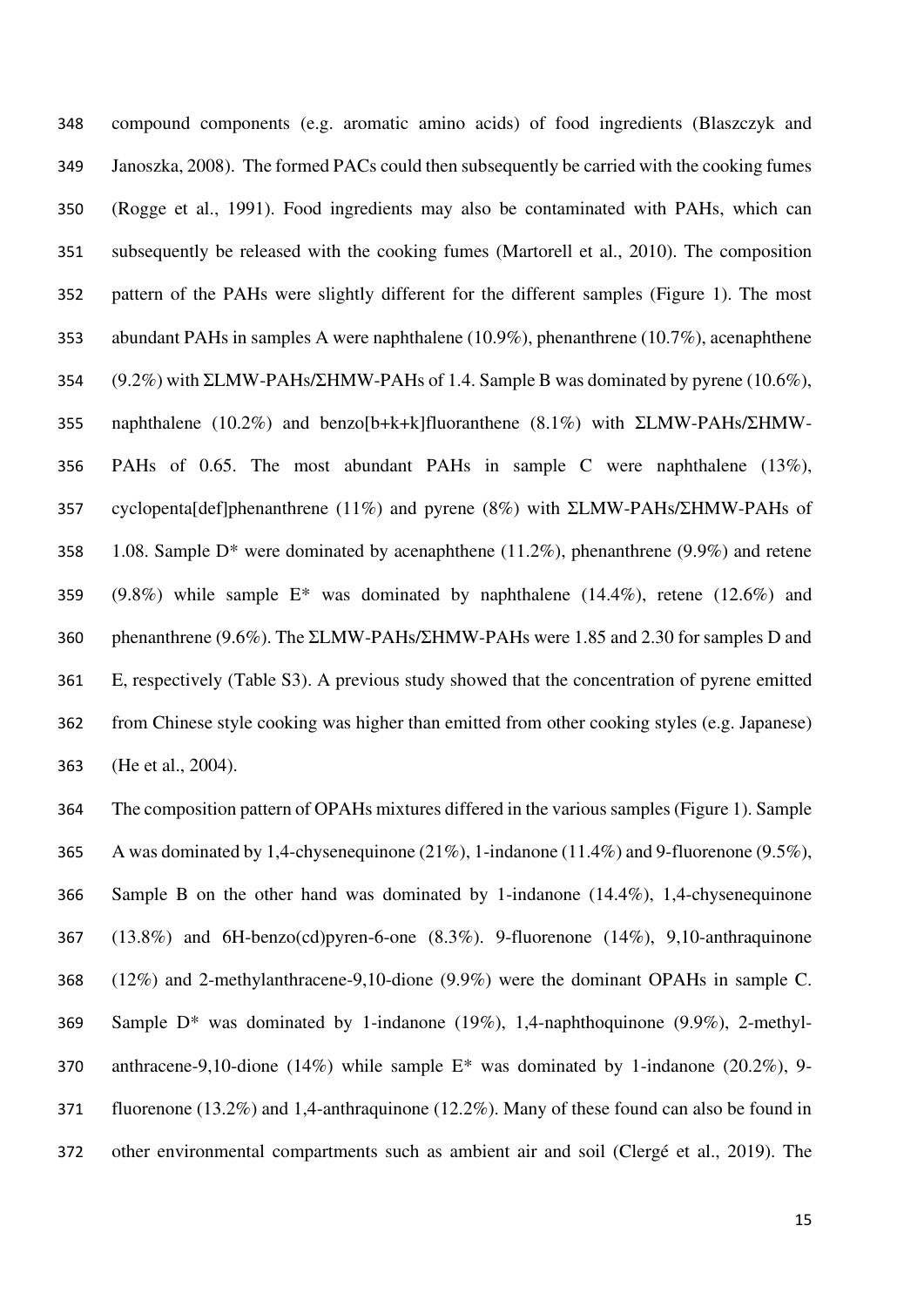individual OPAH/parent-PAH ratio was in most cases highest in sample C. The 9,10- anthraquinone/anthracene ratio was >1 for some samples (Table S3). The concentrations of  $\Sigma$ 17OPAHs was significantly correlated with  $\Sigma$ 30PAHs (r = 0.91, p < 0.05). Many individual OPAHs were also significantly correlated with their related parent-PAHs. This can be explained by their similar sources and fate.

 The four individual AZAs targeted in this study were identified and quantified in each of the five samples (Table 3). Sample C had the highest average concentration of the Σ4AZAs, which is similar to all the other PAC groups (Table 3). The contribution of individual AZAs to the Σ4AZAs concentration was slightly different for each of the samples (Figure 1). For sample A, the highest contributions were by carbazole (48%) and quinoline (32%). Quinoline (45%) and benzo[h]quinoline (24%) were the dominant AZAs in sample B. Sample C was dominated by 384 quinoline (38.4%) and carbazole (32.4%). This same trend was in sample  $D^*$  and  $E^*$  in which the highest contribution was from quinoline, followed by carbazole (Figure 1). The substances are toxicologically relevant with carbazole being classified as possible human carcinogen (IARC, 2011a; Yamada et al., 2004). None of the samples had individual AZA/parent-PAH concentration ratio >1. The concentration ratios of individual AZA/parent-PAH were mostly < 10%, except in a few samples in which the acridine/anthracene and carbazole/fluorene 390 concentration ratio were  $\geq 10\%$  (Table S3). These ratios were thus generally lower than the individual OPAH/parent-PAH and individual alkylated PAH/parent-PAH concentration ratios 392 (Table S3). The Σ4AZAs were also significantly correlated with Σ30PAHs ( $r=0.83$ ,  $p \le 0.05$ ). This can be explained by the sources and fate of AZAs are similar to those of the PAHs and OPAHs (Bandowe et al., 2016).

#### 3.4 Concentration of carbonyls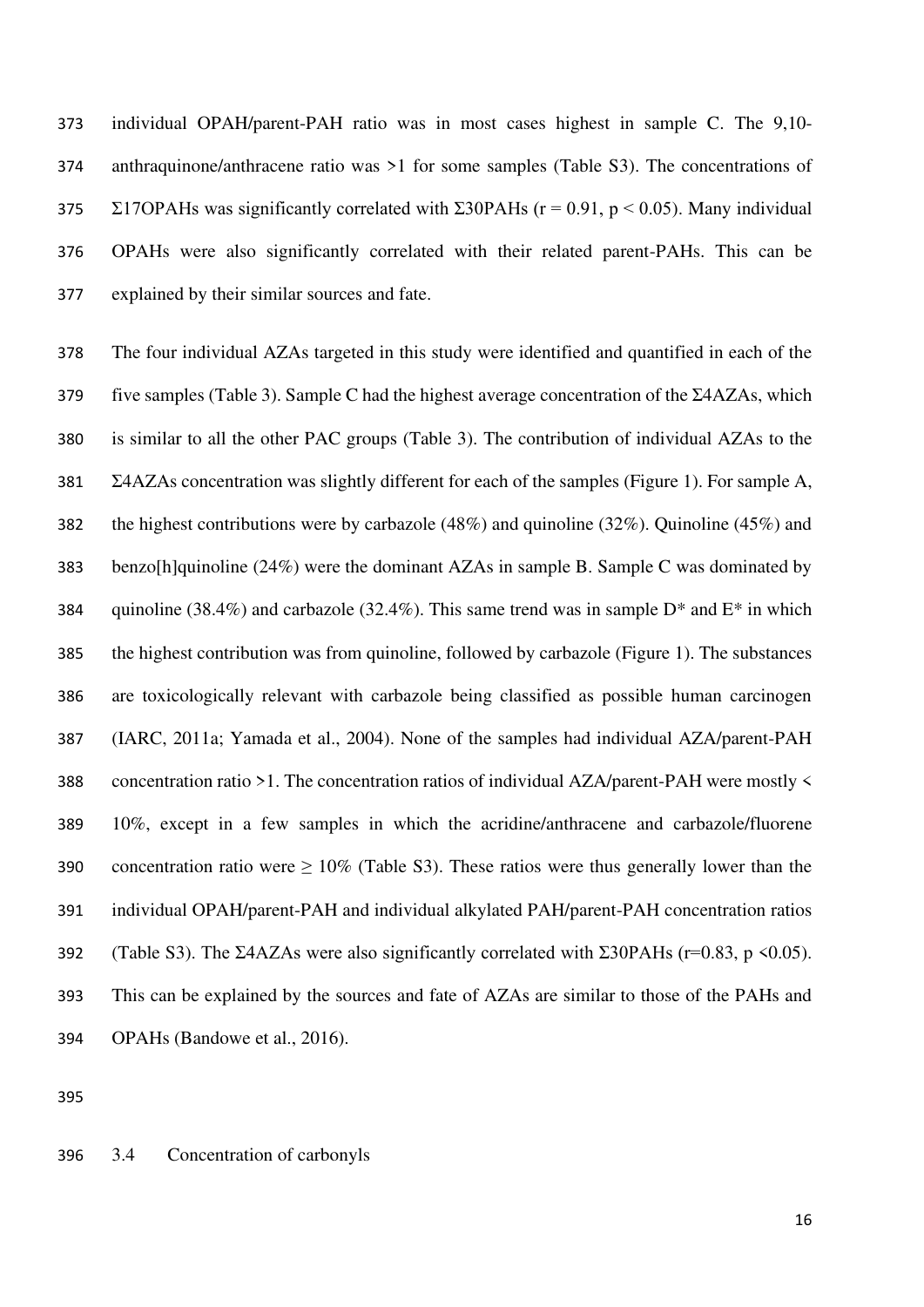397 The average concentrations of high-molecular-weight (HMW) mono-carbonyl ( $C \ge 6$ ) and di- carbonyl compounds (glyoxal and methylglyoxal) in PM2.5 are shown in Table S4. Sample C  $(5327.6 \pm 1974.1 \text{ ng/m}^3)$  showed the highest total concentration of HMW mono-carbonyl and 400 di-carbonyl compounds, whereas sample B recorded the lowest  $(159.2 \pm 48.7 \text{ ng/m}^3)$ . Nonanaldehyde was the most abundant component in all samples, accounting for ∼31-81% of total carbonyl compounds (Figure S4). The contribution of nonanaldehyde to the carbonyl mixtures was > 80% in samples A and C. The contribution of each of the other carbonyl compounds to the total mixture was < 10% in sample A and C. Nonaldehyde was also the most dominant contributor to the total carbonyl compounds in the other three sampling locations (B, 406 D<sup>\*</sup>, E<sup>\*</sup>) but at these sites methylgloxal also made a high contribution ( $> 10\%$ ). Nonanaldehyde was typically identified as a dominant carbonyl component in cooking that involves usage of edible oils (Ho et al., 2006). The presence of nonanaldehyde could be due to the decomposition of 9-octadecenoic acid (oleic acid), a known fatty acid produced from cooking oil thermal decomposition (Schauer et al., 2002). A previous study showed that kitchens involved with frequent frying activities (e.g. western fast-food chain shops and Korean barbecue restaurant) could be more abundant in nonanaldehyde (Ho et al., 2006). The two dicarbonyl compounds were detected in all sampling locations, accounting for ∼0.6-26.1% of total carbonyl compounds. Sample A and C showed similar glyoxal (0.7% and 0.6%) and methylglyoxal (3.3% and 2.9%) in their compositions. The highest contribution of decaldehyde to the carbonyl 416 mixtures was observed in sample  $D^*$  (10.5%) with much lower contributions (0.7-4.1%) in the other samples (Figure S4). This observation could be attributed to the types of oils usage in the cooking processes. A previous study showed that different types of seed oils (e.g. soybean and canola oil) could generate ∼4.77 times difference of decaldehyde in emissions (Schauer et al., 2002), although further study is necessary. The results show that cooking activities are significant anthropogenic source of semi-volatile aldehydes.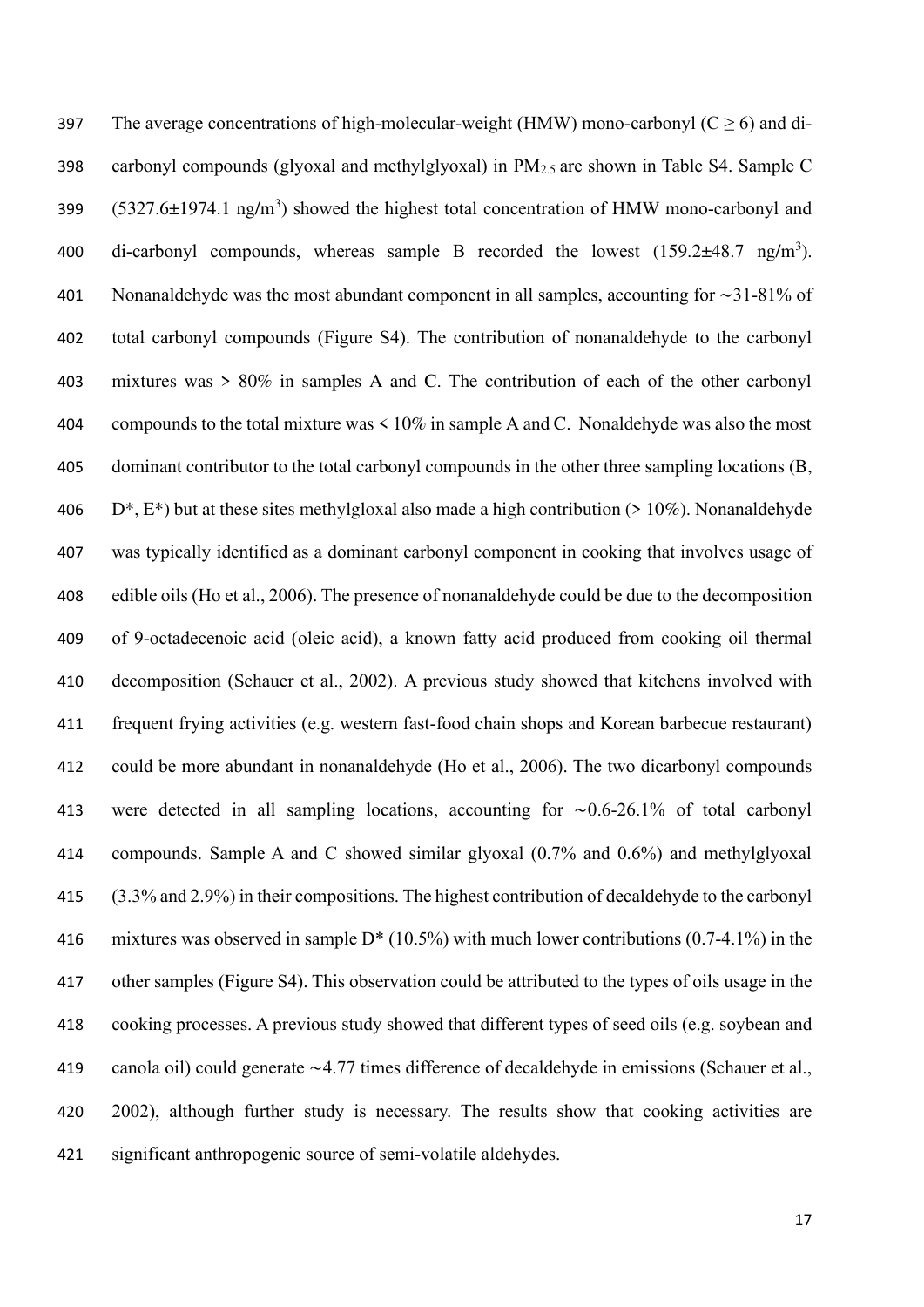## 3.5 Relationships between chemical species

 There were significant correlations between the concentrations of many individual and sums 425 of chemical species (Table S5). For example, the significant correlations between the  $\Sigma$ 30PAHs, 426 Σ17OPAHs and Σ4AZAs and the PM<sub>2.5</sub> mass, TC, EC, OC and Σcarbonyls can be attributed to their similar sources, the fact that they are co-sorbed with each other and hence have similar 428 fates. Some ions like Cl<sup>-</sup> and several metals were also strongly correlated with PAHs, OPAHs and AZAs, which might also be strong indication of their similarity in sources but especially 430 similarity in their fates. Unlike Cl<sup>-</sup> the correlations between the PACs and  $SO_4^2$ <sup>2</sup>,  $NO_3$ <sup>-</sup>,  $NH_4$ <sup>+</sup>, 431 and  $Ca^{2+}$  were not statistically significant indicating that the sources and fate of these ions might be much more different to that of the PACs.

## 3.6 Bioreactivity of PM2.5

435 The cell viability, oxidative potential (ROS generation), inflammatory reactions (TNF- $\alpha$ ) and 436 oxidative DNA damage elicited by PM<sub>2.5</sub> collected from different cooking sites are shown in Figures 2 and Table S2 (i.e. oxidative DNA damage under particle concentrations of 50, 100, 500 and 1000 µg/ml dosage). The cell viability of A549 cells demonstrates negative dose- response from all samples (Figure 2). Under the particle concentration of 200 μg/ml, it can be observed that sample C and D\* further showed lowest cell viabilities. Positive dose-response was nevertheless identified in ROS generation and TNF-α (Figure 2) suggesting that oxidative and inflammatory reactions could be enhanced by the increase of particle concentration. 443 Sample C shows the highest ROS generation followed by sample B, whereas sample D<sup>\*</sup> and E\* demonstrated higher oxidative potential (under 200 µg/ml dosage) in comparison with other samples.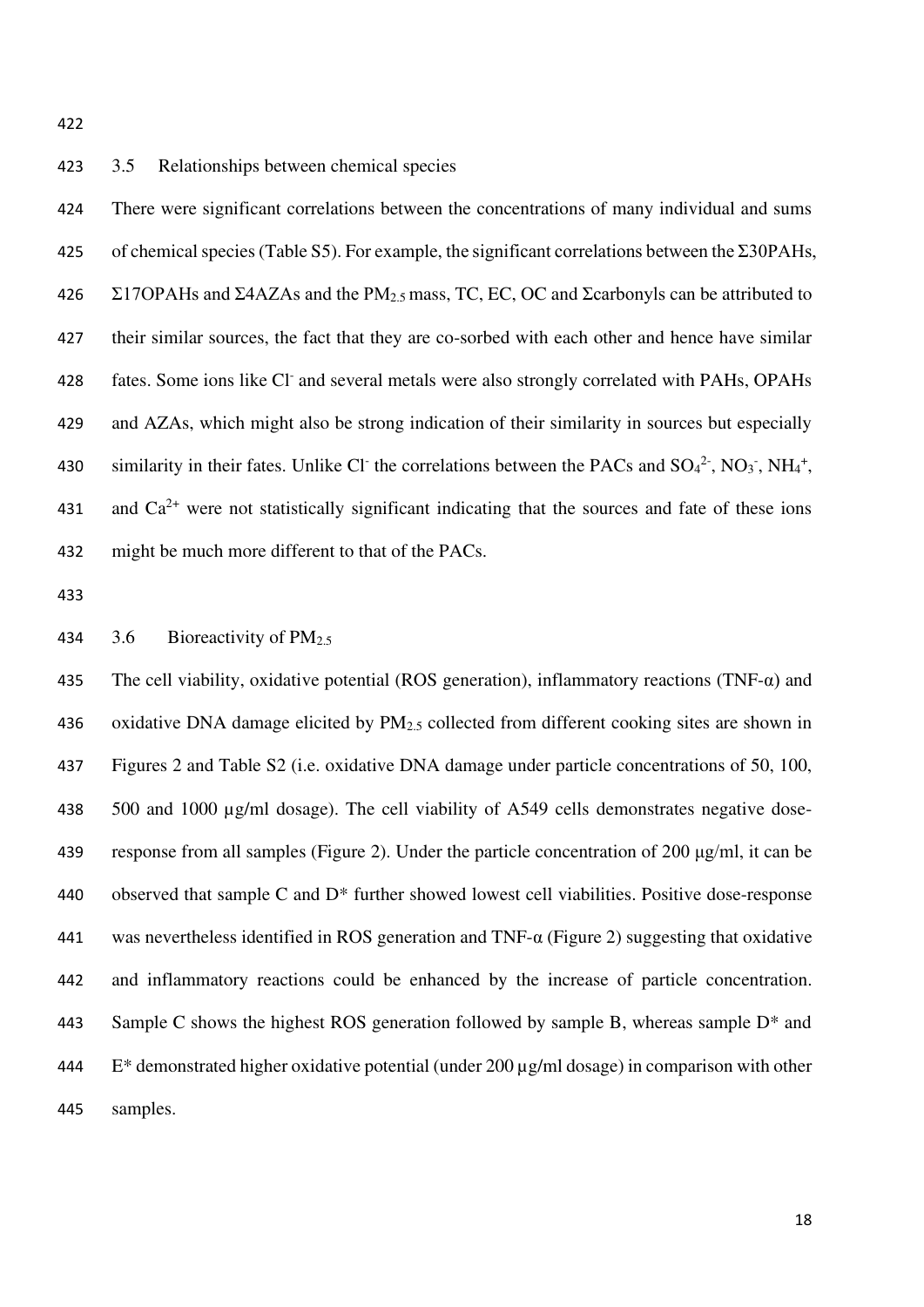A general increasing trend between particle dose concentration and DNA damage was observed in most sub-samples (except for the sub-sample 1-4 of sample A, Table S2 and Figure S6). The 448 amount of damage to the plasmid DNA induced by PM<sub>2.5</sub> varied over the range of 2.3-65.8% (Figure S5) in the samples under 1000 µg/ml dosage. These findings are relatively low 450 compared to the result from a study on  $PM_{10}$  derived from coal burning (0-55% under 500 µg/ml) (Shao et al., 2016).

452 Median lethal dose  $(LD_{50})$  of the samples (Figure S5) were determined by dosage response 453 analysis in Figure S6 (Supplementary Material). Sample A showed highest  $LD_{50}$  and the lowest 454 LD<sub>50</sub> was in sample E<sup>\*</sup>. The results indicate that lower PM<sub>2.5</sub> concentration was required to cause 50% DNA damage for sample E\* compared to the other samples. Both sample B and C show comparable DNA damage in this study. This observation could be due to similar cooking characteristics.

 Chemical species and elements some of which have been quantified (e.g. heterocyclic amines, metals, and PACs) in emissions from cooking could cause oxidative stress, cell injury, DNA damage and mutations, which could result in the above observed effects and risk of diseases such as lung cancer, cardiovascular and pulmonary diseases (Pardo et al., 2015; Gerlofs- Nijland et al., 2009; Wei et al., 2009; Xue and Warshawsky, 2005; Bolton et al., 2000; Seow et al., 2000).

3.7 Correlation between chemical components and bioreactivities

 Cell viability showed significant negative correlations with the concentrations of benzo[a]anthracene, indeno [1,2,3-cd]pyrene and 1,4-naphthoquinone in the samples (Table 4). These relationships suggest that these compounds might contribute to the toxicity of extracts 469 of the  $PM_{2.5}$  samples emitted from cooking activities.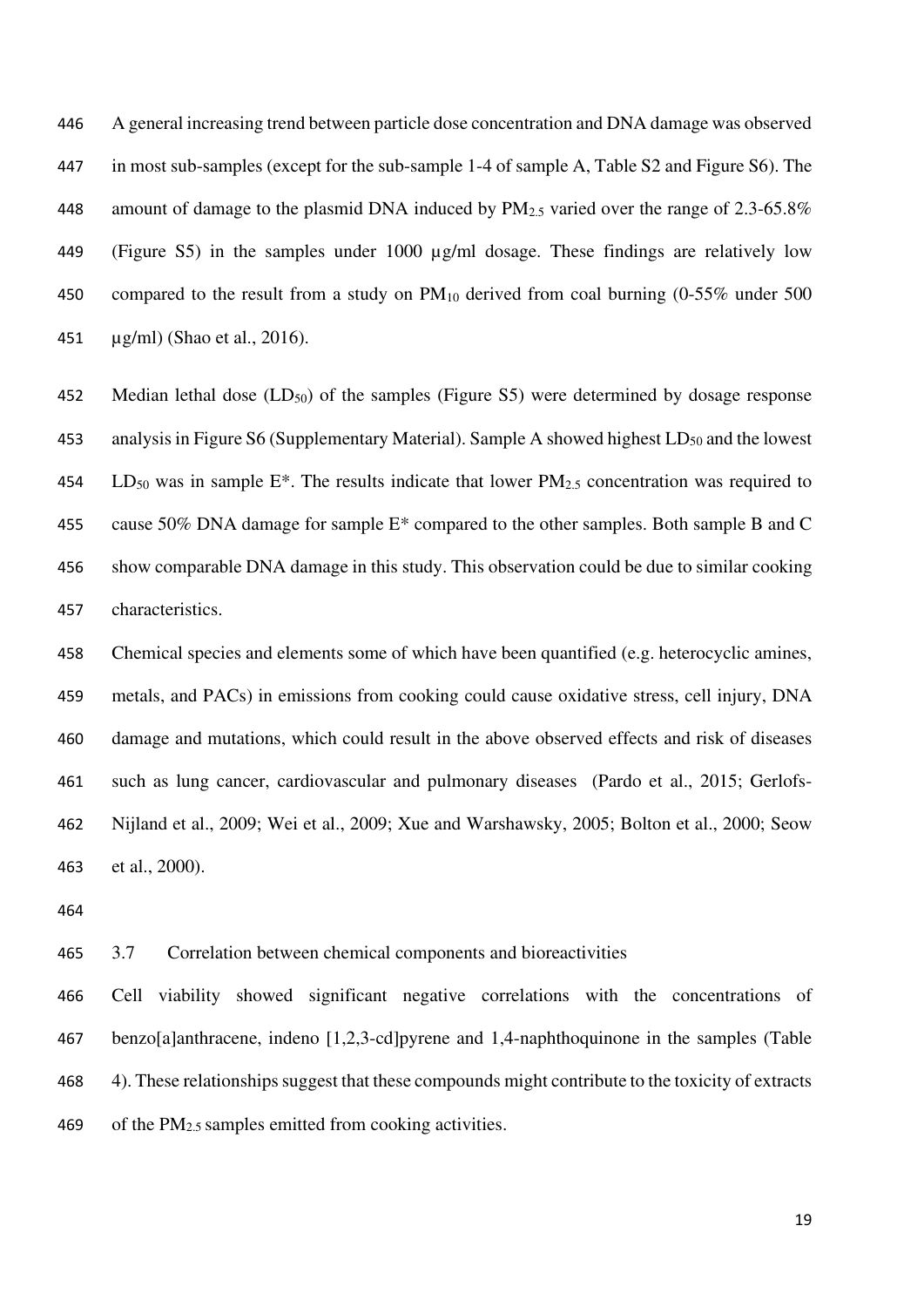Significant positive correlations were found between the ROS levels and the concentrations Σ17OPAHs in addition to several individual OPAHs (2-biphenlcarboxaldehyde, 1- acenaphthenone, 9-fluorenone, 9,10-anthraquinone, 2-methylanthraquinone, benzo[a]fluorenone), acridine and decaldehyde (Table 4 and Figure S7). The results of our study are consistent with other studies that show that OPAHs (and other quinones) are redox active chemical species in air PM that are associated with particle induced oxidative potential (Gao et al., 2020; Tuet et al., 2019; Sheng and Lu, 2017; Shang et al., 2013; Bolton et al., 2000).

 None of the PAHs or alkyl-PAHs were significantly positively correlated to ROS generation (oxidative potential), in this study (Table 4). Positive correlations between the concentrations of PAHs in PM and cellular ROS activity (after exposure to extracts of the PM) has been reported (Tuet et al., 2019; Daher et al., 2012; Hu et al., 2008). PAHs and alkyl PAHs can only participate in reactions leading to ROS production after their biological transformation to redox active compounds (Verma et al., 2011; Ntziachristos et al., 2007; Bolton et al., 2000). The lack of significant positive correlation between ROS generation and the concentration of PAHs in our study might be explained by the mismatches between the PAHs extracted from the filters and the fraction of PAHs that is bioavailable/bioaccessible to the human alveolar epithelial cells (A549) for bioreactivity (Li et al., 2019; Baulig et al., 2004).

 None of the (transition) metals which have also been identified as strong inducers of ROS formation were significantly positively correlated with ROS generation in this study (Gao et al., 2020; Bates et al., 2019; Daher et al., 2014; Verma et al., 2009; Hu et al., 2008). It is important to note that the method for determining the concentration of metals in our study (ED- XRF, see Text S2) measures the total concentration and not the water-soluble (bioavailable/bioaccessible fractions). It is the water-soluble concentrations (not the total concentrations) of some transition metals in fine particulate matter that are found to have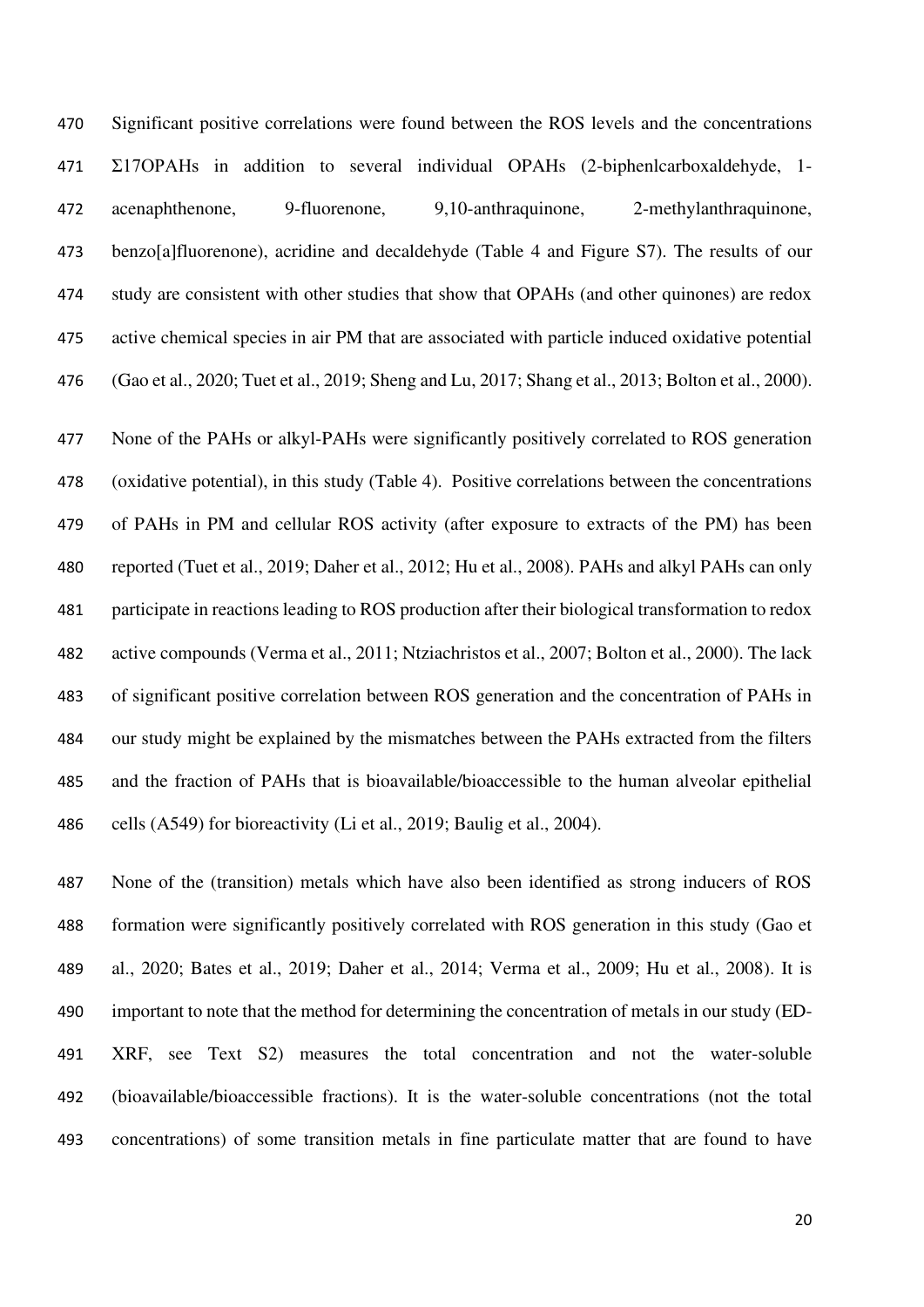positive correlation with ROS generation in cellular assays (Shafer et al., 2016; Daher et al., 2014; Verma et al., 2009; Hu et al., 2008).

496 Strong positive correlations were also found between  $TNF-\alpha$  and the concentration of several 497 chemical species (EC,  $Ca^{2+}$ ,  $SO_4^2$ <sup>-</sup>, K, Ca, Ti, Cr, Mn, Fe, Cu, Zn, Ni, 14 individual PAHs and  $\Sigma$ 30PAHs; Table 4 and Figure S7). The TNF- $\alpha$  was however significantly negatively correlated with the concentration of more polar PAH derivatives (Σ4AZAs and Σ30OPAHs). This is despite the fact that the concentrations of PAH derivatives were positively correlated with the 501 concentrations of PAHs. This suggests that the impact of PAHs extracted from the PM<sub>2.5</sub> on the generation of pro-inflammatory cytokines was opposite to the impact of PAH derivatives (OPAHs and AZAs). Most of the PAHs showing strongest positive correlations with TNF-α are those with 4-6 ring sizes (HMW-PAHs) with several of them classified as probable human 505 carcinogens. Our study suggests that inflammation is a strong pathway for the toxicity of  $PM_{2.5}$  emitted from cooking emissions and that several chemical species including PAHs, transition metals might be the triggers for the inflammatory response. Relationships between inflammation and metal/PAH contents of PM has been reported in other studies (Pardo et al., 2015; Gerlofs-Nijland et al., 2009).

 Significant positive correlation was observed between DNA damage and concentrations of several elements (Al, Ti, Cr and Mn), Σ30PAHs and individual PAHs (1,2,3,4- tetrahydronaphthalene, naphthalene, acenaphthene, dibenzo[a,h]anthracene, perylene, benzo[a]pyrene, benzo[b+j+k]fluoranthene and benzo[ghi]perylene) (Table 4). PAHs are known mutagens and carcinogens and damage to DNA is a known mechanism for their carcinogenic effect (Wei et al., 2009; IARC 2005; Bolton et al., 2000). A previous study showed cytotoxicity of Cr in Chinese commercial cooking PM2.5 emissions (Sun et al., 2020).

#### **4. Conclusions**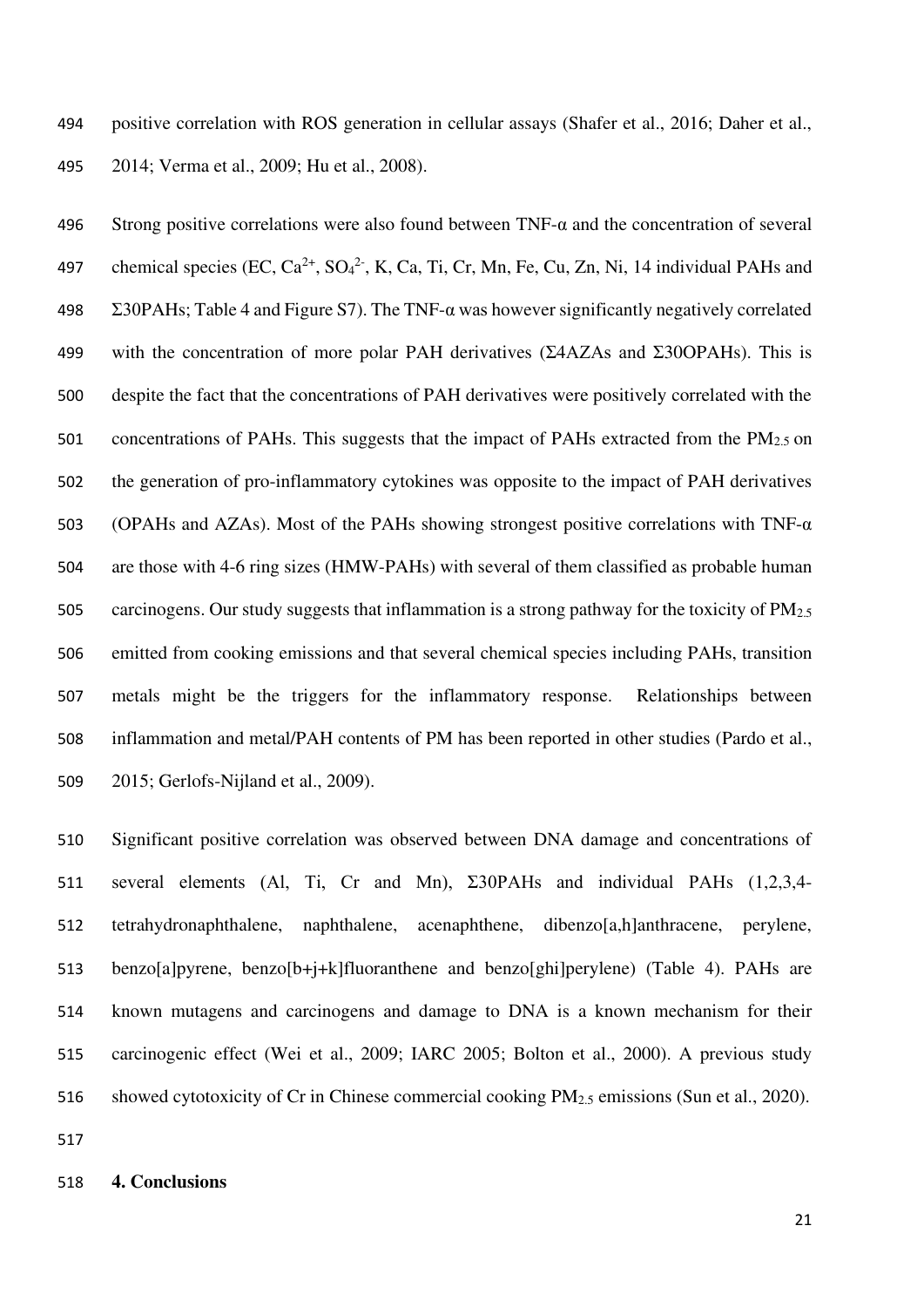This study investigated PM2.5 emissions generated from different cooking conditions. The concentrations of nearly all chemical species were highest in one restaurant that served Cantonese dishes and applied oil frying methods, suggesting the cooking ingredients and conditions could be the determining factors for higher emissions. The extracts from the samples elicited toxicologically relevant responses (cell death, ROS generation, inflammation activity and DNA damage). The responses were in dose dependent manner and demonstrated higher

responses under higher PM2.5 concentrations. These responses were correlated to

526 concentrations of specific chemical species in the  $PM_{2.5}$  suggesting that some of the determined

- 527 chemical species might play roles in the toxicity of  $PM_{2.5}$  emitted from cooking activities.
- 

## **Acknowledgments**

This study was supported by the Research Grants Council of the Hong Kong Special

Administrative Region China (General Research Fund, Project number: 14205318).

## **References**

- Abdullahi, K.L., Delgado-Saborit, J.M., Harrison, R.M., 2013. Emissions and indoor concentrations of particulate matter and its specific chemical components from cooking: a review. Atmospheric Environment 71: 260-294. https://doi.org/10.1016/j.atmosenv.2013.01.061.
- Allan, J.D., Williams, P.I., Morgan, W.T., Martin, C.L., Flynn, M.J., Lee, J., Nemitz, E., Phillips, G.J., Gallagher, M.W., Coe, H., 2010. Contributions from transport, solid fuel burning and cooking to primary organic aerosols in two UK cities. Atmospheric Chemistry and Physics 10: 647-668. https://doi.org/10.5194/acp-10-647-2010.
- Bandowe, B.A.M., Meusel, H., Huang, R., Ho, K., Cao, J., Hoffman, T., Wilcke, W., 2014. PM2.5- bound oxygenated PAHs, 2014. PM2.5-bound oxygenated PAHs, nitro-PAHs and parent-PAHs from the atmosphere of a Chinese megacity:seasonal variation, sources and cancer risk assessment. Science of the Total Environment 473-474, 77-87
- Bandowe, B.A.M., Meusel, H., Huang, R., Hoffmann, T., Cao, J., Ho, K., 2016. Azaarenes in fine particulate matter from the atmosphere of a Chinese megacity. Environmental Science and Pollution Research 23, 16025-16036 https://doi.org/10.1007/s11356-016-6740-z.
- Baulig, A., Poirault, J.J., Ausset, P., Schins, R., Shi, T., Baralle, D., Dorlhene, P., Meyer, M., Lefevre, R., Baeza-Squiban A., Marano, F., 2004. Physicochemical characteristics and biological activities of seasonal atmospheric particulate matter sampling in two locations of Paris. Environmental Science and Technology 38: 5985-5992. https://doi.org/10.1021/es049476z.
- Bein, K.J., Wexler, A.S., 2015. Compositional variance in extracted particulate matter using different filter extraction techniques. Atmospheric Environment 107: 24-34. https://doi.org/10.1016/j.atmosenv.2015.02.026.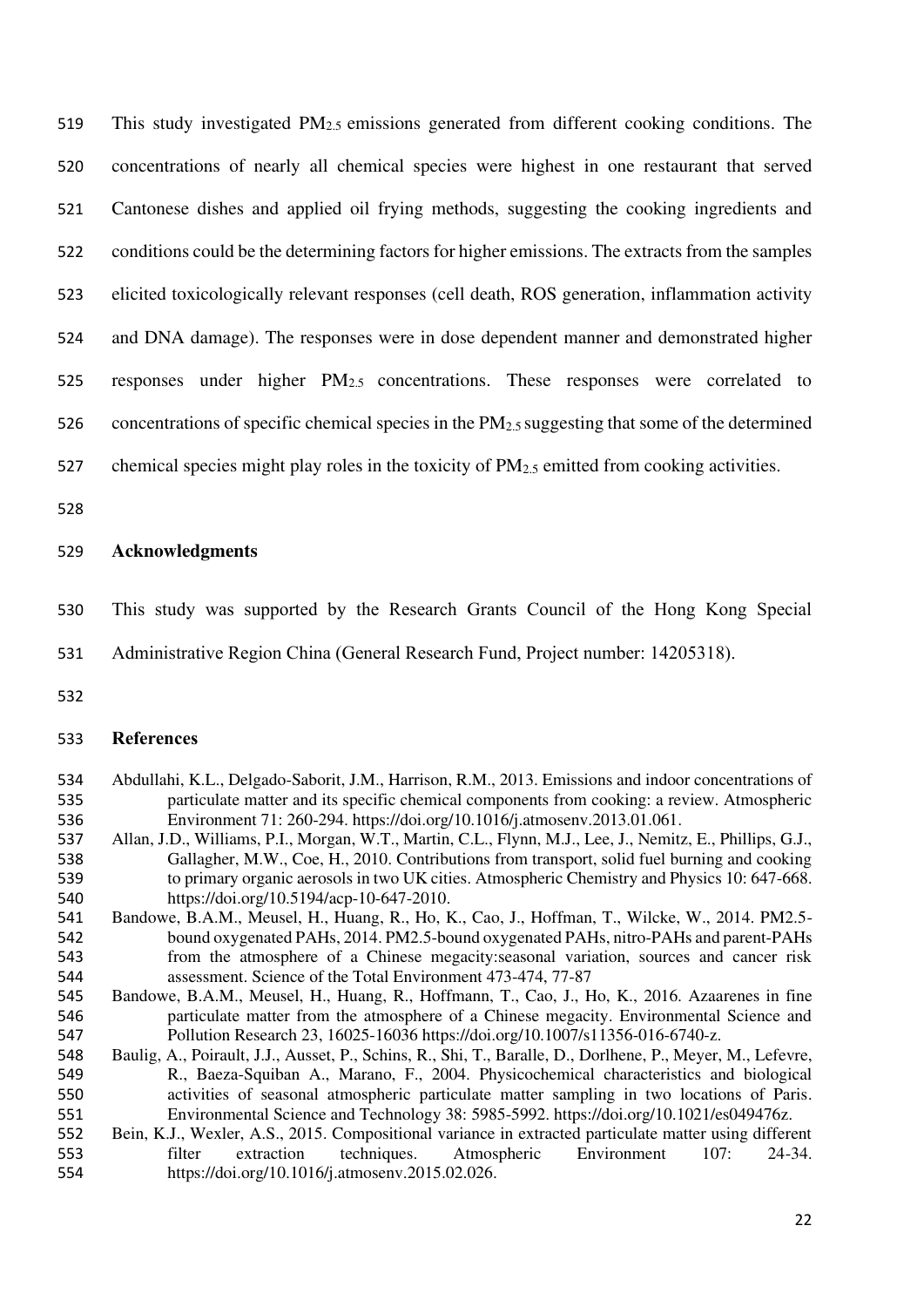- Bitterle, E., Karg, E., Schroeppel, A., Kreyling, W.G., Tippe, A., Ferron, G.A., Schmid, O., Heyder, J., Maier, K.L., Hofer, T., 2006. Dose-controlled exposure of A549 epithelial cells at the air–liquid interface to airborne ultrafine carbonaceous particles. Chemosphere 65: 1784-1790. https://doi.org/10.1016/j.chemosphere.2006.04.035.
- Blaszczyk, U., Janoszka, B., 2008. Analysis of azaarenes in pan fried meat and its gravy by liquid chromatography with fluorescence. Food Chemistry 109, 235-242. https://doi.org/10.1016/j.foodchem.2007.12.038.
- Bolton, J.L, Trush, M.A., Penning, T.M., Dryhurst, G., Monks, T.J., 2000. Role of quinones in toxicology. Chemical Research in Toxicology 13, 135-160. https://doi.org/10.1021/tx9902082.
- Boström, C-E., Gerde, P., Hanberg, A., Jernström, B., Johansson, C., Kyrklund, T., Rannug, A., Törnqvist, M., Victorin, K., Westerholm, R., 2002. Cancer risk assessment, indicators, and guidelines for polycyclic aromatic hydrocarbons in the ambient air. Environmental health perspectives 110: 451. https://doi.org/10.1289/ehp.110-1241197.
- Buonanno, G., Morawska, L., Stabile, L., 2009. Particle emission factors during cooking activities. Atmospheric Environment 43: 3235-3242. https://doi.org/10.1016/j.atmosenv.2009.03.044.
- Butnariu, M., Butu, A, 2014. Chemical composition of vegetables and their products. Handbook of Food Chemistry. Springer-Verlag, Berlin Heidelberg. pp. 1-49. https://link.springer.com/content/pdf/10.1007%2F978-3-642-41609-5\_17-1.pdf
- Charrier, J.G., McFall, A.S., Richards-Henderson, N.K., Anastasio, C., 2014. Hydrogen peroxide formation in a surrogate lung fluid by transition metals and quinones present in particulate matter. Environmental Science & Technology 48: 7010-7017. https://doi.org/10.1021/es501011w.
- Cheng, S., Wang, G., Lang, J., Wen, W., Wang, X., Yao, S., 2016. Characterization of volatile organic compounds from different cooking emissions. Atmospheric Environment 145: 299-307. https://doi.org/10.1016/j.atmosenv.2016.09.037.
- Chiang, T-A., Wu, P-F., Wang, L-F., Lee, H., Lee, C-H., Ko, Y-C., 1997. Mutagenicity and polycyclic aromatic hydrocarbon content of fumes from heated cooking oils produced in Taiwan. Mutation Research/Fundamental and Molecular Mechanisms of Mutagenesis 381: 157-161. https://doi.org/10.1016/S0027-5107(97)00163-2.
- Chuang, H-C., BéruBé, K., Lung, S-CC., Bai, K-J., Jones, T., 2013. Investigation into the oxidative potential generated by the formation of particulate matter from incense combustion. Journal of hazardous materials 244: 142-150. https://doi.org/10.1016/j.jhazmat.2012.11.034.
- Clergé, A., Le Goff, J., Lopez, C., Ledauphin, J., Delépée, R., 2019. Oxy-PAHs: occurrence in the environment and potential genotoxic/mutagenic risk assessment for human health. Critical Reviews in Toxicology 49, 302-328. https://doi.org/10.1080/10408444.2019.1605333.
- Cobos, A., Diaz, O, 2014. Chemical composition of meat and meat products. Handbook of Food 591 Chemistry. Springer-Verlag, Berlin-Heldelberg pp 1-22. https://link.springer.com/content/pdf/10.1007%2F978-3-642-41609-5\_6-1.pdf.
- Daher, N., Ruprecht, A., Invernizzi, G., De Marco, C., Miller-Schulze, J., Heo, J.B., Shafer, M.M., Shelton, B.R., Schauer, J.J., Sioutas. C., 2012. Characterization, sources and redox activity of fine and coarse particulate matter in Milan, Italy. Atmospheric Environment 49: 130-141. https://doi.org/10.1016/j.atmosenv.2011.12.011.
- Daher, N., Saliba, N.A., Shihadeh, A.L., Jaafar, M., Baalbaki, R., Shafer, M.M., Schauer, J.J., Sioutas. C., 2014. Oxidative potential and chemical speciation of size-resolved particulate matter (PM) at near-freeway and urban background sites in the greater Beirut area. Science of the Total Environment 470-471: 417-426. https://doi.org/10.1016/j.scitotenv.2013.09.104.
- Danielsen, P.G., Møller P., Jensen, K.A., Sharma, A.K., Wallin, H., Bossi, R., Autrup, H., Mølhave, L,. Ravanat, J.L, Briedé, J.J., de Kok, T.M., Loft, S., 2011. Oxidative stress, DNA Damage, and inflammation induced by Air and wood smoke particulate matter in Human A549 and THP-1 Cell lines. Chemical Research in Toxicology 24, 168-184. https://doi.org/10.1021/tx100407m.
- De Oliveira, L.C.C., Vieira, M.A., Ribeiro, A.S., Lisboa, M.T., Gonçalves, R.A., De Campos, R.C., 2012. Determination of silicon in vegetable oil and biodiesel by high-resolution continuum source flame atomic absorption spectrometry using sample dilution with xylene. Energy & Fuels 26: 7041-7044. https://doi.org/10.1021/ef3012867.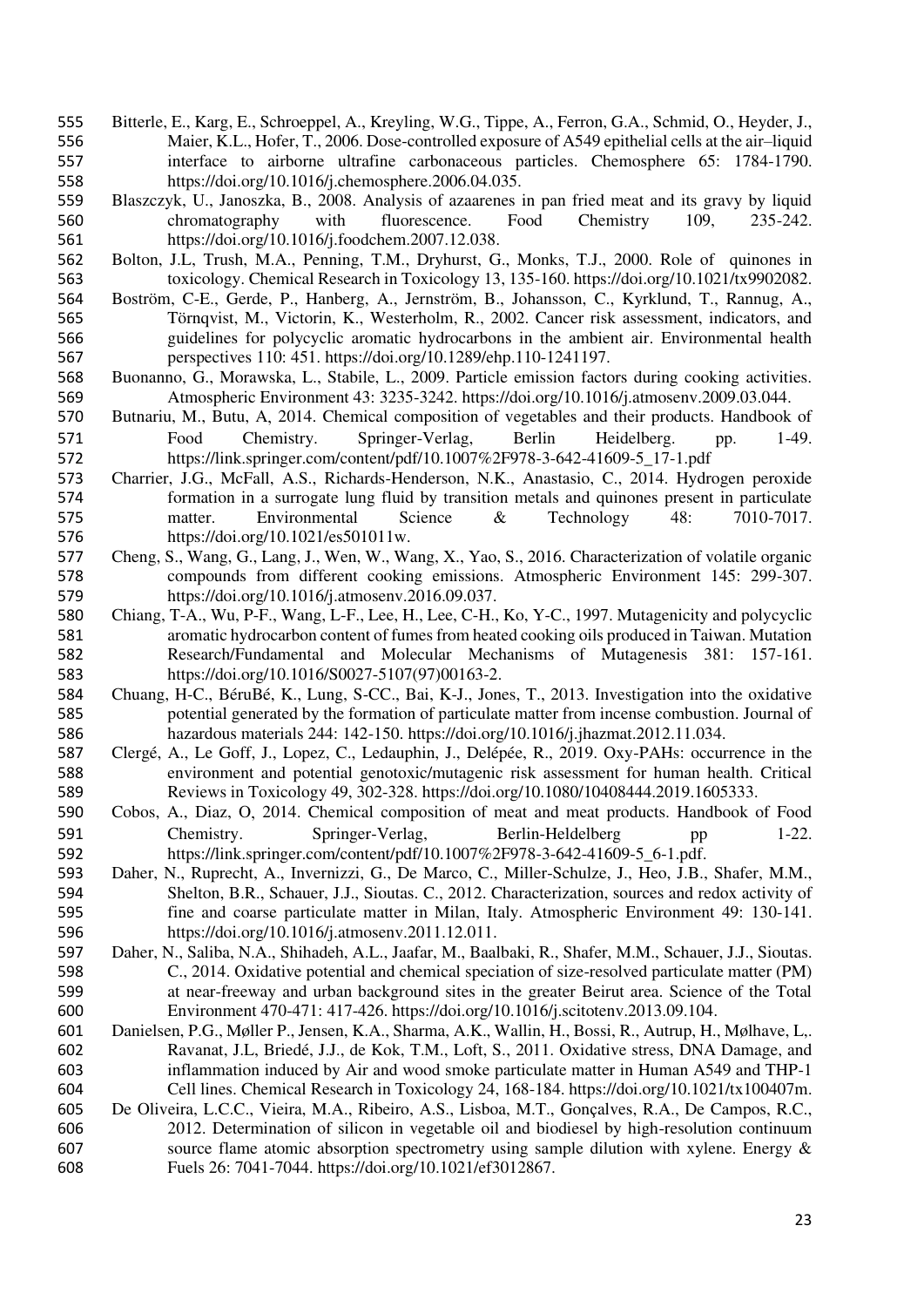- Ding, J., Zhong, J., Yang, Y., Li, B., Shen, G., Su, Y., Wang, C., Li, W., Shen, H. Wang, B., Wang, R., Huang, Y., Zhang, Y., Cao, H., Zhu, Y., Simonich, S.L.M., Tao, S., 2012. Occurrence and exposure to polycyclic aromatic hydrocarbons and their derivatives in a rural Chinese home through biomass fuelled cooking. Environmental Pollution 169: 160-166. https://doi.org/10.1016/j.envpol.2011.10.008.
- Epstein, E., 1999. Silicon. Annual Review of Plant Physiology and Plant Biology 50, 641-664. https://doi.org/10.1146/annurev.arplant.50.1.641.
- Fortmann, R., Kariher, P., Clayton, R., 2001. Indoor air quality: residential cooking exposures final 617 report. https://hero.epa.gov/hero/index.cfm/reference/details/reference id/90689.
- Fullana, A., Carbonell-Barrachina, Á.A., Sidhu, S., 2004. Comparison of volatile aldehydes present in the cooking fumes of extra virgin olive, olive, and canola oils. Journal of Agricultural and Food Chemistry 52: 5207-5214. https://doi.org/10.1021/jf035241f.
- Fullana, A., Carbonell‐Barrachina, Á.A., Sidhu S., 2004. Volatile aldehyde emissions from heated cooking oils. Journal of the Science of Food and Agriculture 84: 2015-2021. https://doi.org/10.1002/jsfa.1904.
- Gao, D., Ripleyb, S., Weichenthalb, S., Godri Pollitt, J.K., 2020. Ambient particulate matter oxidative potential: chemical determinants, associated health effects, and strategies for risk management. 626 Free Radical Biology and Medicine 151, 7-25. https://doi.org/10.1016/j.freeradbiomed.2020.04.028.
- Gerlofs-Nijland, M.E., Rummelhard, M., Boere, A.J.F., Leseman, D.L.A.C., Duffin, R., Schins, R.P.F., Borm, P.J.A., Sillanpää, M., Salonen, R.O., Cassee, F.R., 2009. Particle induced toxicity in relation to transition metal and polycyclic aromatic hydrocarbon content. Environmental Science and Technology 43, 4729-4736. https://doi.org/10.1021/es803176k.
- Gysel, N., Dixit, P., Schmitz, D.A., Engling, G., Cho, A.K., Cocker, D.R., Karavalakis, G., 2018. Chemical speciation, including polycyclic aromatic hydrocarbons (PAHs), and toxicity of particles emitted from meat cooking operations. Science of The Total Environment 633: 1429- 1436. https://doi.org/10.1016/j.scitotenv.2018.03.318.
- Gysel, N., Welch, W.A., Chen, C-L., Dixit, P., Cocker III, D.R., Karavalakis, G., 2017. Particulate matter emissions and gaseous air toxic pollutants from commercial meat cooking operations. Journal of Environmental Sciences 65: 162-170. https://doi.org/10.1016/j.jes.2017.03.022.
- He, L-Y., Hu, M., Huang, X-F., Yu, B-D., Zhang, Y-H., Liu, D-Q., 2004. Measurement of emissions of fine particulate organic matter from Chinese cooking. Atmospheric Environment 38: 6557- 6564. https://doi.org/10.1016/j.atmosenv.2004.08.034.
- Ho, S.S.H., Yu, J.Z., Chu, K.W., Yeung, L.L., 2006. Carbonyl emissions from commercial cooking sources in Hong Kong. Journal of the Air & Waste Management Association 56: 1091-1098. https://doi.org/10.1080/10473289.2006.10464532.
- Hu, S., Polidori, A., Arhami, M., Shafer, M.M., Schauer, J.J., Cho, A., Sioutas, C., 2008. Redox activity and chemical speciation of size fractionated PM in the communities of the Los Angeles-Long Beach harbor. Atmospheric Chemistry and Physics 8: 6439-6451. https://doi.org/10.5194/acp-8-6439-2008.
- Huang, Y., Ho, S.S.H., Ho, K.F., Lee, S.C., Yu, J.Z., Louie, P.K.K., 2011. Characteristics and health impacts of VOCs and carbonyls associated with residential cooking activities in Hong Kong. Journal of hazardous materials 186: 344-351. https://doi.org/10.1016/j.jhazmat.2010.11.003.
- IARC, 2010. Some non-heterocyclic polycyclic aromatic hydrocarbons and some related exposures. IARC Monographs on the Evaluation of Carcinogenic Risks to Humans, Volume 92, Lyon France. https://monographs.iarc.who.int/wp-content/uploads/2018/06/mono92.pdf
- IARC, 2011a. Bitumens and bitumen emissions, and some N- and S-heterocyclic aromatic hydrocarbons. IARC Monographs on the Evaluation of Carcinogenic Risks to Humans 103, 1- 311.https://publications.iarc.fr/Book-And-Report-Series/Iarc-Monographs-On-The-
- Identification-Of-Carcinogenic-Hazards-To-Humans/Bitumens-And-Bitumen-Emissions-And-Some-Em-N-Em---And-Em-S-Em--Heterocyclic-Polycyclic-Aromatic-Hydrocarbons-
- 2013
- IARC, 2011b. Some chemicals present in industrial and consumer products, food and drinking water. IARC Monographs on the Evaluation of Carcinogenic Risks to Humans, Volume 101, Lyon France. https://monographs.iarc.who.int/wp-content/uploads/2018/06/mono101.pdf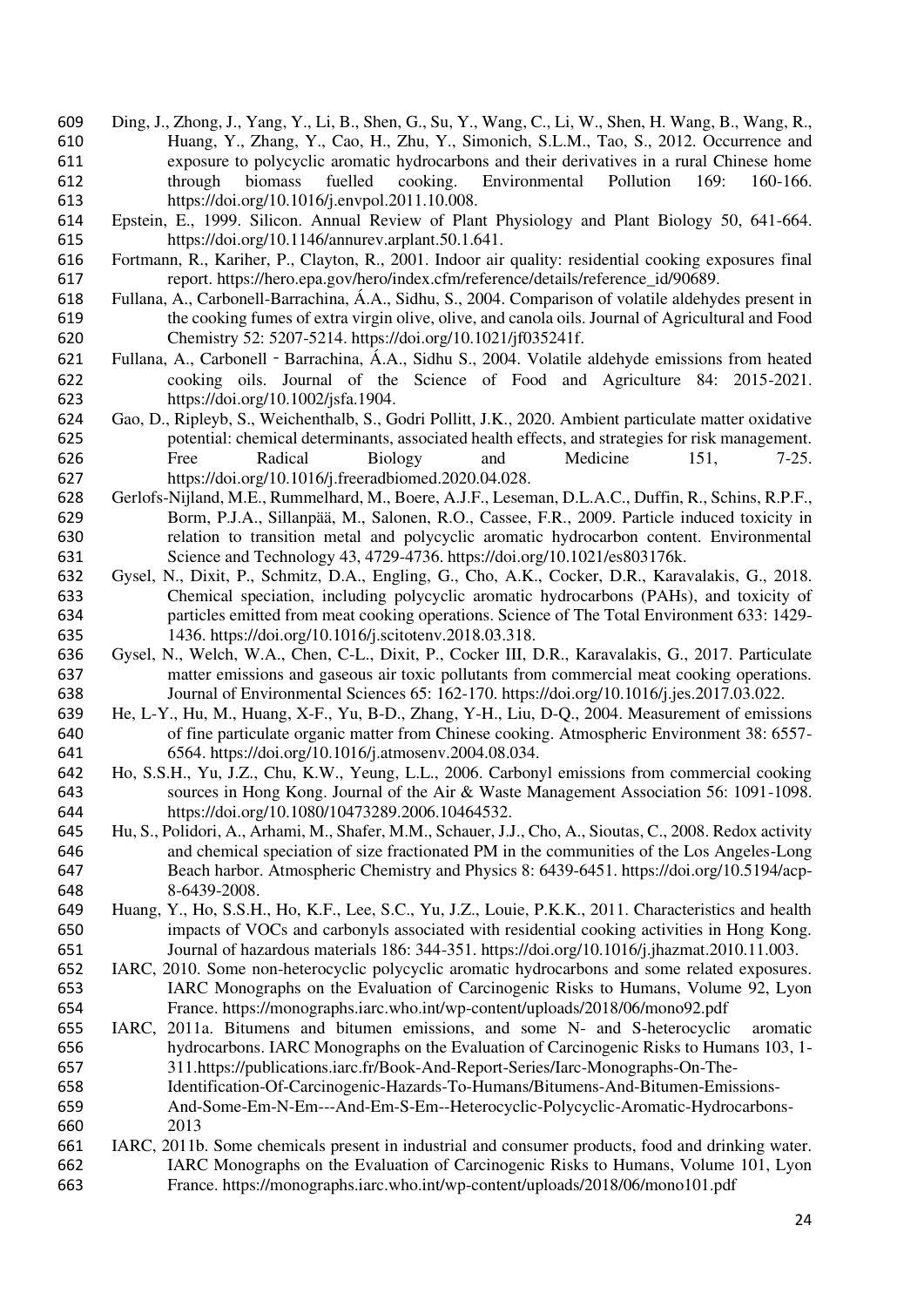- Jung, D.K., Klaus, T., Fent, K., 2001. Cytochrome P450 induction by nitrated polycyclic aromatic hydrocarbons, azaarenes, and binary mixtures in fish hepatoma cell line PLHC-1. Environmental Toxicology and Chemistry 20, 149-159. https://doi.org/10.1002/etc.5620200117.
- Kebata-Pendias, A., Mukherjee, A.B., 2007. Trace elements from Soil to Humans. Springer-Verlag Berlin Heildelberg. https://link.springer.com/content/pdf/10.1007%2F978-3-540-32714-1.pdf.
- Kelly, F.J., 2003. Oxidative stress: its role in air pollution and adverse health effects. Occupational and Environmental Medicine 60: 612-616. http://dx.doi.org/10.1136/oem.60.8.612.
- Kuligowski, J., Halperin, K.M., 1992. Stainless steel cookware as a significant source of nickel, chromium, and iron. Archives of environmental contamination and toxicology 23: 211-215. https://doi.org/10.1007/BF00212277
- Li, C-T., Lin, Y-C., Lee, W-J., Tsai, P-J., 2003. Emission of polycyclic aromatic hydrocarbons and their carcinogenic potencies from cooking sources to the urban atmosphere. Environmental Health Perspectives 111: 483. https://doi.org/10.1289/ehp.5518.
- Li, Y-C., Qiu, J-Q., Shu, M., Ho, S.S.H., Cao, J-J., Wang, G-H., Wang, X-X., Zhao, X-Q., 2018. Characteristics of polycyclic aromatic hydrocarbons in PM 2.5 emitted from different cooking activities in China. Environmental Science and Pollution Research 25: 4750-4760. https://doi.org/10.1007/s11356-017-0603-0.
- Li Y-C., Shu, M., Ho, S.S.H., Wang, C., Cao, J-J,, Wang, G-H., Wang, X-X. Wang, K., Zhao, X- Q.,2015 Characteristics of PM2. 5 emitted from different cooking activities in China. Atmospheric Research 166: 83-91. https://doi.org/10.1016/j.atmosres.2015.06.010.
- Li, G., Wu, S., Zeng, J., Wang, L., Yu, W., 2016. Effect of frying and aluminium on the levels and migration of parent and oxygenated PAH in a popular Chinese fried bread youtiao. Food Chemistry 209, 123-130. https://doi.org/10.1016/j.foodchem.2016.04.036.
- Lin, J-M., Liou, S-J., 2000. Aliphatic aldehydes produced by heating Chinese cooking oils. Bulletin of environmental contamination and toxicology 64: 817-824. https://doi.org/10.1007/s0012800076.
- Louie, P.K.K., Chow, J.C., Antony Chen, L.-W., Watson, J.G., Leung, G., Sin, D.W.M, 2005. PM2.5 chemical composition in Hong Kong: urban and regional variations. Science of the Total Environment 338, 267-281. https://doi.org/10.1016/j.scitotenv.2004.07.021.
- Lui, K.H., Bandowe, B.A.M et al., 2016. Characterization of the chemical components and bioreactivity 695 of fine particulate matter  $(PM<sub>2.5</sub>)$  during incense burning. Environmental Pollution 213, 524-533.
- Martorelli, I., Perello, G., Martí-Cid, R., Castell, V., Llobet, J.M., Domingo, J.L., 2010. Polycyclic aromatic hydrocarbons (PAHs) in foods and estimated intake by the population of Catalonia, Spain Temporal trend. Environment International 36, 424-432. https://doi.org/10.1016/j.envint.2010.03.003
- McDonald, J.D., Zielinska, B., Fujita, E.M., Sagebiel, J.C., Chow, J.C., Watson, J.G.,2003. Emissions from charbroiling and grilling of chicken and beef. Journal of the Air & Waste Management Association 53: 185-194. https://doi.org/10.1080/10473289.2003.10466141.
- Metayer, C., Wang, Z., Kleinerman, R.A., Wang, L., Brenner, A.V., Cui, H., Cao J., Lubin, J.H.,2002. Cooking oil fumes and risk of lung cancer in women in rural Gansu, China. Lung Cancer 35: 111-117. https://doi.org/10.1016/S0169-5002(01)00412-3.
- Mohr, C., DeCarlo, P.F., Heringa, M.F., Chirico, R., Slowik, J.G., Richter, R., Reche, C., Alastuey, A., Querol, X., Seco, R., Peñuelas, J., Jiménez, J.L., Crippa, M., Zimmermann, R., Baltensperge, U., Prévôt, A.S.H., 2012. Identification and quantification of organic aerosol from cooking and other sources in Barcelona using aerosol mass spectrometer data. Atmospheric Chemistry and Physics 12: 1649-1665. https://doi.org/10.5194/acp-12-1649-2012
- Moret, S., Conte, L.S., 2000. Polycyclic aromatic hydrocarbons in edible fats and oils: occurrence and analytical methods. Journal of chromatography A 882: 245-253. https://doi.org/10.1016/S0021-9673(00)00079-0.
- Ntziachristos, L., Froines, J.R., Cho, A.K., Sioutas, C., 2007. Relationship between redox activity and chemical composition of size-fractionated particulate matter. Particle and Fibre Toxicology 4:5.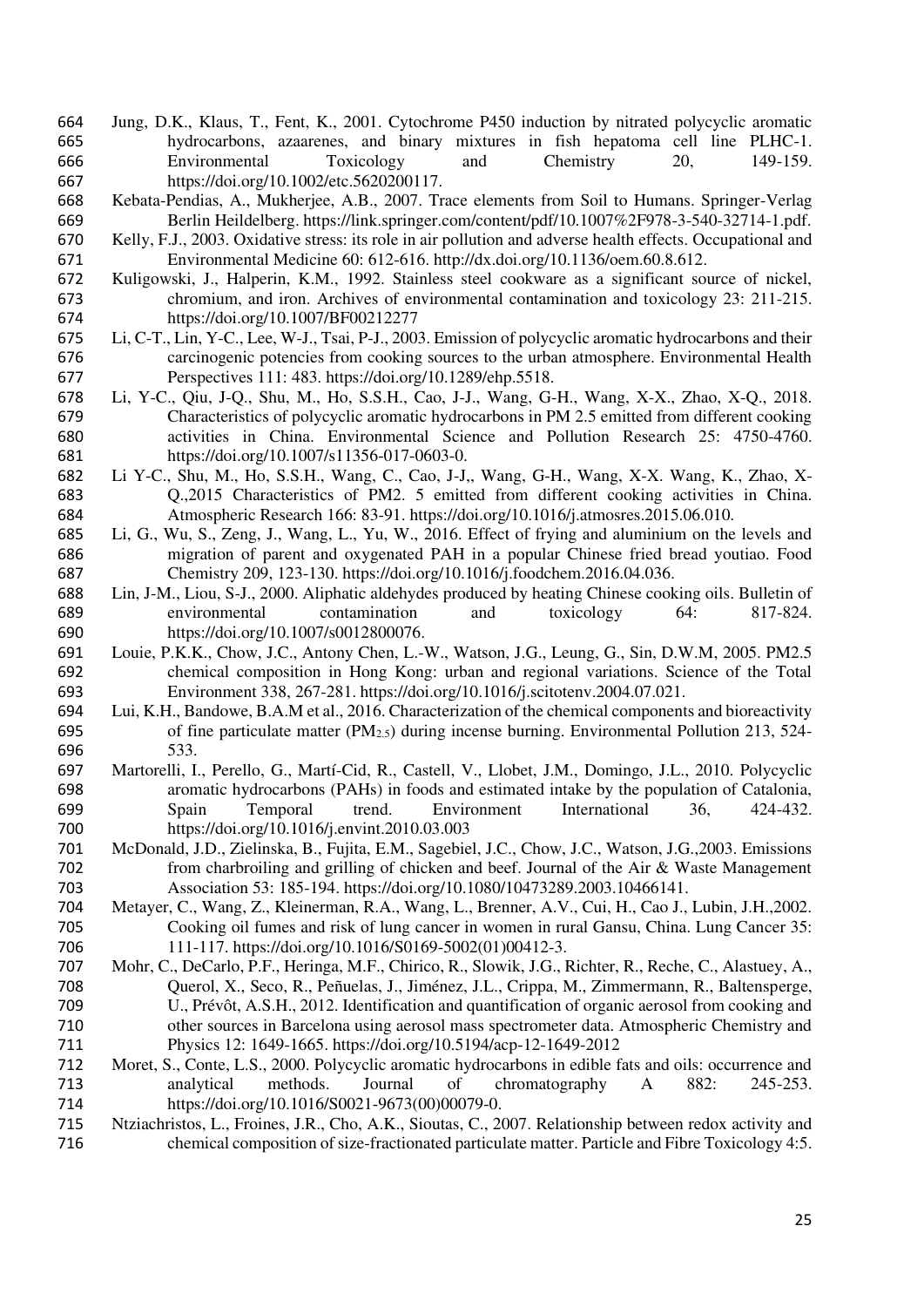- Nolte, C.G., Schauer, J.J., Cass, G.R., Simoneit, B.R.T., 1999. Highly polar organic compounds present in meat smoke. Environmental Science & Technology 33: 3313-3316. https://doi.org/10.1021/es990122v.
- Pardo, M., Shafer, M.M., Rudich, A., Schauer, J.J., Rudich, Y, 2015. Single exposure to near Roadway 721 particulate matter leads to confined inflammatory and defence responses: possible role of metals. Environmental Science and Technology 49, 8777-8785. metals. Environmental Science and Technology 49, 8777-8785. https://doi.org/10.1021/acs.est.5b01449
- Qu, Y.H., Xu, G.X., Zhou, J.Z., Chen, T.D., Zhu, L.F., Shields, P.G., Wang, H.W., Gao, Y.T., 1992. Genotoxicity of heated cooking oil vapors. Mutation Research/Genetic Toxicology 298: 105- 111. https://doi.org/10.1016/0165-1218(92)90035-X.
- Robberect, H., Van Dyck, K., Bosscher, D., Van Cauwenbergh, R., 2008. Silicon in Foods: content and bioavailability. International Journal of Food Properties 11, 638-645. https://www.tandfonline.com/doi/full/10.1080/10942910701584252.
- Rogge, W.F., Hildemann, L.M., Mazurek, M.A., Cass, G.R., Simoneit, B.R.T., 1991. Sources of fine organic aerosol. 1. Charbroilers and meat cooking operations. Environmental Science & Technology 25: 1112-1125. https://doi.org/10.1021/es00018a015.
- Roper, C., Chubb, L.G., Cambal, L., Tunno, B., Clougherty, J.E., Fattman, C., Mischler, S.E., 2017. Association of IL-6 with PM 2.5 Components: Importance of Characterizing Filter-Based PM 2.5 Following Extraction. Water, Air, & Soil Pollution 228: 43. https://doi.org/10.1007/s11270- 016-3219-y.
- Roper, C., Delgado, L.S., Barrett, D., Massey Simonich, S.L., Tanguay, R.L., 2018. PM2. 5 Filter Extraction Methods: Implications for Chemical and Toxicological Analyses. Environmental science & technology 53: 434-442. https://doi.org/10.1021/acs.est.8b04308.
- Saito, E., Tanaka, N., Miyazaki, A., Tsuzaki, M., 2014. Concentration and particle size distribution of polycyclic aromatic hydrocarbons formed by thermal cooking. Food chemistry 153: 285-291. https://doi.org/10.1016/j.foodchem.2013.12.055.
- Schauer, J.J., Kleeman, M.J., Cass, G.R., Simoneit, B.R.T., 1999a. Measurement of emissions from air pollution sources. 1. C1 through C29 organic compounds from meat charbroiling. Environmental Science & Technology 33: 1566-1577. https://doi.org/10.1021/es980076j
- Schauer, J.J., Kleeman, M.J., Cass, G.R., Simoneit, B.R.T., 2002. Measurement of emissions from air pollution sources. 4. C1− C27 organic compounds from cooking with seed oils. Environmental Science & Technology 2002; 36: 567-575. https://doi.org/10.1021/es002053m.
- See, S.W., Balasubramanian, R., 2006. Risk assessment of exposure to indoor aerosols associated with Chinese cooking. Environmental research 102: 197-204. https://doi.org/10.1016/j.envres.2005.12.013.
- See, S.W., Balasubramanian, R., 2008. Chemical characteristics of fine particles emitted from different gas cooking methods. Atmospheric Environment 42: 8852-8862. https://doi.org/10.1016/j.atmosenv.2008.09.011.
- See, S.W., Karthikeyan, S., Balasubramanian, R., 2006. Health risk assessment of occupational exposure to particulate-phase polycyclic aromatic hydrocarbons associated with Chinese, Malay and Indian cooking. Journal of Environmental Monitoring 8: 369-376. https://doi.org/10.1039/B516173H
- Seow, A., Poh, W.T., Teh, M., Eng, P., Wang, Y.T., Tan, W.C., Yu, M.C. Lee, H.P., 2000. Fumes from meat cooking and lung cancer risk in Chinese women. Cancer Epidemiology and Prevention Biomarkers 2000; 9: 1215-1221. https://cebp.aacrjournals.org/content/9/11/1215.
- Shafer, M.M., Hemming, J.D.C., Antkiewicz, D.S., Schauer, J.J., 2016. Oxidative potential of size- fractionated atmospheric aerosol in urban and rural sites across Europe. Faraday Discussions 189: 381-405. https://doi.org/10.1039/C5FD00196J.
- Shang, Y., Fan, L., Feng, J., Lv, S., Wu, M., Li, B., Zang, Y.S., 2013. Genotoxic and inflammatory effects of organic extracts from traffic-related particulate matter in human lung epithelial A549 cells. The role of quinones. Toxicology in Vitro 27: 922-931. https://doi.org/10.1016/j.tiv.2013.01.008.
- Shao, L., Hou, C., Geng, C., Liu, J., Hu, Y., Wang, J., Jones, T., Zhao, C., BéruBé, K., 2016. The oxidative potential of PM10 from coal, briquettes and wood charcoal burnt in an experimental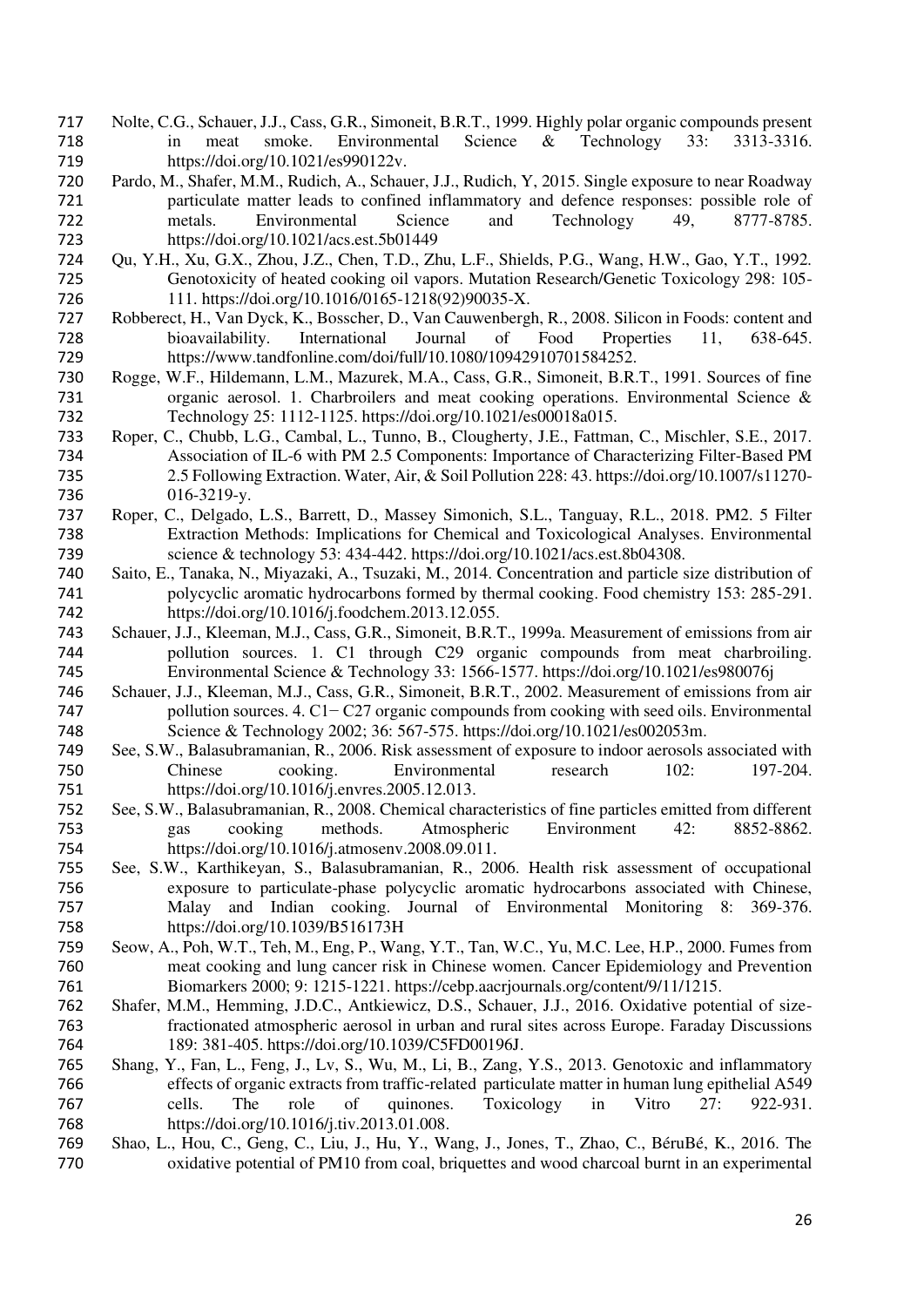- domestic stove. Atmospheric Environment 127: 372-381. https://doi.org/10.1016/j.atmosenv.2015.12.007.
- Shao, L., Hu, Y., Shen, R., Schäfer, K., Wang, J., Wang, J., Schnelle-Kreis, J., Zimmermann, R., BéruBé, K., Suppan, P., 2017. Seasonal variation of particle-induced oxidative potential of airborne particulate matter in Beijing. Science of The Total Environment 579: 1152-1160. https://doi.org/10.1016/j.scitotenv.2016.11.094.
- Shao, L., Shi, Z., Jones, T.P., Li, J., Whittaker, A.G., Berube, K.A., 2006. Bioreactivity of particulate matter in Beijing air: results from plasmid DNA assay. Science of the Total Environment 367: 261-272. https://doi.org/10.1016/j.scitotenv.2005.10.009.
- Sheng, K., Lu, J., 2017. Typical airborne quinones modulate oxidative stress and cytokine expression in lung epithelial A549 cells. Journal of Environmental Science and Health, Part A 52: 127- 134. https://doi.org/10.1080/10934529.2016.1237127.
- Shields, P.G., Xu, G.X., Blot, W.J., Fraumeni Jr, J.F., Trivers, G.E., Pellizzari, E.D., Qu, Y.H., Gao, Y.T., Harris, C.C., 1995. Mutagens from heated Chinese and US cooking oils. Journal of the National Cancer Institute 87: 836-841. https://doi.org/10.1093/jnci/87.11.836.
- Sovadinová, I., Bláha, L., Janošek, J., Hilcherová, K., Giessy, J.P., Jones, P.D., Holoubek, I., 2006. Cytotoxicity and aryl hydrocarbon receptor-mediated activity of N-heterocyclic polycyclic aromatic hydrocarbons: structure-activity relationships. Environmental Toxicology and Chemistry 25, 1291-1297. https://doi.org/10.1897/05-388R.1.
- Sun, J., Shen, Z., Niu, X., Yu, J., Zhang, Y., Liu, S., Niu, X., Zhang, Y., Xu, H., Li, X.J.A.E., 2020. PM2. 5 source profiles from typical Chinese commercial cooking activities in northern China and its influences on bioreactivity of vascular smooth muscle cells (VSMCs). Environmental Pollution 239: 117750.
- Svendsen, K., Jensen, H.N., Sivertsen, I., Sjaastad, A.K., 2002. Exposure to cooking fumes in restaurant kitchens in Norway. Annals of Occupational Hygiene 46: 395-400.
- Szterk, A., 2015. Acridine derivatives (PANH, azaarenes) in raw, fried or grilled pork from different origins, and PANH formation during pork thermal processing. Journal of Food Composition and Analysis 43, 18-24. https://doi.org/10.1016/j.jfca.2015.04.011.
- Tanaka, N., Ohtake, K., Tsuzaki, M., Miyazaki, A., 2012. Analysis of polycyclic aromatic hydrocarbons in oil-mist emitted from food grilling. Bunseki Kagaku 2012; 61: 77-86. https://doi.org/10.2116/bunsekikagaku.61.77.
- Taner, S., Pekey, B., Pekey, H., 2013. Fine particulate matter in the indoor air of barbeque restaurants: Elemental compositions, sources and health risks. Science of the Total Environment 454: 79- 87. https://doi.org/10.1016/j.scitotenv.2013.03.018
- Torkmahalleh, M.A., Zhao, Y., Hopke, P.K., Rossner, A., Ferro, A.R., 2013. Additive impacts on particle emissions from heating low emitting cooking oils. Atmospheric environment 74: 194- 198. https://doi.org/10.1016/j.atmosenv.2013.03.038.
- Tuet, W.Y., Liu, F., de Oliveira Alves, N., Fok, S., Artaxo, P., Vasconcellos, P., Champion, J.A., Ng, N.L., 2019. Chemical oxidative potential and cellular oxidative stress from open biomass burning aerosol. Environmental Science and Technology Letters 6: 126-132. https://doi.org/10.1021/acs.estlett.9b00060.
- Van Winkle, L.S., Bein, K., Anderson, D., Pinkerton, K.E., Tablin, F., Wilson, D., Wilson, D., Wexler, A.S., 2014. Biological dose response to PM2. 5: effect of particle extraction method on platelet and lung responses. Toxicological Sciences 143: 349-359. https://doi.org/10.1093/toxsci/kfu230.
- Verma, V., Pakbin, P., Cheung, K.L., Cho, A.K., Schauer, J.J., Shafer, M.M., Kleinman, M.T., Sioutas, C., 2011. Physicochemical and oxidative characteristics of semi-volatile components of quasi- ultrafine particles in an urban atmosphere. Atmospheric Environment 45: 1025-1033. https://doi.org/10.1016/j.atmosenv.2010.10.044.
- Wang, G., Cheng, S., Wei, W., Wen, W., Wang, X., Yao, S., 2015. Chemical characteristics of fine particles emitted from different Chinese cooking styles. Aerosol Air Qual. Res 15: 2357-2366. https://doi.org/10.4209/aaqr.2015.02.0079.
- Wang, L., Xiang, Z., Stevanovic, S., Ristovski, Z., Salimi, F., Gao, J., Wang, H., Li, L., 2017. Role of Chinese cooking emissions on ambient air quality and human health. Science of the Total Environment 589: 173-181. https://doi.org/10.1016/j.scitotenv.2017.02.124.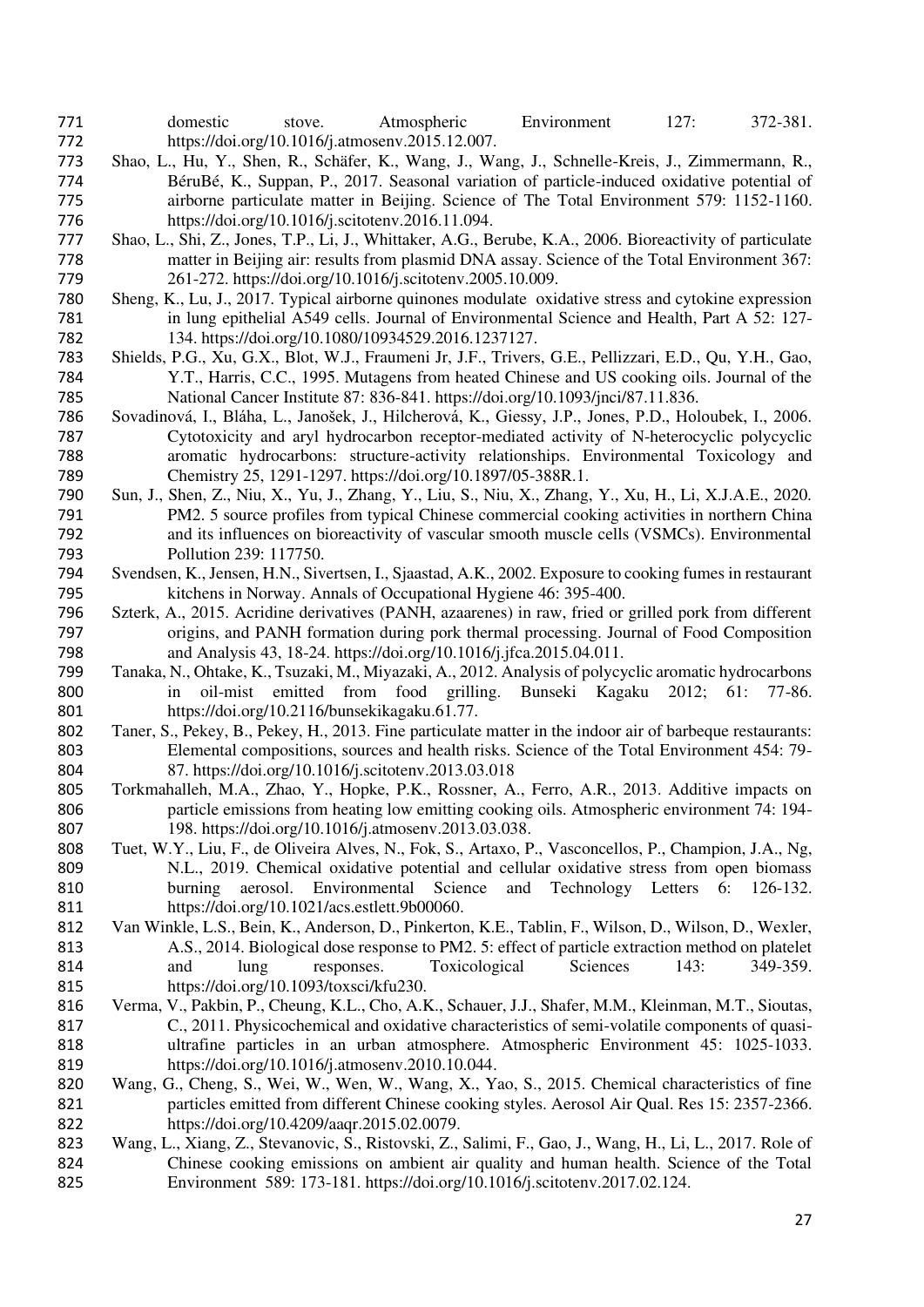- Wei, Y., Han, I.-K., Shao, M., Hu, M., Zhang, J., Tang, X., 2009. PM2.5 constituents and oxidative DNA damage in Humans. Environmental Science and Technology 43, 4757-4762. https://doi.org/10.1021/es803337c.
- Wu, P.F,, Chiang, T.A., Wang, L.F., Chang, C.S., Ko, Y.C., 1998. Nitro-polycyclic aromatic hydrocarbon contents of fumes from heated cooking oils and prevention of mutagenicity by catechin. Mutation Research/Fundamental and Molecular Mechanisms of Mutagenesis 403: 29- 34. https://doi.org/10.1016/S0027-5107(98)00015-3.
- Xue, W., Warshawsky, D., 2005. Metabolic activation of polycyclic and heterocyclic aromatic hydrocarbons and DNA damage: A review. Toxicology and Applied Pharmacology 206, 73- 93. https://doi.org/10.1016/j.taap.2004.11.006.
- Yamada, K., Suzuki, T., Kohara, A., Hayashi, M., Mizutani, T., Saeki, K-I., 2004. In vivo mutagenicity 837 of benzo[f]quinoline, benzo[h]quinoline, and 1,7-phenanthroline using *lacZ* transgenic mice. Mutation Research 559, 83-95 https://doi.org/10.1016/j.mrgentox.2003.12.012.
- Yang, A., Jedynska, A., Hellack, B., Kooter, I., Hoek, G., Brunekreef, B., Kuhlbusch, T.A.J., Cassee, F.R., Janssen, N.A.H., 2014. Measurement of the oxidative potential of PM2. 5 and its constituents: The effect of extraction solvent and filter type. Atmospheric environment 83: 35- 42. https://doi.org/10.1016/j.atmosenv.2013.10.049.
- Zhang, J., Smith, K.R., 1999. Emissions of carbonyl compounds from various cookstoves in China. Environmental Science & Technology 33: 2311-2320. https://doi.org/10.1021/es9812406.
- Zhang, N., Han, B., He, F., Xu, J., Zhao, R., Zhang, Y., Bai, Z., 2017. Chemical characteristic of PM2. 5 emission and inhalational carcinogenic risk of domestic Chinese cooking. Environmental pollution 227: 24-30. https://doi.org/10.1016/j.envpol.2017.04.033
- Zhao, Y., Hu, M., Slanina, S., Zhang, Y., 2007. Chemical compositions of fine particulate organic matter emitted from Chinese cooking. Environmental Science & Technology 41: 99-105. https://doi.org/10.1021/es0614518.
- Zhong, L., Goldberg, M.S., Gao, Y-T., Jin, F., 1999a. Lung cancer and indoor air pollution arising from Chinese-style cooking among nonsmoking women living in Shanghai, China. Epidemiology 488-494. https://pubmed.ncbi.nlm.nih.gov/10468420/.
- Zhong, L., Goldberg, M.S., Parent, M-É., Hanley, J.A., 1999b. Risk of developing lung cancer in relation to exposure to fumes from Chinese-style cooking. Scandinavian journal of work, 856 environment & health 309-316. https://www.sjweh.fi/show\_abstract.php?abstract\_id=440.
- Zhu, L., Wang, J., 2003. Sources and patterns of polycyclic aromatic hydrocarbons pollution in kitchen air, China. Chemosphere 50: 611-618. https://doi.org/10.1016/S0045-6535(02)00668-9.
- 

- 
-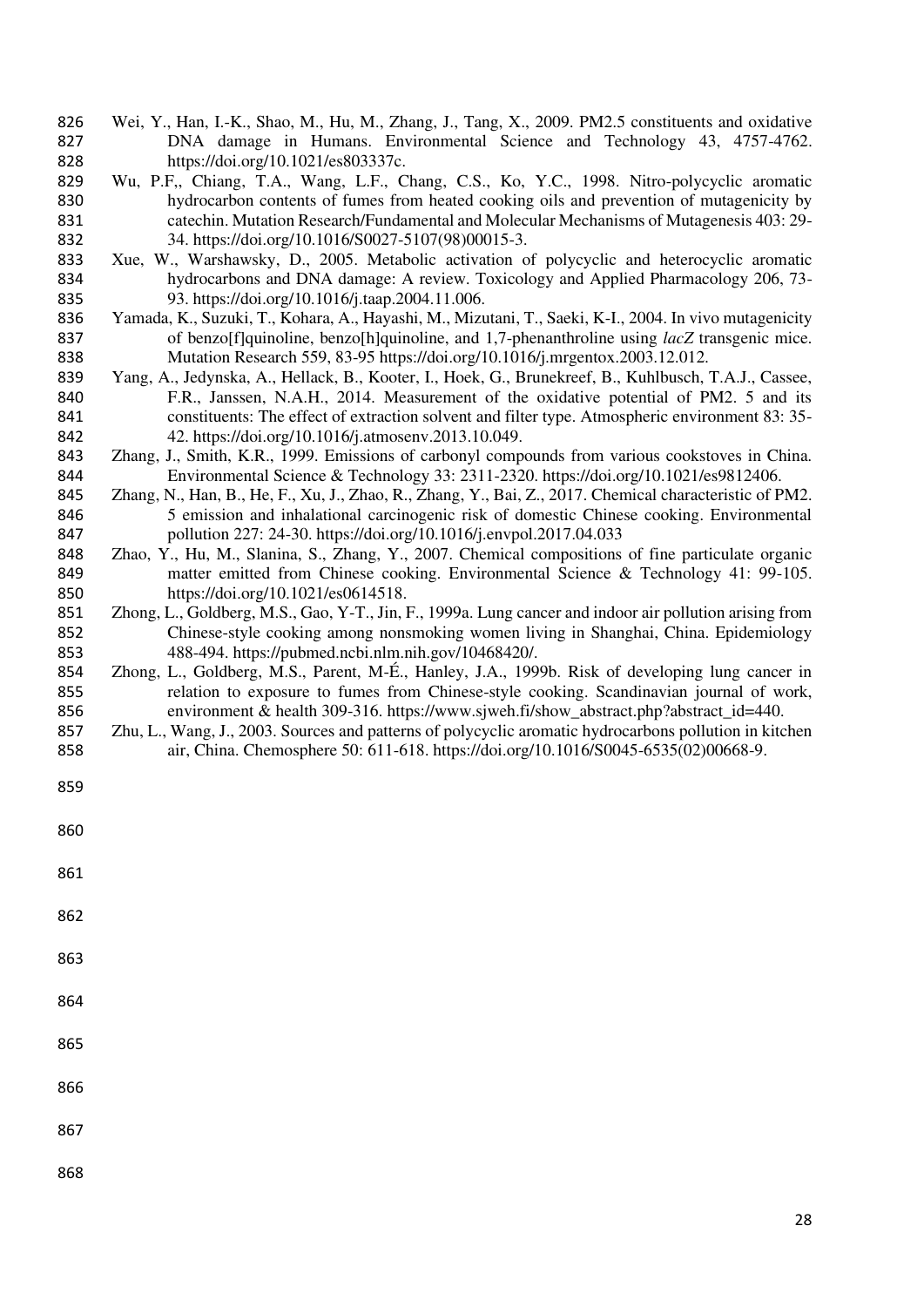## **List of Tables**

- Table 1: Characteristic of cooking operations (n = 4 for each type of operation).
- 871 Table 2: Average concentrations  $\pm$  standard deviations of PM<sub>2.5</sub> ( $\mu$ g/m<sup>3</sup>), TC ( $\mu$ g/m<sup>3</sup>), OC
- 872 ( $\mu$ g/m<sup>3</sup>) and EC ( $\mu$ g/m<sup>3</sup>) of inorganic elements (ng/m<sup>3</sup>), water extractable ions ( $\mu$ g/m<sup>3</sup>) in
- cooking emission samples.
- 874 Table 3: The average concentrations  $\pm$  standard deviations (pg/m<sup>3</sup>) of PAHs, OPAHs and AZAs in five sampling locations
- 

 Table 4: Spearman's rank correlation coefficients (R) of the cell viability, ROS generated (DCFH) and inflammatory activity (TNF-α & IL-6), and oxidative DNA damage elicited by extracts and the concentration chemical species

# **List of Figures and Figure Legends**

 Figure 1: Mean contributions of individual PAHs, OPAHs, and AZAs to the Σ30PAHs, Σ17OPAHs, and Σ4AZAs concentrations in different sampling locations. The y-axis was broken at 15% to enlarge the scale before the break. Error bars indicate standard deviations for each sample.

- Figure 2: Cell viability, ROS generation (fluorescence intensity) and TNF-α induced by
- 887 extracts of PM<sub>2.5</sub> from five sampling locations (\*p < 0.05). Bars are the mean  $\pm$ standard
- deviation.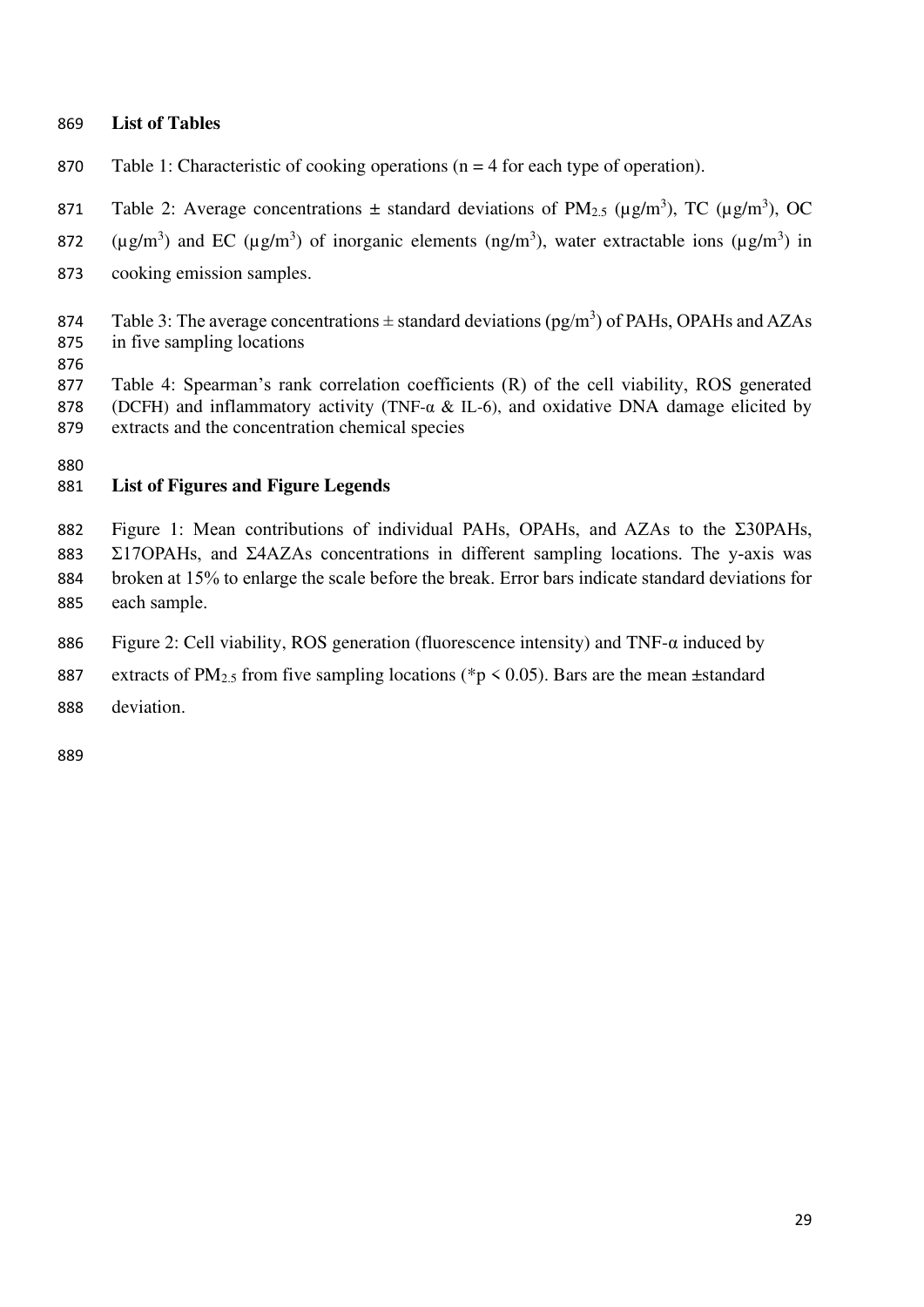| Sample             | Sampling<br>location name                                            | Seating<br>capacity<br>(seats) | Peak hour     | Fuel type                | Cooking<br>style                                                                                                 | Cooking<br>method                                                                | Relative<br>humidity <sup>d</sup><br>$(\%)$ | Temperature <sup>d</sup><br>$({}^{\circ}C)$ |
|--------------------|----------------------------------------------------------------------|--------------------------------|---------------|--------------------------|------------------------------------------------------------------------------------------------------------------|----------------------------------------------------------------------------------|---------------------------------------------|---------------------------------------------|
| $\mathbf{A}$       | A core (theatre<br>lounge)                                           | 80                             | 12:30-14:30   | Town gas,<br>Electricity | Western<br>cuisine (e.g.<br>pasta, salad<br>and rice)                                                            | Baking, Frying<br>(pan frying, stir<br>frying),<br>Grilling,<br>Steaming         | 77.1                                        | 21.6                                        |
| $\mathbf B$        | Student canteen<br>(communal<br>student canteen)                     | 520                            | 12:00-14:00   | Town gas,<br>Electricity | Mixed<br>cuisine (e.g.<br>siu mei <sup>b</sup> ,<br>hamburger<br>and<br>vegetarian<br>diet)                      | Frying (pan<br>frying, stir<br>frying, deep<br>frying),<br>Roasting,<br>Steaming | 63.9                                        | 28.4                                        |
| $\mathcal{C}$      | Chinese<br>restaurant<br>(communal<br>student & staff<br>restaurant) | 450                            | $12:00-13:00$ | Town gas,<br>Electricity | Cantonese<br>and local<br>cuisine<br>(noodles,<br>congee,<br>steamed rice<br>and Chinese<br>dim sum <sup>c</sup> | Frying (pan<br>frying, stir<br>frying, deep<br>frying),<br>Steaming              | 83.2                                        | 29.1                                        |
| $D^*$ <sup>a</sup> | Environmental<br>test chamber                                        | Not available                  | Not available | Electricity              | Stir-fried<br>rice noodle                                                                                        | Stir frying                                                                      | 60.0                                        | 27.0                                        |
| $E^{*a}$           | Environmental<br>test chamber                                        | Not available                  | Not available | Electricity              | Fried<br>chicken                                                                                                 | Pan frying                                                                       | 60.0                                        | 27.0                                        |

890 Table 1: Characteristic of cooking operations ( $n = 4$  for each type of operation).

a <sup>a</sup> represents samples collected from stainless steel environmental constant temperature and humidity test chamber that mimic residential kitchen hood condition.<br>892 b Siu mei is the generic name in Cantonese cuisine giv

<sup>b</sup> Siu mei is the generic name in Cantonese cuisine given to meats roasted on spits over an open fire or a huge wood burning rotisserie oven.<br>893 <sup>c</sup> Dim sum is a style of Chinese cuisine prepared as small bite-sized port <sup>c</sup> Dim sum is a style of Chinese cuisine prepared as small bite-sized portions of food served in small steamer baskets or on small plates.

 $d$  represents the sampling condition of exhaust system in restaurant and the test chamber.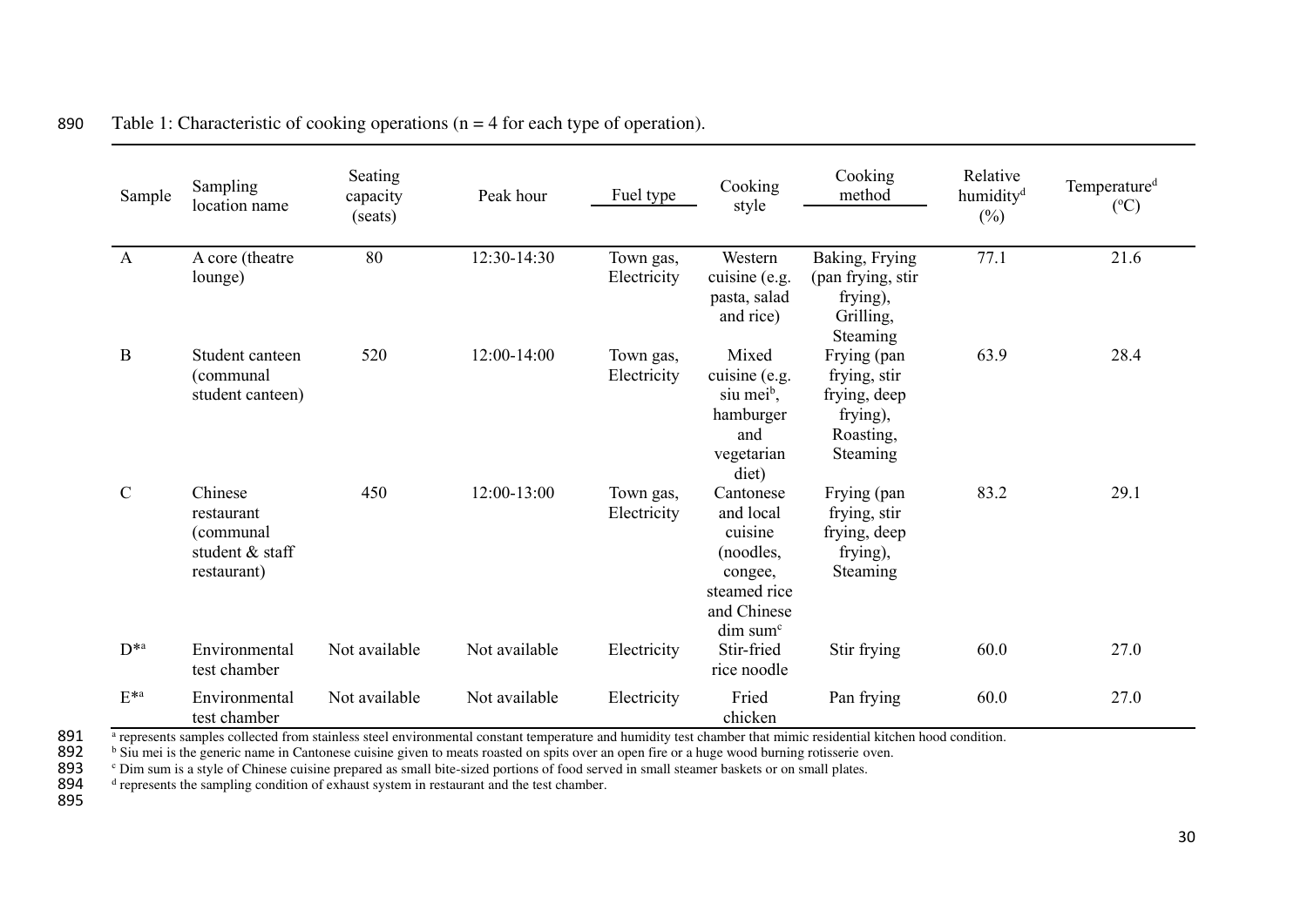896 Table 2: Average concentrations  $\pm$  standard deviations of PM<sub>2.5</sub> ( $\mu$ g/m<sup>3</sup>), TC ( $\mu$ g/m<sup>3</sup>), OC 897 ( $\mu$ g/m<sup>3</sup>) and EC ( $\mu$ g/m<sup>3</sup>) of inorganic elements (ng/m<sup>3</sup>), water extractable ions ( $\mu$ g/m<sup>3</sup>) in 898 cooking emission samples.

| Component <sup>a</sup>       | Sample A         | Sample B          | Sample C           | Sample D*        | Sample E*       |
|------------------------------|------------------|-------------------|--------------------|------------------|-----------------|
| PM <sub>2.5</sub>            | $234.5 \pm 22.1$ | $177.4 \pm 50.6$  | 711.5±222.6        | 354.1±60.8       | 492.0±257.9     |
| <b>TC</b>                    | $113.8 + 4.2$    | $105.2 \pm 32.6$  | $353.1 \pm 124.1$  | 217.9±25.5       | 319.3±164.9     |
| <b>OC</b>                    | $108.3 \pm 4.2$  | 99.9±31.5         | 338.8±121.1        | $215.0 \pm 25.1$ | 315.5±164.4     |
| EC                           | $5.5 \pm 0.7$    | $5.3 \pm 1.5$     | $14.4 + 4.0$       | $2.9 \pm 0.5$    | $3.7 \pm 0.9$   |
| Elements <sup>a</sup>        |                  |                   |                    |                  |                 |
| Na                           | 181.9±21.8       | 349.8±106.2       | $1046.7 \pm 315.1$ | 189.0±14.4       | 191.7±33.5      |
| Mg                           | $93.7 \pm 76.0$  | $44.6 \pm 78.1$   | $156.8 \pm 147.5$  | $64.2 \pm 111.2$ | 49.0±84.9       |
| Al                           | 73.5±49.5        | $89.7 \pm 65.1$   | $171.7 \pm 80.3$   | $84.4 \pm 73.5$  | $45.2 \pm 48.2$ |
| Si                           | 169.9±65.2       | $163.1 \pm 94.3$  | 279.9±60.5         | 267.4±89.4       | 312.2±123.1     |
| S                            | 1276.1±676.8     | 1100.5±262.5      | 3459.0±796.3       | 1575.7±915.0     | 476.5±293.6     |
| Cl                           | 329.9±55.6       | $616.3 \pm 210.4$ | 2882.9±855.0       | 1078.6±401.9     | 3497.1±2024.4   |
| $\rm K$                      | 224.5±99.5       | 258.7±131.4       | $467.1 \pm 139.1$  | $107.4 + 42.9$   | 47.9±22.4       |
| Ca                           | 88.9±19.9        | $114.0 \pm 74.6$  | $129.0 \pm 50.4$   | $67.5 \pm 40.0$  | $31.7 \pm 13.6$ |
| Ti                           | $8.0 \pm 1.6$    | $7.2 + 5.8$       | $5.3 \pm 4.6$      | $4.8 \pm 3.0$    | $2.8 + 2.8$     |
| $\mathbf V$                  | $2.9 \pm 2.9$    | $1.7 + 0.7$       | $10.3 \pm 10.5$    | $3.8 + 3.1$      | $5.3 \pm 7.0$   |
| Cr                           | $4.0 \pm 0.3$    | $4.1 \pm 1.1$     | $7.6 \pm 1.0$      | $5.4 \pm 0.6$    | $6.9{\pm}4.0$   |
| Mn                           | $14.8 \pm 3.6$   | $22.2 + 9.6$      | $27.4 \pm 14.6$    | $13.7 \pm 3.5$   | $21.1 \pm 5.2$  |
| Fe                           | $147.2 \pm 20.5$ | 203.4±127.4       | 330.0±191.5        | $94.6 \pm 27.1$  | $91.4 \pm 22.1$ |
| Co                           | $1.6 \pm 1.8$    | $1.5 \pm 1.8$     | $0.3 + 0.6$        | $1.4 \pm 1.4$    | $0.4 + 0.7$     |
| Ni                           | $1.6 \pm 1.1$    | $3.0 \pm 2.1$     | $6.6{\pm}5.1$      | $3.6 \pm 0.7$    | $3.2 \pm 2.2$   |
| Cu                           | $14.7 + 4.6$     | $12.3 \pm 5.0$    | $28.1 \pm 11.4$    | $11.3 \pm 3.4$   | $11.4 \pm 3.1$  |
| Zn                           | $87.1 \pm 21.7$  | 99.4±68.9         | 132.8±60.6         | $45.0 \pm 6.3$   | $74.3 \pm 16.7$ |
| Sb                           | $16.6 \pm 6.1$   | $22.9 \pm 7.8$    | $39.4 \pm 12.1$    | $33.4 \pm 12.5$  | $48.7 \pm 30.3$ |
| Ba                           | $48.5 \pm 8.9$   | $38.8 \pm 16.2$   | 144.3±37.3         | $72.6 \pm 18.0$  | 107.9±62.0      |
| Pb                           | $28.5 \pm 14.3$  | $20.3 \pm 10.5$   | $38.6 \pm 4.8$     | $30.3 \pm 11.1$  | $36.5 \pm 5.2$  |
| Ions <sup>a</sup>            |                  |                   |                    |                  |                 |
| $Cl^{-}$                     | $0.2 + 0.0$      | $0.4 + 0.1$       | $3.0 \pm 0.8$      | $0.5 \pm 0.3$    | $2.7 \pm 1.4$   |
| NO <sub>3</sub>              | $4.8 \pm 0.9$    | $2.4 \pm 0.7$     | $23.9 \pm 8.5$     | $0.3 \pm 0.0$    | $0.4 \pm 0.1$   |
| SO <sub>4</sub> <sup>2</sup> | $3.7 \pm 1.6$    | $2.2 \pm 0.6$     | $10.0 \pm 2.6$     | $2.5 \pm 1.1$    | $0.5 \pm 0.5$   |
| $Na+$                        | $0.3 + 0.3$      | $0.4 \pm 0.1$     | $1.1 \pm 0.7$      | $0.6 \pm 0.5$    | $0.2 \pm 0.2$   |
| $NH4+$                       | $1.9 \pm 0.5$    | $1.1 \pm 0.3$     | $8.0 \pm 2.4$      | $0.7 \pm 0.4$    | $0.5 \pm 0.1$   |
| $Ca^{2+}$                    | $0.3 + 0.0$      | $0.1 \pm 0.0$     | $0.3 \pm 0.1$      | $0.1 \pm 0.1$    | $0.1 \pm 0.1$   |

899 Americal of the individual component can be referred to Table S1 (Supplementary Material).

900

901 902

903

904

905 906

907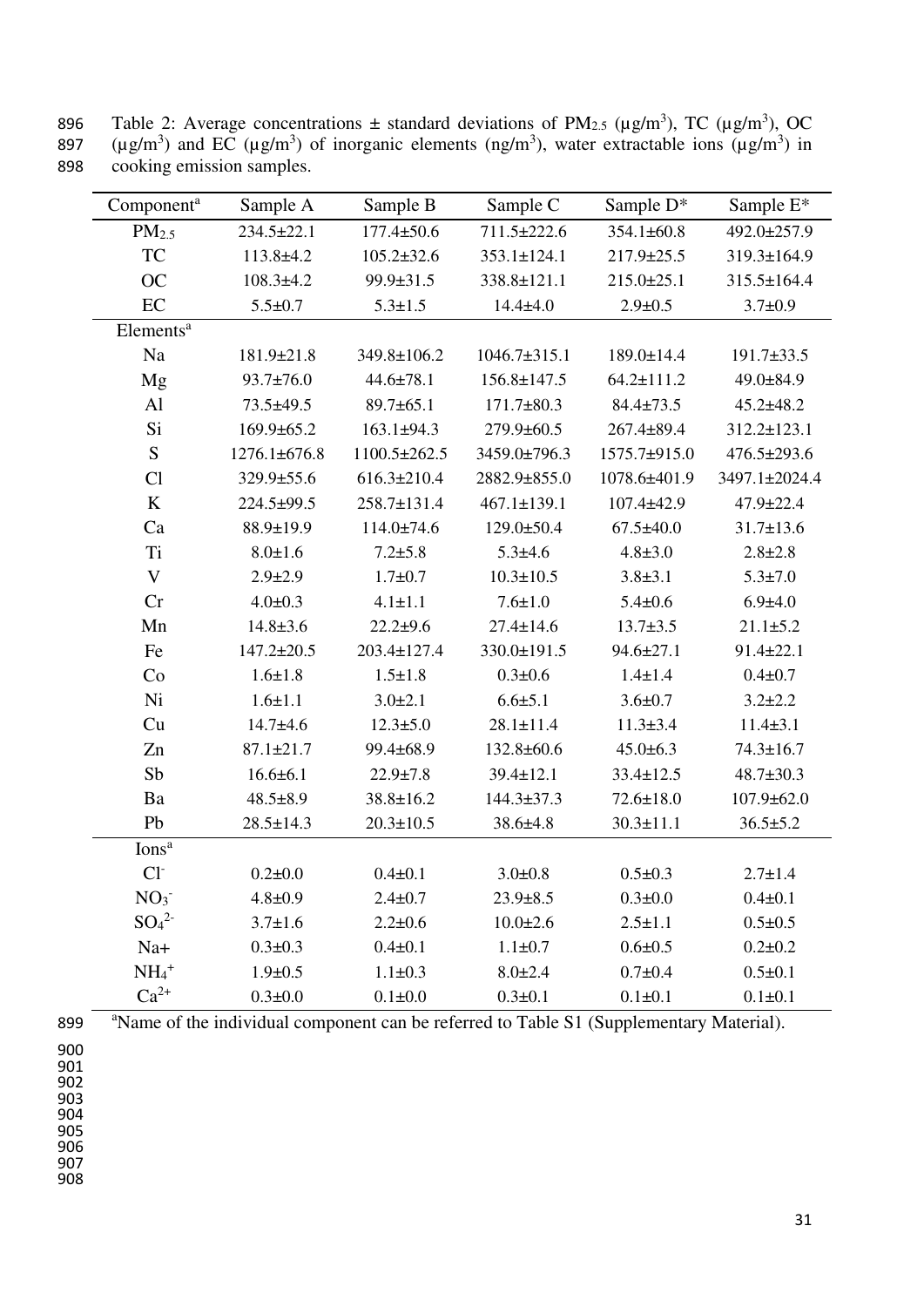| and carbonyis in five sampling locations<br>Compound    | Sample A                        | Sample B                          | Sample C                              | Sample D <sup>*b</sup>            | Sample E*                      |
|---------------------------------------------------------|---------------------------------|-----------------------------------|---------------------------------------|-----------------------------------|--------------------------------|
| PAHs $(pg/m^3)$                                         |                                 |                                   |                                       |                                   |                                |
| 1,2,3,4-Tetrahydronaphthalene                           | 224.4±43.8                      | 135.8±50.6                        | 435.4±158.6                           | 242.9±38.9                        | $330.8 \pm 149.7$              |
| Naphthalene                                             | 1049.9±147.9                    | 1021.7±317.1                      | 2983.5±923.7                          | 1694.9±289.8                      | 2363.3±736.2                   |
| 2-Methylnaphthalene                                     | $212.6 \pm 48.5$                | 193.8±52.7                        | 542.7±194.0                           | $342.8 \pm 55.1$                  | $409.1 \pm 135.8$              |
| 1-Methylnaphthalene                                     | $256.5 \pm 62.5$                | $218.1 \pm 53.7$                  | $617.6 \pm 216.5$                     | $412.3 \pm 24.1$                  | 921.2±432.8                    |
| Biphenyl                                                | 242.3±55.1                      | 201.0±58.4                        | 681.1±208.9                           | $333.3 \pm 39.6$                  | 477.8±146.0                    |
| $1,3$ -Dimethylnaphthalene                              | $527.1 \pm 129.1$               | 294.2±102.9                       | 912.8±348.4                           | $490.0 \pm 30.1$                  | 571.4±210.2                    |
| Acenaphthylene                                          | $178.5 \pm 42.1$                | $92.5 \pm 53.5$                   | 364.2±119.2                           | $205.4 \pm 128.8$                 | $243.1 \pm 139.2$              |
| Acenaphthene                                            | 883.1±204.0                     | 630.5±237.4                       | 966.0±398.4                           | 1335.8±264.2                      | 2096.3±795.8                   |
| Fluorene                                                | 217.8±29.3                      | $192.8 \pm 55.1$                  | 734.5±311.9                           | $346.3 \pm 101.4$                 | 481.7±290.0                    |
| Phenanthrene                                            | $1028.6 \pm 144.0$              | $603.4 \pm 102.9$                 | 2150.5±871.9                          | $1187.9 \pm 131.1$                | 1615.2±625.7                   |
| Anthracene                                              | 127.9±23.6                      | $82.0 \pm 20.7$                   | 273.8±123.6                           | $190.6 \pm 99.0$                  | 129.8±93.8                     |
| 4H-Cyclopenta(d,e,f)phenanthrene                        | $692.6 \pm 56.7$                | 550.8±189.7                       | 2662.8±1126.2                         | $847.5 \pm 258.8$                 | 1125.7±437.3                   |
| 1-Methylphenanthrene                                    | $179.1 \pm 56.4$                | $99.0 \pm 32.1$                   | 481.3±206.6                           | $192.1 \pm 32.9$                  | $315.9 \pm 89.2$               |
| 3,6-Dimethylnaphthalene                                 | $94.3 \pm 19.3$                 | $63.7 \pm 21.5$                   | 246.5±100.5                           | $136.9 \pm 4.4$                   | $251.6 \pm 105.8$              |
| Fluoranthene                                            | 249.4±49.2                      | 285.3±155.6                       | 888.7±271.1                           | 273.9±47.4                        | $296.7 \pm 126.8$              |
| Pyrene                                                  | $475.1 \pm 114.0$               | 1190.9±1105.9                     | 1917.8±696.3                          | $617.4 \pm 86.8$                  | 814.9±341.6                    |
| Retene                                                  | $638.3 \pm 148.9$               | 439.5±132.3                       | 1185.8±445.5                          | $1175.2 \pm 118.9$                | 2210.6±1465.4                  |
| Benzo[a]anthracene                                      | $66.3 \pm 17.7$                 | $174.8 \pm 68.6$                  | $275.2 \pm 162.1$                     | $248.7\pm 6.8$                    | $210.8 \pm 70.0$               |
| Chrysene <sup>a</sup>                                   | 324.9±73.2                      | $212.6 \pm 81.3$                  | 551.1±176.5                           | $210.1 \pm 11.9$                  | $238.9 \pm 80.5$               |
| $Benzo[b+j+k]$ fluoranthenes <sup>b</sup>               | $625.7 \pm 199.0$               | 823.7±363.5                       | $1404.4 \pm 541.3$                    | $472.1 \pm 104.8$                 | $611.9 \pm 208.3$              |
| Benzo[e]pyrene                                          | $230.1 \pm 78.0$                | 387.0±243.0                       | $645.6 \pm 346.5$                     | $139.9\pm46.6$                    | $177.4 \pm 60.1$               |
| Benzo[a]pyrene                                          | $94.1 \pm 33.8$                 | $123.8 + 67.2$                    | $134.5 \pm 82.4$                      | $135.0 \pm 32.0$                  | $114.1 \pm 35.3$               |
| Perylene                                                | $23.7 \pm 11.8$                 | $42.1 \pm 29.0$                   | $1.8 + 0.7$                           | $19.4 \pm 12.0$                   | $6.7 \pm 2.1$                  |
| Indeno $[1,2,3$ -cd]pyrene                              | $255.2\pm 43.0$                 | $664.0 \pm 171.7$                 | 972.4±920.1                           | $456.6 \pm 253.2$                 | $89.8 \pm 36.4$                |
| Dibenzo[a,h]anthracene                                  | $88.4 \pm 45.1$                 | 98.8±67.8                         | $127.2 \pm 62.6$                      | $97.7 \pm 18.3$                   | $31.2 \pm 10.3$                |
| Benzo[g,h,i]perylene                                    | $332.0 \pm 26.0$                | 832.1±477.7                       | 712.3±355.7                           | $145.5 \pm 127.4$                 | 655.1±538.9                    |
| Coronene                                                | $309.0 \pm 114.1$               | 675.5±419.6                       | 582.8±373.9                           | $81.7 + 44.1$                     | $81.2 \pm 22.3$                |
| ΣLMW-PAHs <sup>c</sup>                                  | 3485.8±341.3                    | 2622.8±632.7                      | 7472.6±2320.5                         | 4960.8±653.4                      | 6929.3±2174.9                  |
| $\Sigma$ HMW-PAHs <sup>d</sup>                          | 2511.0±435.2                    | 4406.1±1580.9                     | 6983.6±2056.0                         | $2657.1 \pm 76.4$                 | $3063.4 \pm 1079.1$            |
| $\Sigma$ Carci-PAHs <sup>e</sup>                        | 1786.5±297.0                    | 2929.9±930.3                      | $4177.1 \pm 1245.3$                   | $1765.8 \pm 37.1$                 | 1951.8±724.5                   |
| ΣUS-EPA PAHs                                            | 5996.8±752.3                    | 7029.0±2100.8                     | 14456.2±4183.6                        | 7617.9±713.6                      | 9992.7±3253.2                  |
| $\Sigma$ 21 Parent-PAHs                                 | 6559.6±888.1                    | 8133.6±2608.7                     | 15686.4±4242.0                        | 7858.9±775.0                      | 10258.1±3283.9                 |
| $\Sigma$ 30PAHs                                         | 9626.7±1078.7                   | 10329.7±3166.4                    | 23452.4±6498.8                        | 12031.9±1219.4                    | 16872.1±5753.7                 |
| OPAHs $(pg/m3)$                                         |                                 |                                   |                                       |                                   |                                |
| 1-Indanone                                              | $65.3 \pm 12.9$                 | $68.1 \pm 32.8$                   | 264.5±136.8                           | 226.9±51.3                        | 642.4±428.9                    |
| 1,4-Naphthoquinone                                      | $23.7 \pm 5.9$                  | $28.2 \pm 14.0$                   | 305.9±257.3                           | $116.2 \pm 27.4$                  | $45.6 \pm 26.1$                |
| 1-Naphthaldehyde                                        | $22.1 \pm 10.6$                 | $17.5 \pm 8.0$                    | 95.8±68.8                             | $51.8 \pm 16.6$                   | 78.9±40.0                      |
| 2-Biphenylcarboxaldehyde                                | $8.1 \pm 1.6$                   | $7.8 \pm 3.4$                     | $71.7 \pm 39.1$                       | $23.9 \pm 5.0$                    | $236.2 \pm 126.3$              |
| 1-Acenaphthenone                                        | $23.5 \pm 4.1$                  | $14.0 \pm 5.7$                    | $168.1 \pm 84.4$                      | $38.2 \pm 5.9$                    | $91.7 \pm 55.2$                |
| 9-Fluorenone                                            | $54.6 \pm 7.8$                  | $35.7 \pm 14.9$                   | 524.7±243.3                           | $112.6 \pm 5.1$                   | $423.1 \pm 264.4$              |
| 9,10-Anthraquinone                                      | $41.5 \pm 7.0$                  | $38.4 \pm 17.8$                   | $413.1 \pm 165.9$                     | $103.6 \pm 29.7$                  | $261.6 \pm 185.6$              |
| 1,8-Naphtalic anhydride                                 | $41.9 \pm 2.3$                  | 25.9±14.9                         | $216.8 \pm 82.6$                      | $23.8 \pm 6.2$<br>$96.3 \pm 28.4$ | $105.0 \pm 66.9$               |
| 1,4-Anthraquinone<br>4H-Cyclopenta[d,e,f]phenanthrenone | $25.5 \pm 5.3$<br>$7.8 \pm 1.5$ | $42.2 \pm 24.6$<br>$10.2 \pm 5.9$ | $217.4 \pm 111.4$<br>$101.3 \pm 46.9$ | $12.6 \pm 2.1$                    | $359.6 \pm 116.3$<br>38.5±29.5 |
| 2-Meth-9,10-anthraquinone                               | $47.7 \pm 13.5$                 | 26.4±16.1                         | $317.1 \pm 133.1$                     | $165.7 \pm 18.6$                  |                                |
| Benzo[a]florenone                                       | $22.5 \pm 4.2$                  | $16.8 \pm 7.8$                    | $216.1 \pm 98.8$                      | $38.0 \pm 7.1$                    | 355.8±243.3<br>$84.9 \pm 36.2$ |
| 7H-Benzo[d,e]anthracene-7-one                           | $17.8 \pm 2.3$                  | $32.1 \pm 14.2$                   | $259.9 \pm 121.6$                     | $22.8 \pm 7.0$                    | 52.4±27.3                      |
| Benzo[a]anthracene-7,12-dione                           | $15.2 \pm 2.6$                  | $10.1 \pm 4.2$                    | $112.4 \pm 45.5$                      | $12.2 \pm 2.1$                    | $25.2 \pm 8.2$                 |
| 1,4-Chrysenequinone                                     | $140.7 \pm 106.6$               | $80.1 \pm 60.9$                   | $291.1 \pm 152.6$                     | $114.9 \pm 28.0$                  | $149.3 \pm 6.3$                |
| 5,12-naphthacenequinone                                 | $14.7 \pm 3.2$                  | $8.4 \pm 5.3$                     | 57.1±24.9                             | $18.6 \pm 1.7$                    | $105.3 \pm 108.8$              |
| 6H-Benzo[c,d]pyran-6-one                                | $12.5 \pm 3.1$                  | $40.7 \pm 21.7$                   | $66.8{\pm}42.1$                       | $13.2 \pm 6.2$                    | $58.6 \pm 65.1$                |
| $\Sigma17$ OPAHs                                        | 585.2±135.6                     | 502.7±249.4                       | 3700.1±1735.3                         | 1191.1±190.8                      | 2944.5±1494.4                  |
| AZAs(pg/m <sup>3</sup> )                                |                                 |                                   |                                       |                                   |                                |
| Ouinoline                                               | $15.3 \pm 3.5$                  | $14.1 \pm 5.8$                    | $97.9 \pm 62.9$                       | $51.9 \pm 14.2$                   | $83.0 \pm 44.8$                |
| Benzo(h)quinoline                                       | $5.9 \pm 0.7$                   | $7.0 \pm 2.4$                     | 41.9±28.0                             | $28.8 \pm 14.5$                   | $33.6 \pm 21.7$                |
| Acridine                                                | $3.3 \pm 1.5$                   | $4.4 \pm 3.2$                     | $36.0 \pm 20.6$                       | $18.2 \pm 6.0$                    | $35.3 \pm 24.5$                |
| Carbazole                                               | $26.8 \pm 17.4$                 | $7.2 \pm 5.8$                     | $87.5 \pm 52.3$                       | 38.9±24.7                         | $49.0 \pm 45.5$                |
| Σ4AZAs                                                  | $51.3 \pm 19.3$                 | $32.7 \pm 15.7$                   | $263.3 \pm 160.0$                     | $137.8 \pm 39.3$                  | $200.8 \pm 133.0$              |
|                                                         |                                 |                                   |                                       |                                   |                                |

909 Table 3: The average concentrations  $\pm$  standard deviations (pg/m<sup>3</sup>) of PAHs, OPAHs and AZAs 910 and carbonyls in five sampling locations

911 <sup>a</sup> represents chrysene + triphenylene; <sup>b</sup> represents benzo[b]fluoranthene + benzo[j]fluoranthene 912 + benzo[k]fluoranthene;.  $C\Sigma LMW-PAHs$ : low molecular weight PAHs with 2-3 aromatic rings; 913 <sup>d</sup>ΣHMW-PAHs: high molecular weight PAHs with 4-7 aromatic rings; <sup>e</sup>ΣCarci-PAHs: 914 benzo[a]anthracene + chrysene +benzo[b+j+k]fluoranthenes + benzo[a]pyrene + indeno[1,2,3- 915 cd]pyrene + dibenzo[a,h]anthracene + benzo[g,h,i]perylene.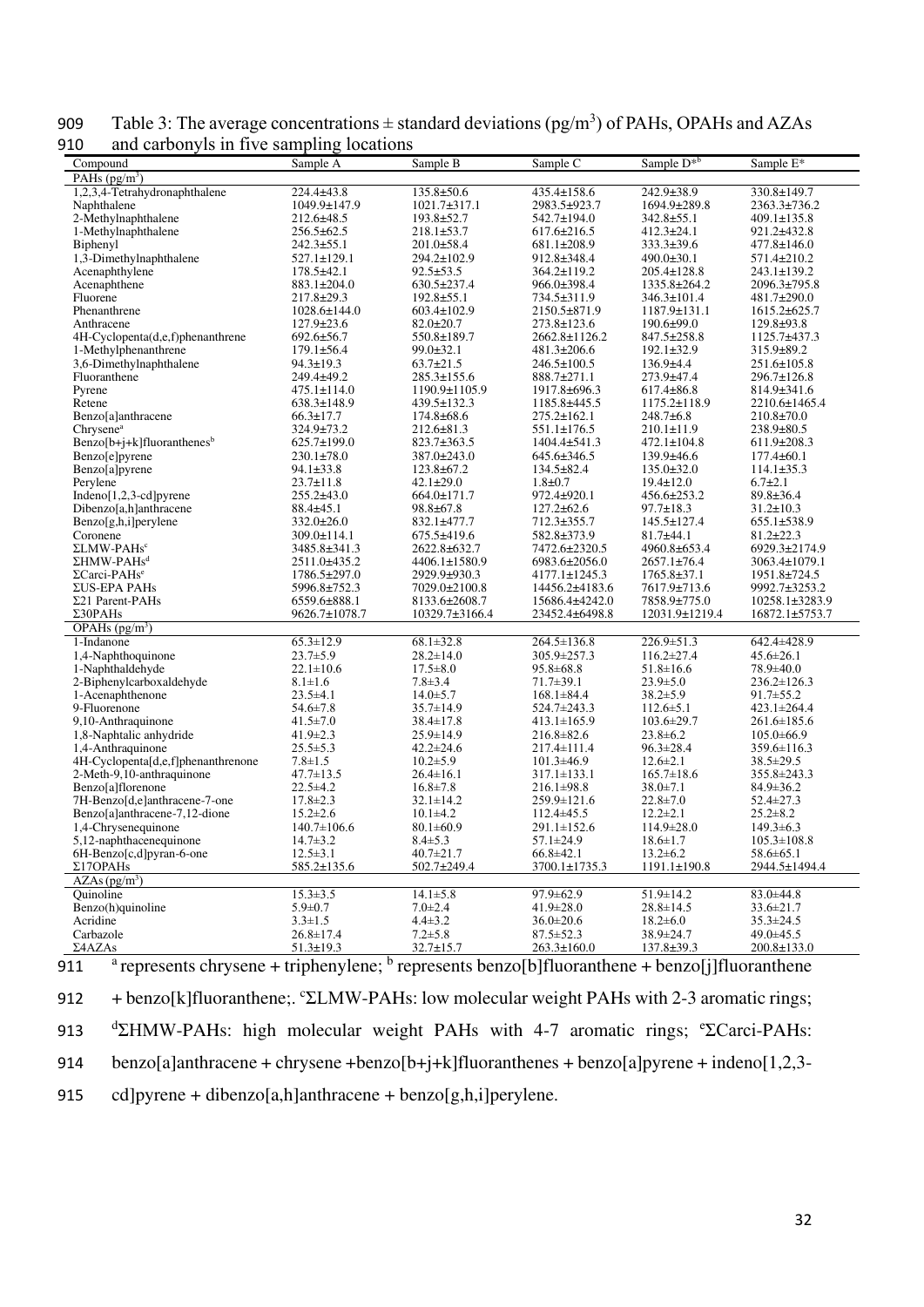916 Table 4: Spearman's rank correlation coefficients (R) of the biological responses [cell viability,

917 ROS generated (DCFH), inflammatory activity (TNF- $\alpha$ ), and oxidative DNA damage] elicited

918 by extracts with the concentrations of chemical species. 919

|                               |                | <b>ROS</b>            |               |            |  |
|-------------------------------|----------------|-----------------------|---------------|------------|--|
| <b>Chemical Species</b>       | Cell viability | generated<br>(DCFH)   | TNF- $\alpha$ | DNA damage |  |
| TC                            | $-0.102$       | $-0.239$              | $-0.336$      | 0.307      |  |
| OC                            | $-0.101$       | $-0.158$              | $-0.423$      | 0.233      |  |
| $\rm EC$                      | $-0.028$       | $-0.502*b$            | $0.824**$     | 0.325      |  |
| $Cl-$                         | 0.327          | 0.367                 | $-0.386$      | $-0.292$   |  |
| NO <sub>3</sub>               | 0.216          | 0.151                 | 0.437         | $-0.239$   |  |
| SO <sub>4</sub> <sup>2</sup>  | $-0.148$       | $-0.176$              | $0.671**$     | $-0.046$   |  |
| $Na+$                         | $-0.346$       | $-0.238$              | 0.389         | 0.393      |  |
| $NH_4$ <sup>+</sup>           | 0.165          | 0.158                 | 0.431         | $-0.345$   |  |
| $Ca^{2+}$                     | 0.122          | $-0.427$              | $0.676**$     | 0.279      |  |
| Na                            | $-0.332$       | $-0.287$              | $0.799**$     | 0.137      |  |
| Mg                            | $-0.056$       | $-0.156$              | 0.231         | $-0.164$   |  |
| Al                            | $-0.112$       | $-0.689**$            | $0.624*$      | $0.643**$  |  |
| Si                            | $-0.150$       | $-0.590^*$            | 0.286         | 0.357      |  |
| ${\bf S}$                     | $-0.360$       | $-0.227$              | $0.644**$     | $-0.056$   |  |
| Cl                            | 0.214          | 0.300                 | $-0.479*$     | $-0.185$   |  |
| $\bf K$                       | $-0.252$       | $-0.582$ <sup>*</sup> | $0.930**$     | 0.274      |  |
| Ca                            | $-0.275$       | $-0.711$ **           | $0.906**$     | 0.434      |  |
| <b>Ti</b>                     | 0.087          | $-0.742**$            | $0.748**$     | $0.540*$   |  |
| $\mathbf V$                   | 0.191          | $-0.014$              | 0.035         | $-0.024$   |  |
| Cr                            | $-0.250$       | $-0.622**$            | $0.565*$      | $0.570*$   |  |
| Mn                            | $-0.140$       | $-0.715***$           | $0.641**$     | $0.543*$   |  |
| Fe                            | $-0.240$       | $-0.592**$            | $0.912**$     | 0.298      |  |
| Co                            | $-0.315$       | $-0.202$              | 0.118         | $-0.068$   |  |
| Ni                            | $-0.334$       | $-0.359$              | 0.444         | 0.203      |  |
| Cu                            | $-0.082$       | $-0.543$ <sup>*</sup> | $0.720**$     | 0.287      |  |
| Zn                            | 0.076          | $-0.646**$            | $0.693**$     | 0.430      |  |
| Sb                            | $-0.198$       | $-0.575$ <sup>*</sup> | 0.255         | 0.427      |  |
| Ba                            | $-0.057$       | 0.008                 | $-0.004$      | 0.317      |  |
| Pb                            | $-0.017$       | $-0.491*$             | 0.360         | 0.316      |  |
| Hexaldehyde                   | 0.277          | 0.393                 | 0.106         | $-0.405$   |  |
| Heptaldehyde                  | 0.307          | 0.398                 | 0.116         | $-0.334$   |  |
| Octaldehyde                   | 0.186          | 0.399                 | 0.197         | $-0.384$   |  |
| Nonaldehyde                   | 0.342          | 0.285                 | 0.268         | $-0.256$   |  |
| Decaldehyde                   | 0.285          | $0.595***$            | $-0.329$      | $-0.432$   |  |
| Glyoxal                       | $-0.085$       | 0.414                 | $-0.382$      | $-0.306$   |  |
| Methylglyoxal                 | $-0.061$       | 0.379                 | $-0.387$      | $-0.319$   |  |
| 1,2,3,4-Tetrahydronaphthalene | 0.177          | $-0.470*$             | 0.301         | $0.472*$   |  |
| Naphthalene                   | $-0.117$       | $-0.397$              | 0.096         | $0.485*$   |  |
| 2-Methylnaphthalene           | $-0.293$       | $-0.421$              | 0.244         | 0.261      |  |
| 1-Methylnaphthalene           | 0.327          | $-0.374$              | $-0.231$      | 0.359      |  |
| Biphenyl                      | 0.082          | $-0.164$              | 0.101         | 0.025      |  |
| 1,3-Dimethylnaphthalene       | 0.051          | $-0.449$              | $0.550*$      | 0.335      |  |
| Acenaphthylene                | 0.300          | $-0.102$              | 0.100         | 0.189      |  |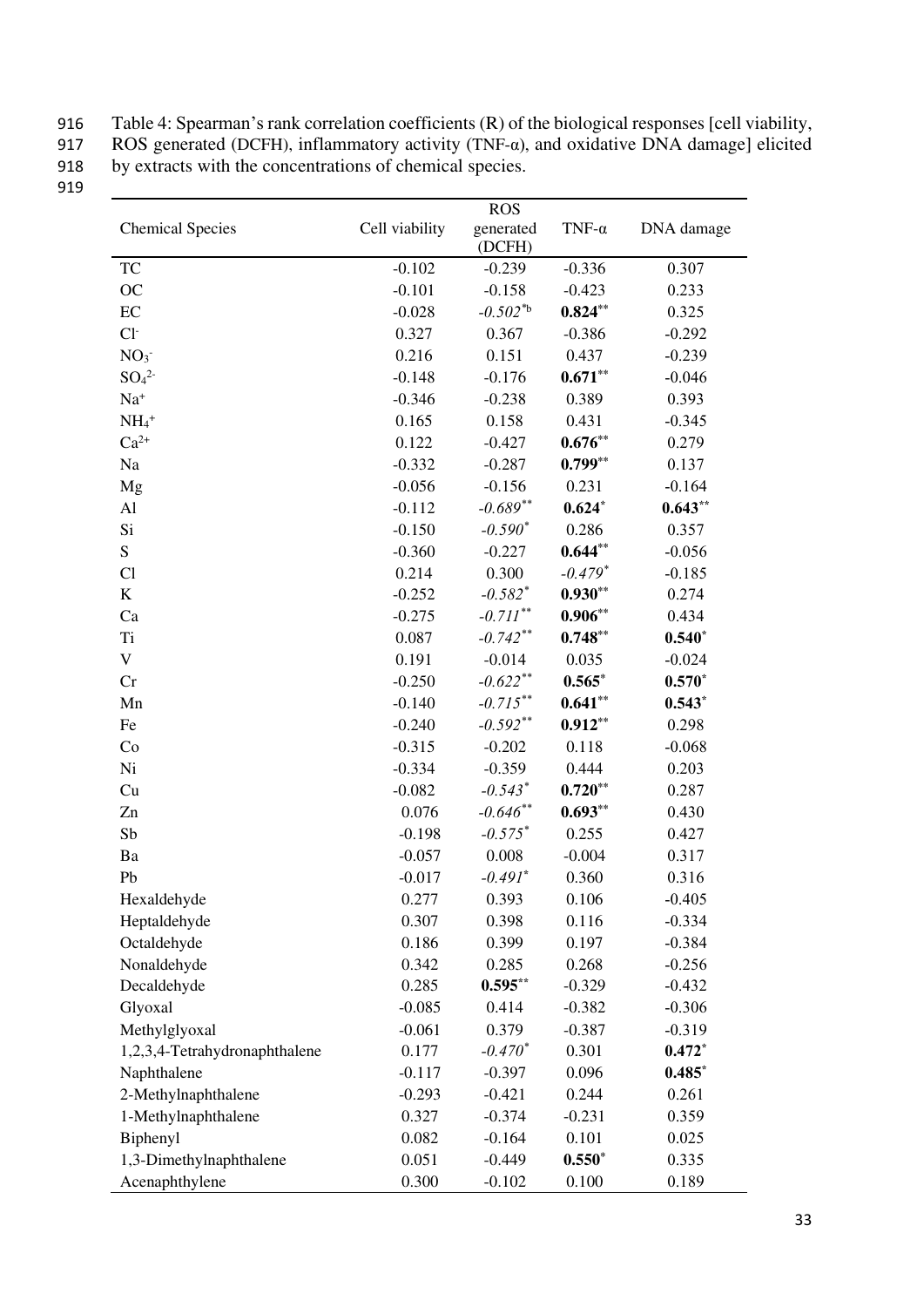| Acenaphthene                     | 0.193       | $-0.445$               | $-0.117$              | $0.533*$              |
|----------------------------------|-------------|------------------------|-----------------------|-----------------------|
| Fluorene                         | $-0.267$    | 0.034                  | 0.105                 | 0.046                 |
| Phenanthrene                     | 0.364       | $-0.396$               | 0.244                 | 0.366                 |
| Anthracene                       | $-0.343$    | $-0.392$               | $0.602**$             | 0.361                 |
| Cyclopenta[def]phenanthrene      | 0.000       | 0.069                  | 0.297                 | $-0.015$              |
| 1-Methylphenanthrene             | 0.463       | 0.082                  | $-0.091$              | 0.112                 |
| 3,6-Dimethylphenanthrene         | 0.451       | $-0.074$               | $-0.360$              | 0.367                 |
| Fluoranthene                     | $-0.212$    | $-0.176$               | $0.683**$             | 0.089                 |
| Pyrene                           | $-0.195$    | $-0.041$               | $0.511*$              | 0.060                 |
| Retene                           | 0.297       | $-0.257$               | $-0.446$              | 0.457                 |
| Benzo[a]anthracene               | $-0.602**$  | $-0.368$               | 0.234                 | 0.285                 |
| Chrysene + Triphenylene          | 0.054       | $-0.593**$             | $0.822**$             | 0.447                 |
| Benzo [b+j+k] fluoranthene       | $-0.153$    | $-0.660**$             | $0.873**$             | $0.474*$              |
| Benzo[e]pyrene                   | $-0.210$    | $-0.549*$              | $0.896**$             | 0.346                 |
| Benzo[a]pyrene                   | $-0.336$    | $-0.789**$             | $0.580*$              | $0.763**$             |
| Perylene                         | $-0.308$    | $-0.888$ <sup>**</sup> | $0.688**$             | $0.740**$             |
| Indeno [1,2,3-cd] pyrene         | $-0.615***$ | $-0.478$ <sup>*</sup>  | $0.743**$             | 0.248                 |
| Dibenzo[ah]anthracene            | $-0.456$    | $-0.677**$             | $0.818**$             | $0.599**$             |
| Benzo[ghi]perylene               | 0.081       | $-0.696**$             | $0.660**$             | $0.690**$             |
| Coronene                         | $-0.152$    | $-0.587$ <sup>*</sup>  | $0.853**$             | 0.465                 |
| Quinoline                        | 0.005       | 0.378                  | $-0.603**$            | $-0.247$              |
| 1-Indanone                       | 0.104       | 0.178                  | $-0.631$ **           | 0.024                 |
| 1,4-Naphthoquinone               | $-0.665***$ | 0.187                  | 0.082                 | $-0.315$              |
| 1-Naphthaldehyde                 | 0.073       | 0.243                  | $-0.426$              | $-0.291$              |
| 2-Biphenylcarboxaldehyde         | 0.234       | $0.594**$              | $-0.796**$            | $-0.339$              |
| 1-Acenaphthenone                 | 0.435       | $0.711***$             | $-0.637**$            | $-0.516^*$            |
| 9-Fluorenone                     | 0.409       | $0.739**$              | $-0.756$ **           | $-0.495*$             |
| Benzo[h]quinoline                | $-0.144$    | 0.266                  | $-0.445$              | $-0.219$              |
| Acridine                         | 0.044       | $0.581*$               | $-0.733***$           | $-0.358$              |
| Carbazole                        | 0.174       | 0.424                  | $-0.283$              | $-0.196$              |
| 9,10-Anthraquinone               | 0.234       | $0.661**$              | $-0.577*$             | $-0.471$ <sup>*</sup> |
| 1,8-Naphthalic anhydride         | $0.524*$    | 0.446                  | $-0.072$              | $-0.382$              |
| 1,4-Anthraquinone                | 0.173       | 0.335                  | $-0.621$ **           | $-0.114$              |
| 4H-Cyclopenta[def]phenanthrenone | 0.046       | 0.444                  | $-0.133$              | $-0.314$              |
| 2-Methylanthracene-9,10-dione    | 0.187       | $0.686**$              | $-0.884**$            | $-0.418$              |
| Benzo[a]fluorenone               | 0.359       | $0.719**$              | $-0.591**$            | $-0.432$              |
| 7H-Benz[de]anthracene-7-one      | 0.089       | 0.281                  | 0.075                 | $-0.184$              |
| Benz[a]anthracene-7,12-dione     | 0.347       | 0.328                  | 0.164                 | $-0.280$              |
| 1,4-Chrysenequinone              | 0.320       | 0.011                  | $-0.208$              | 0.149                 |
| Naphthacene-5,12-dione           | $0.665***$  | 0.415                  | $-0.541$ <sup>*</sup> | $-0.232$              |
| 6H-benzo[cd]pyrene-6-one         | $-0.136$    | $-0.256$               | 0.439                 | 0.171                 |
| $\Sigma$ 7Carbonyls              | 0.233       | 0.348                  | 0.239                 | $-0.293$              |
| $\Sigma$ 30PAHs                  | $-0.048$    | $-0.876$ **            | $0.745**$             | $0.763**$             |
| $\Sigma17$ OPAHs                 | 0.371       | $0.474*$               | $-0.617**$            | $-0.223$              |
| Σ4AZAs                           | 0.067       | 0.419                  | $-0.558*$             | $-0.124$              |

920  $\overline{\text{a}^*}$  Correlation is significant at the 0.01 level (2-tailed). 920<br>921<br>922

921  $\frac{64}{x}$  Correlation is significant at the 0.05 level (2-tailed).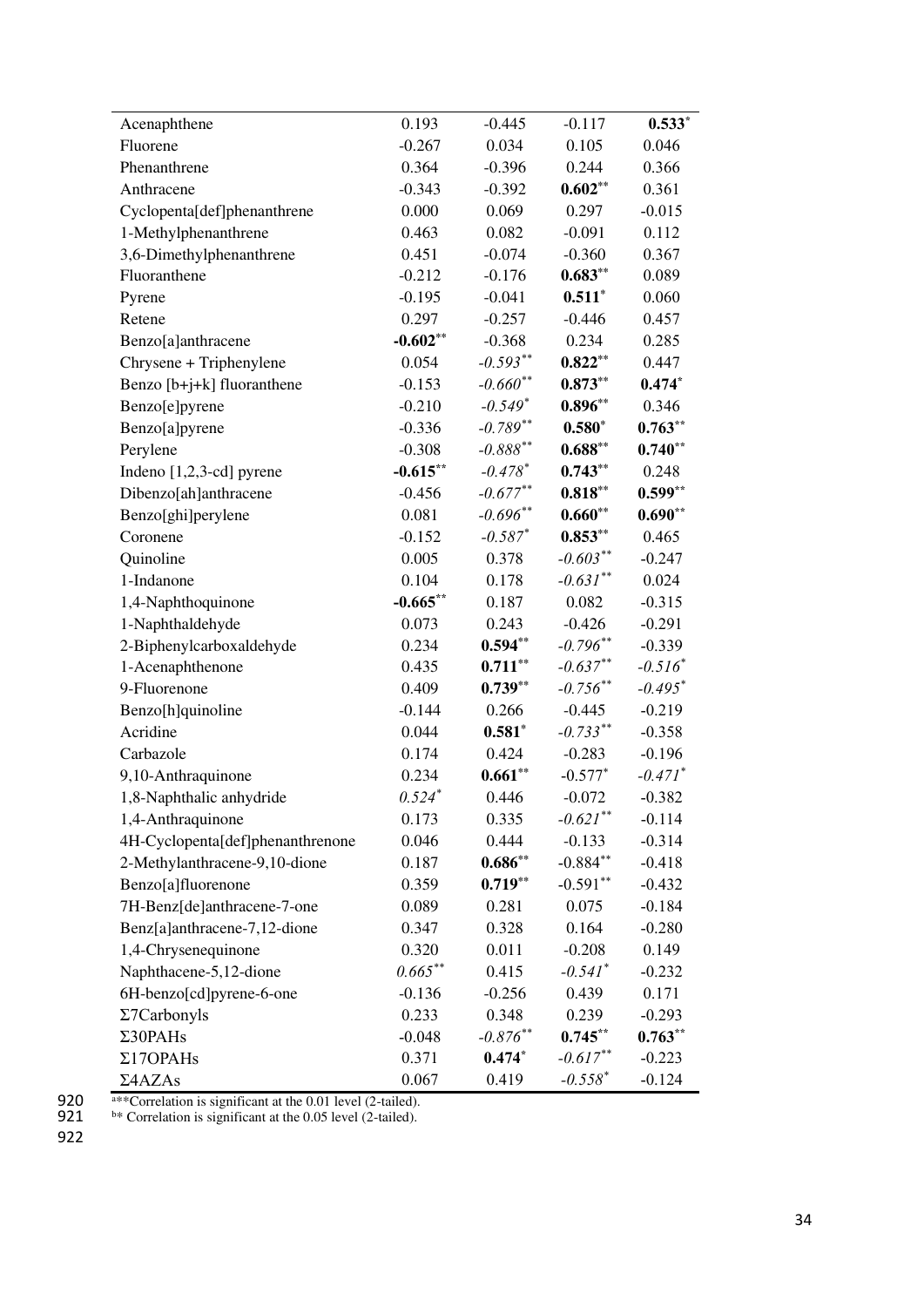

526 യ  $54$  923

broken at 15% to enlarge the scale before the break. Error bars indicate standard deviations for 926 Σ15OPAHs, and Σ4AZAs concentrations in different sampling locations. The y-axis was 925 Figure 1: Mean contributions of individual PAHs, OPAHs, and AZAs to the Σ30PAHs, 924 Figure each sample broken at 15% to enlarge the scale before the break. Error bars indicate standard deviations for each sample. Z15OPAHs, and  $\overline{\cdot}$ Mean E4AZAs concentrations in different sampling locations. contributions of individual PAHs, OPAHs, and AZAs  $\delta$ The y-axis was the Z30PAHs,

926<br>929